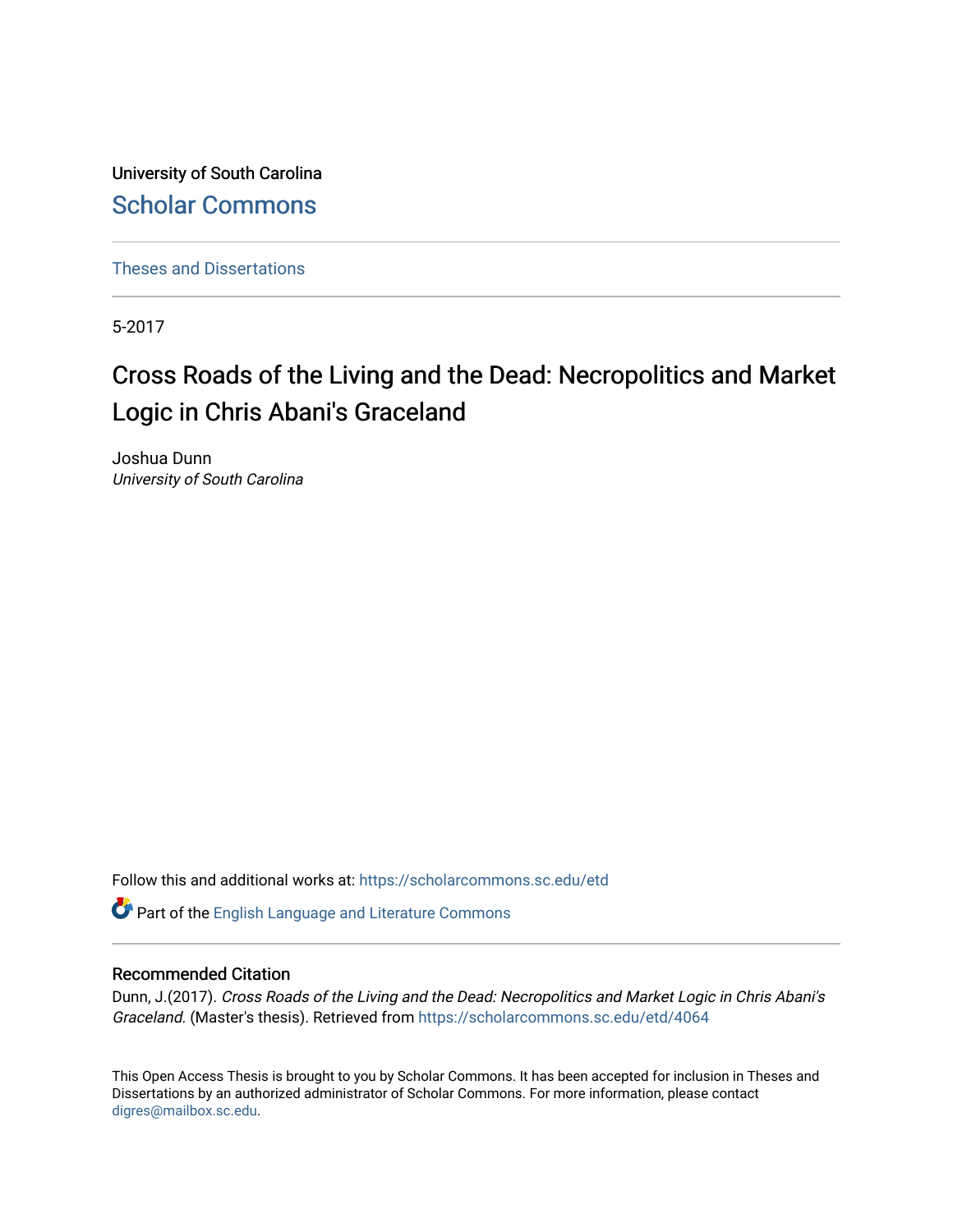# "CROSS ROADS OF THE LIVING AND THE DEAD": NECROPOLITICS AND MARKET LOGIC IN CHRIS ABANI'S *GRACELAND*

by

Joshua Dunn

Bachelor of Arts Winthrop University, 2013

Submitted in Partial Fulfillment of the Requirements

For the Degree of Master of Arts in

English

College of Arts and Sciences

University of South Carolina

2017

Accepted by:

Greg Forter, Director of Thesis

Eli Jelly-Schapiro, Reader

Cheryl L. Addy, Vice Provost and Dean of the Graduate School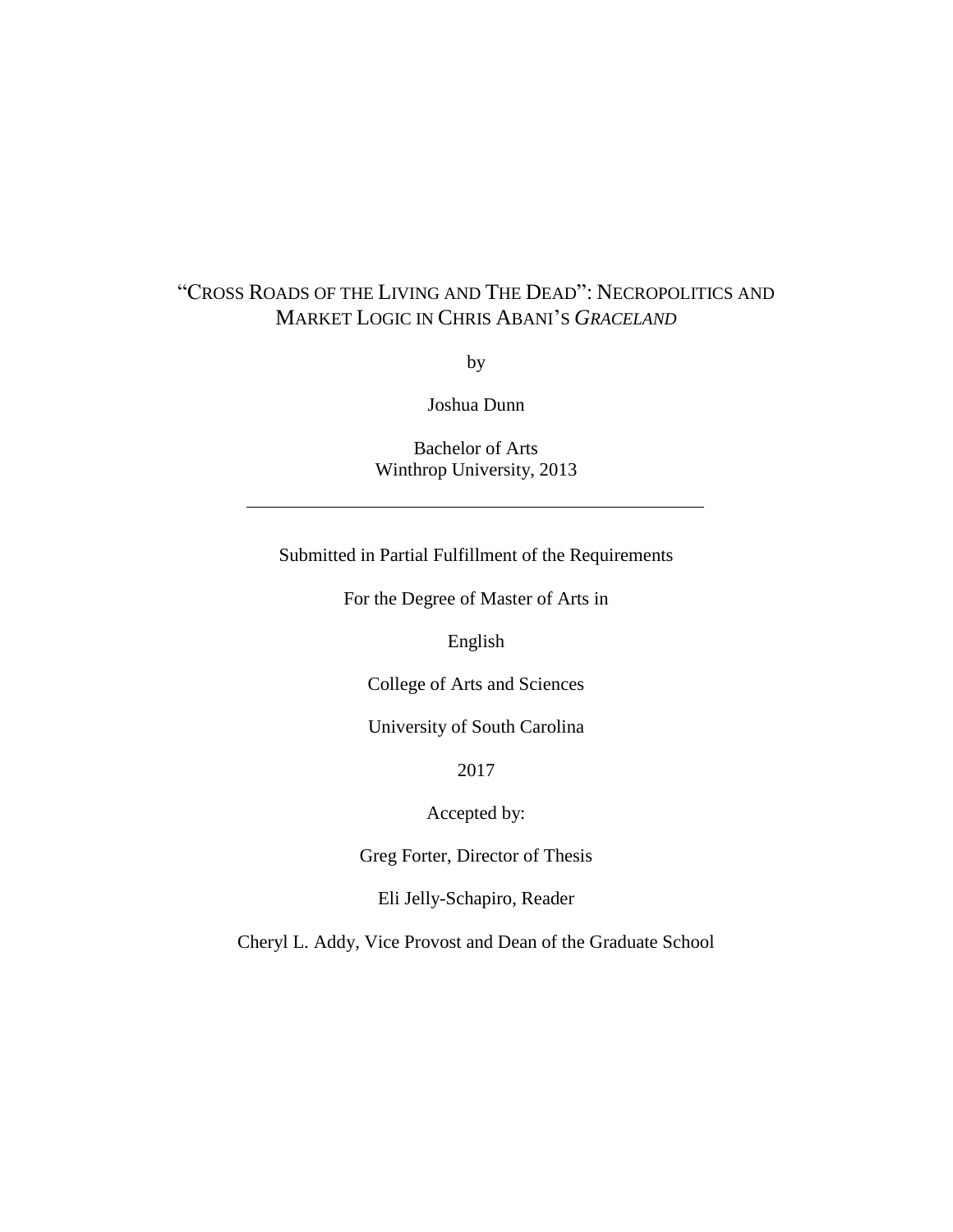© Copyright by Joshua Dunn, 2017 All Rights Reserved.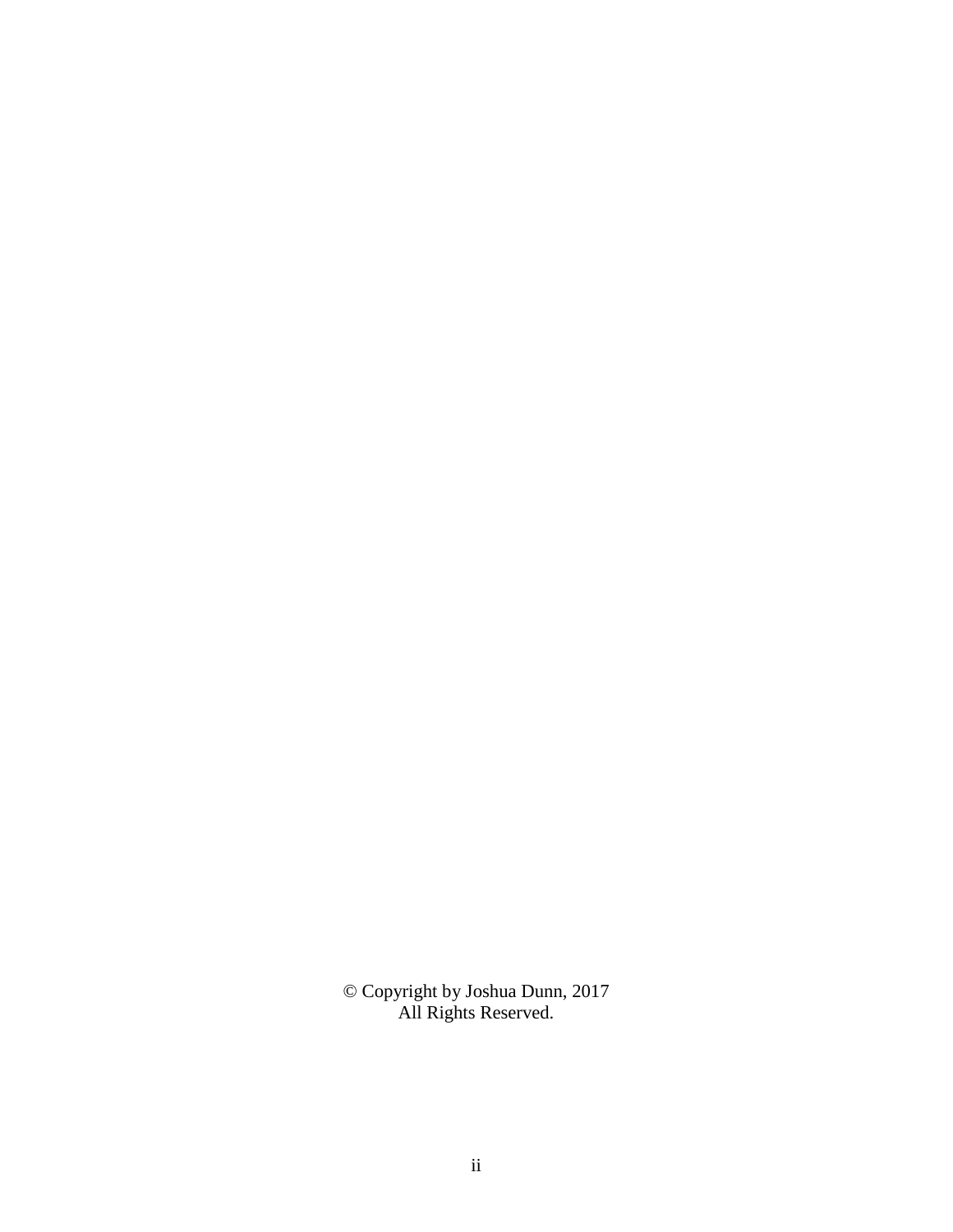### ACKNOWLEDGEMENTS

I would like to extend sincere thanks to Dr. Gregory Forter and Dr. Eli Jelly-Schapiro for their guidance, support, and patience throughout the process of writing this thesis, and for continuing to push me towards bold and nuanced engagements with not only literature but the world in which it moves and shakes. In addition, I would like to thank Dr. Drue Barker and Dr. Anne Gulick, both of whom I owe a debt of gratitude for introducing me to much of the material in which this thesis will engage. Finally, to all of you who have buoyed me along, you have made all the difference and I am forever thankful for it.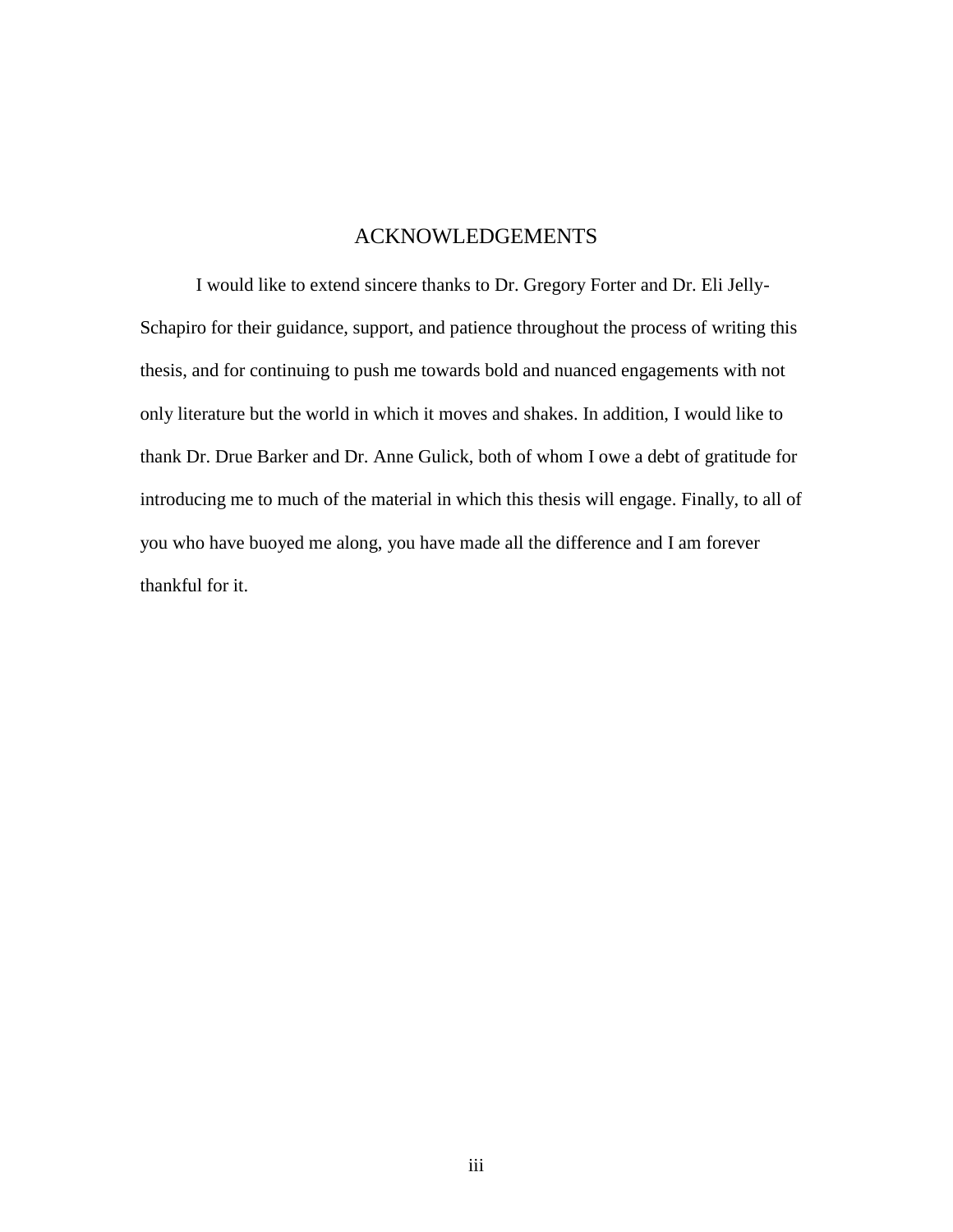### ABSTRACT

This thesis argues that Chris Abani's 2004 novel *Graceland* presents the austerity programs imposed on Nigeria in the 1980s as a form of financialized necropolitics. Through its representation of the entanglement between transnational capital interests and repressive state security forces, *Graceland* offers new ways of theorizing neoliberal governance and its relationship to the construction of what Achille Mbembe calls "death worlds." In the novel, the state's instrumentation and destruction of human bodies (for the accumulation of wealth) becomes an apt metaphor for structural adjustment. But the novel goes further by demonstrating how this logic of accumulation utilizes biopolitical and even aesthetic arguments to justify its destruction. What results is a city in which those deemed outside of the biopolitical protections of the state (the poor, unlaboring population) are made increasingly invisible. This necropolitics is registered in the novel by a pervasive madness which Elvis must come to recognize not as personal or national defect but rather as symptomatic of the madness of the necropolitical state. Finally, this thesis looks to performance as a means of resistance to this necropolitical state through an assertion of visibility and self-formation.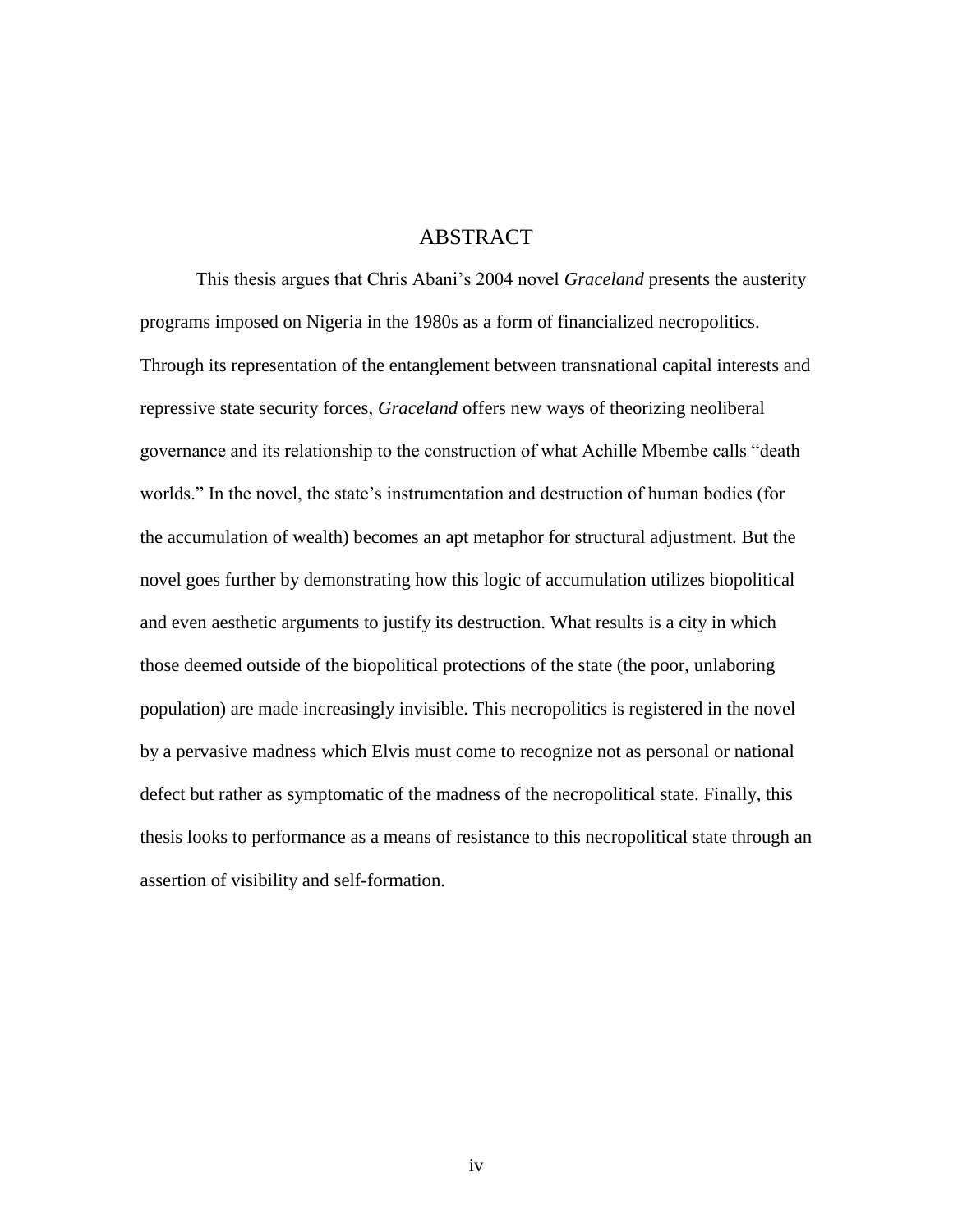# TABLE OF CONTENTS

| <b>CHAPTER 1 CLIENT STATES AND NECROPOWER:</b> |
|------------------------------------------------|
|                                                |
|                                                |
|                                                |
|                                                |
|                                                |
|                                                |
|                                                |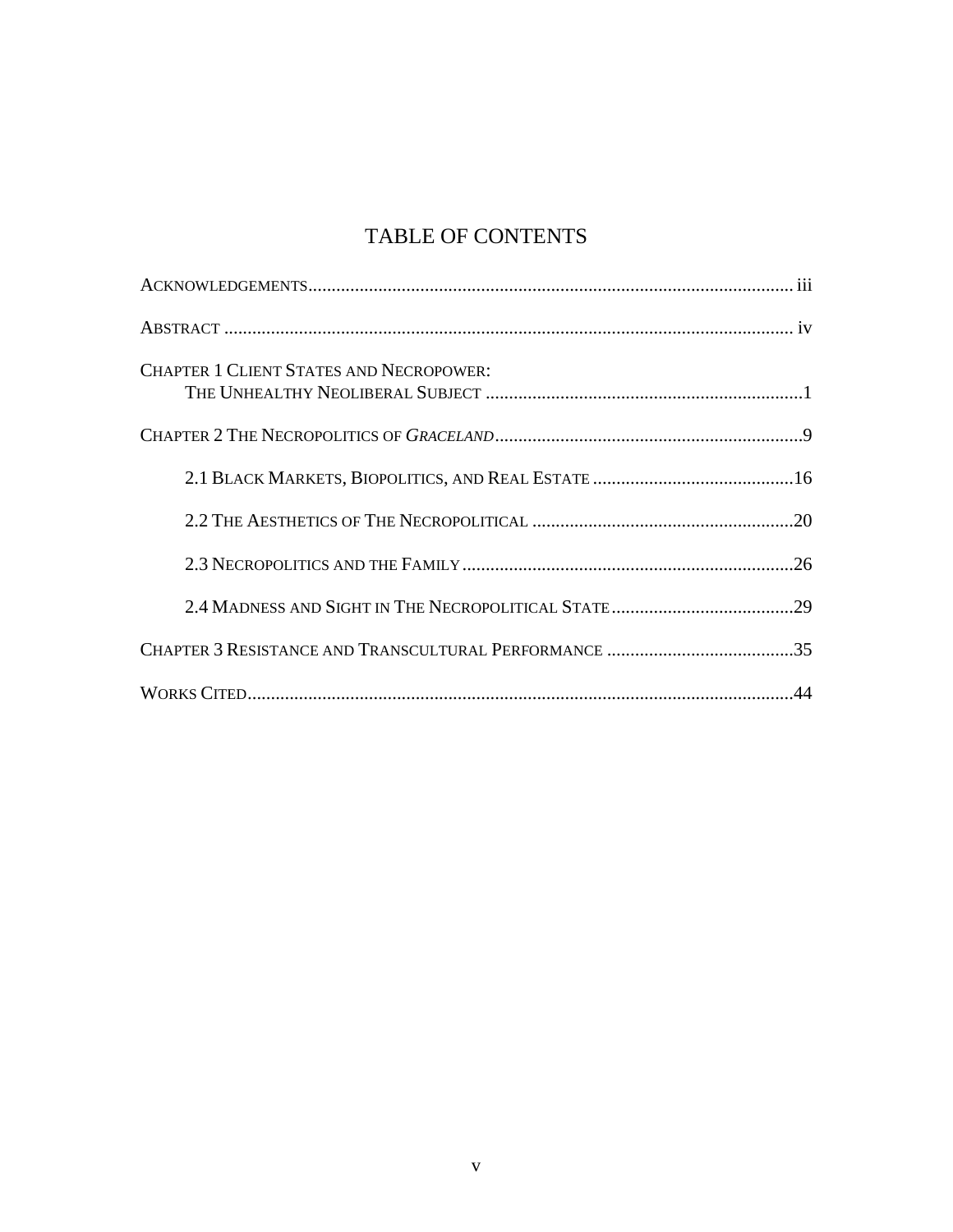### CHAPTER 1

# CLIENT STATES AND NECROPOWER: THE UNHEALTHY NEOLIBERAL SUBJECT

In the culminating lecture of his series *Society Must Be Defended*, Michel Foucault lays out his theory of biopower. Foucault draws a distinction between disciplinary power and a new regulatory power developing in and alongside the growth of industrial capital in the 19th century. While disciplinary power works to rule "multiplicities of men" by breaking them into individuals who can be surveilled, conditioned, and punished, these later technologies of regulation act not on individual bodies but rather on populations, "directed not at man-as-body but at man-as-species" (243). But humans-en-masse form a dynamic, fluid, and unruly body. Therefore, it is only through the application of statistical analysis (a field of knowledge coextensive with the rise of biopower) that controls can be established and a homeostasis can be reached. Biopolitics thus asserts itself through the calculation and management of birth and death rates, as well as the study and mitigation of not only epidemic disease but also of endemic illness. Biopower can therefore be thought of as a security apparatus "installed around the random element inherent in a population of living beings," which works to ameliorate risk and optimize the health and productivity of the population (246).

The rise of biopower brought about a corresponding shift in the relationship between sovereignty and death. Under classical theories of sovereignty, the Sovereign claims all authority over life and death. But this relationship can only express itself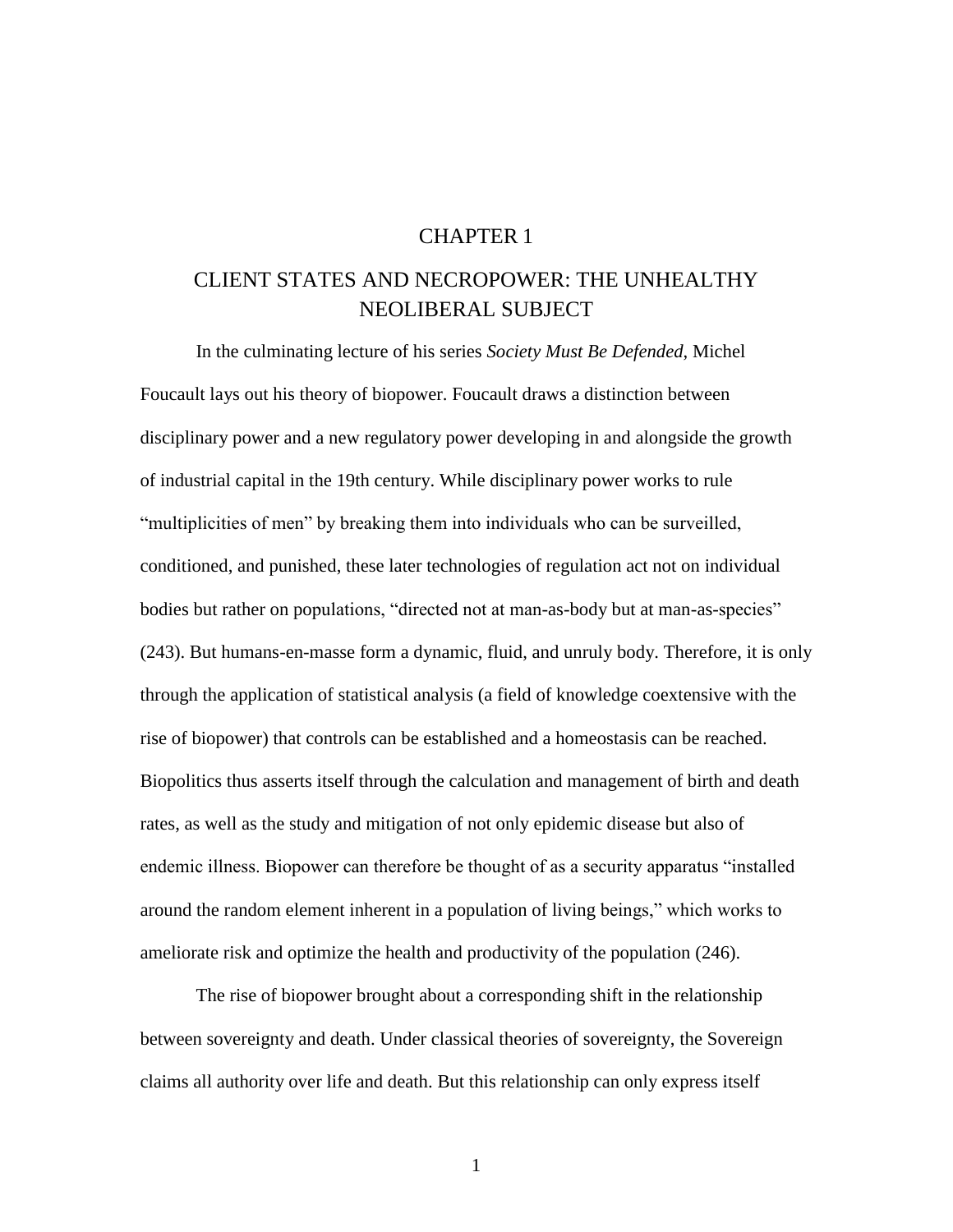unevenly, as "the right to take life or let live" (240). With the development of biopower, a new set of rights emerge: "the right to make live and let die" (241). This is the "right" to choose who is included within the sphere of biopolitical protection and who is excluded from it—left out of the risk-ameliorating and life-optimizing apparatus of the state. Key to Foucault's argument is that the rise of these new biopolitical rights does not cancel out or replace the old sovereign right to kill, but rather instead "penetrate[s] it, [and] permeate[s] it"  $(240)$ .

The key question for Foucault, then, becomes the following: if the imperative of biopower is the optimization of life, how does the state retain its sovereign right to kill and to "expose its own citizens to risk of death" (254)? It is here that Foucault proposes the idea of state racism, the establishment of a "biological-type caesura within a population that appears to be a biological domain" (225). It's important to note that Foucault's definition of state racism includes but exceeds the more common definition of racism to include any sub-population which the state deems outside of biopolitical protection, any sub-group whose very existence is said to compromise the health of the "normal" population. Foucault parrots the logic as such: "The more inferior species die out, the more abnormal individuals are eliminated, the fewer degenerates there will be in the species as a whole, and the more I—as species rather than individual—can live, the stronger I will be, the more vigorous I will be. I will be able to proliferate" (225). In this way, through state racism the right to kill is not an aberration from the biopolitical, but a key and necessary feature of its function.

In "Necropolitics," Achille Mbembe builds upon Foucault's idea of state racism, but relocates the argument to spaces of colonial occupation and the apartheid state.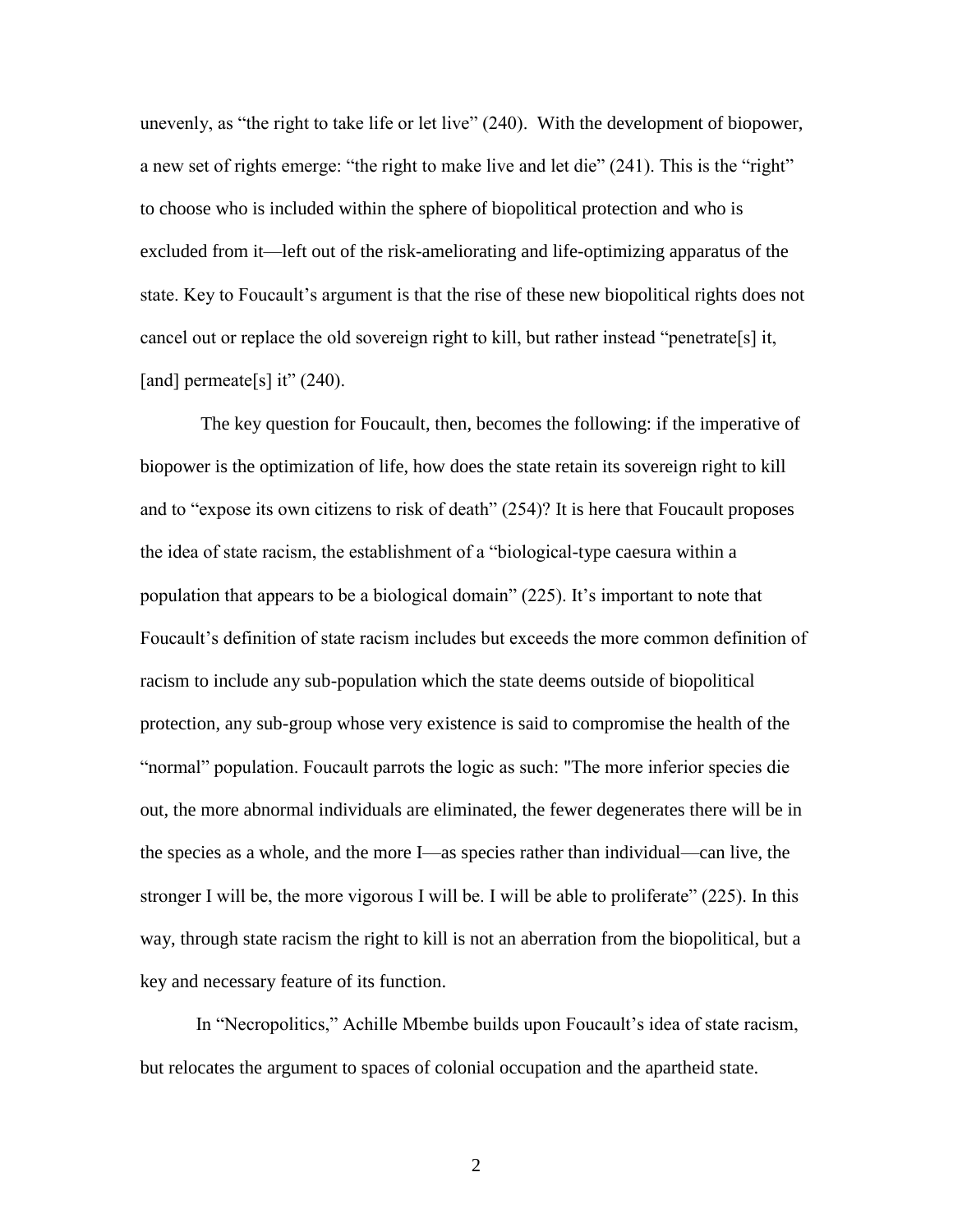Mbembe adds to Foucault's analysis two key concepts: "the relation to enmity," that is, appeals to threats from a (fictionalized) enemy, and "the state of exception," in which rule of law is suspended in response to this perceived threat. Mbembe is primarily concerned with those types of necropolitical systems which can only operate in states of emergency. For Mbembe, the colony is the ultimate space of exception and "represents the site where sovereignty consists fundamentally in the exercise of a power outside the law (*ab legibus solutus*) and where 'peace' is more likely to take on the face of a 'war without end<sup>"</sup> (23). Mbembe develops his essay by drawing this necropolitical thread between early modern colonial occupation and its late-modern counterpart, and finally to contemporary warfare in which state actors are increasingly replaced by war-machines. But what is produced, even as these technologies change, is the necropolitical space, the production of "death worlds" in which the inhabitants are reduced to the status of "living dead" (40).

In this essay I depart from Mbembe's analysis by locating the category of necropower not only in the power of the state to wage war, but also in the application of neoliberal technologies of the market toward "the generalized instrumentation of human existence and the material destruction of human bodies" (13). However, to view state necropower and the necropower of the market as separate phenomenon is to perpetuate the myth that markets are both naturally formed and independent from states. The reality is quite the opposite: markets and state-violence are mutually constitutive.

Take, for example the "Moralizing Tax" in French-controlled Madagascar. David Graeber describes how this tax, intentionally levied immediately after harvest, forced farmers to sell their crop to pay the colonial power. The crops were then sold back by the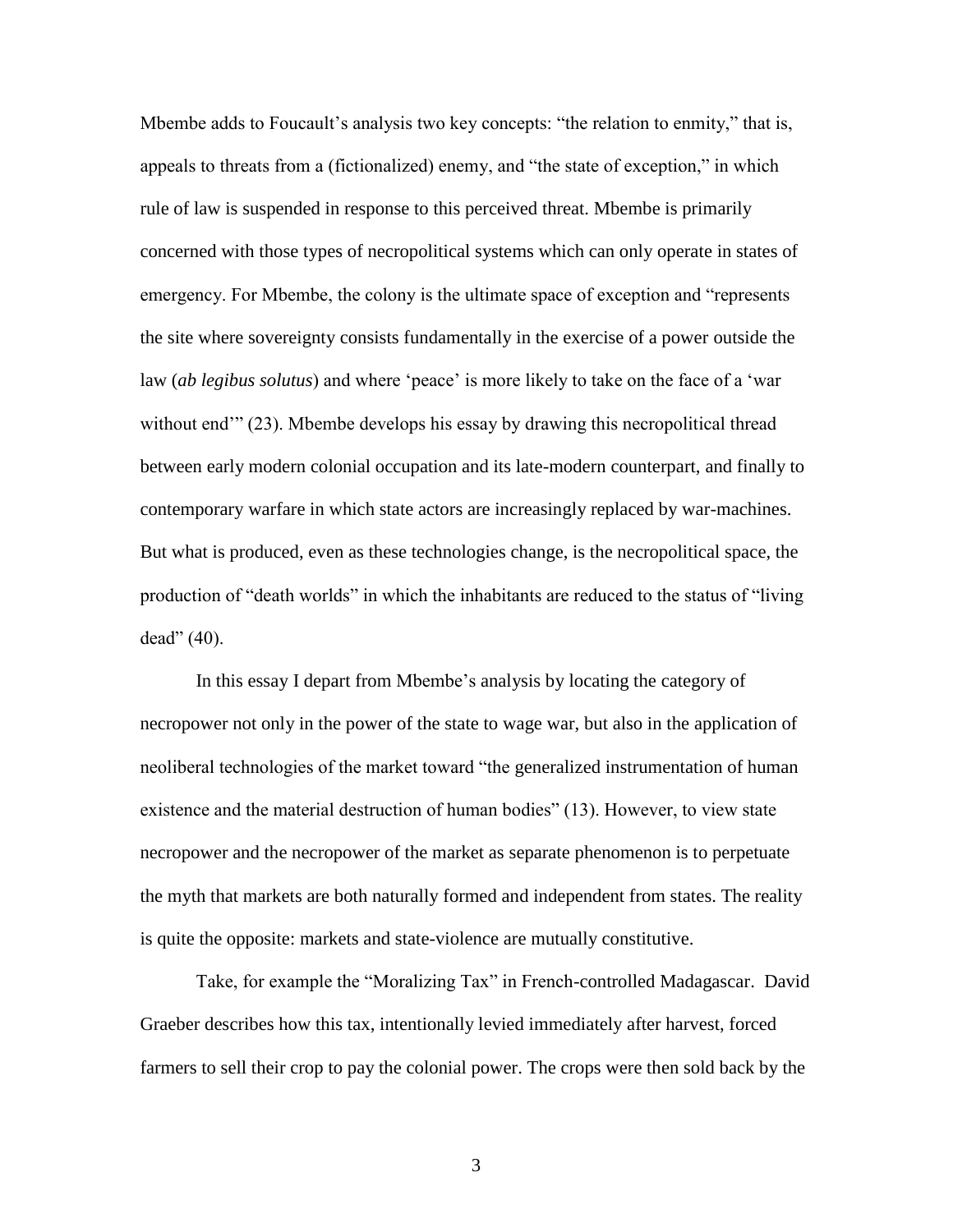merchant classes at a higher price, creating a cycle of debt with the purpose of conscripting natives into a labor market. Key to this enterprise was France's long term goal of providing the locals a limited amount of extra money to foster a consumer market as a means of maintaining Malagasy dependency on France. This consumer market would in turn secure the workers' labor without the need of military intervention (51). In this instance, the original exposure to violence is replaced by a market-based control which secures both French domination and a relatively passive Malagasy population.

If the rhetoric surrounding the tax emphasized its ability to educate the natives on the value of work, the primary pedagogical tool it had in mind is what Karl Polanyi refers to as "the scourge of hunger" (173). Polanyi argues that the implied threat of starvation ultimately takes the place of more direct forms of state violence in the creation of a labor class. He locates this original violence in the "legal compulsion and parish serfdom as in England, the rigors of an absolutist labor police as on the Continent, [and the] indentured labor as in the early Americas," positing this labor-by-force as the "prerequisite of the willing worker" (173). In the space of the colonies, such an exposure to starvation first necessitated the dissolution of traditional institutions and the securities which they provide. It is through the dissolution and atomization of the colonized social body that the individual becomes exposed to death, and it is this exposure to death which in turn produces the conditions necessary to construct the laboring population. Polanyi associates this phenomenon with the Ricardian vision of the labor market, which he describes as a "flow of human lives the supply of which was regulated by the amount of food put at their disposal" (172). Thus, from its roots, the labor market was inherently rooted in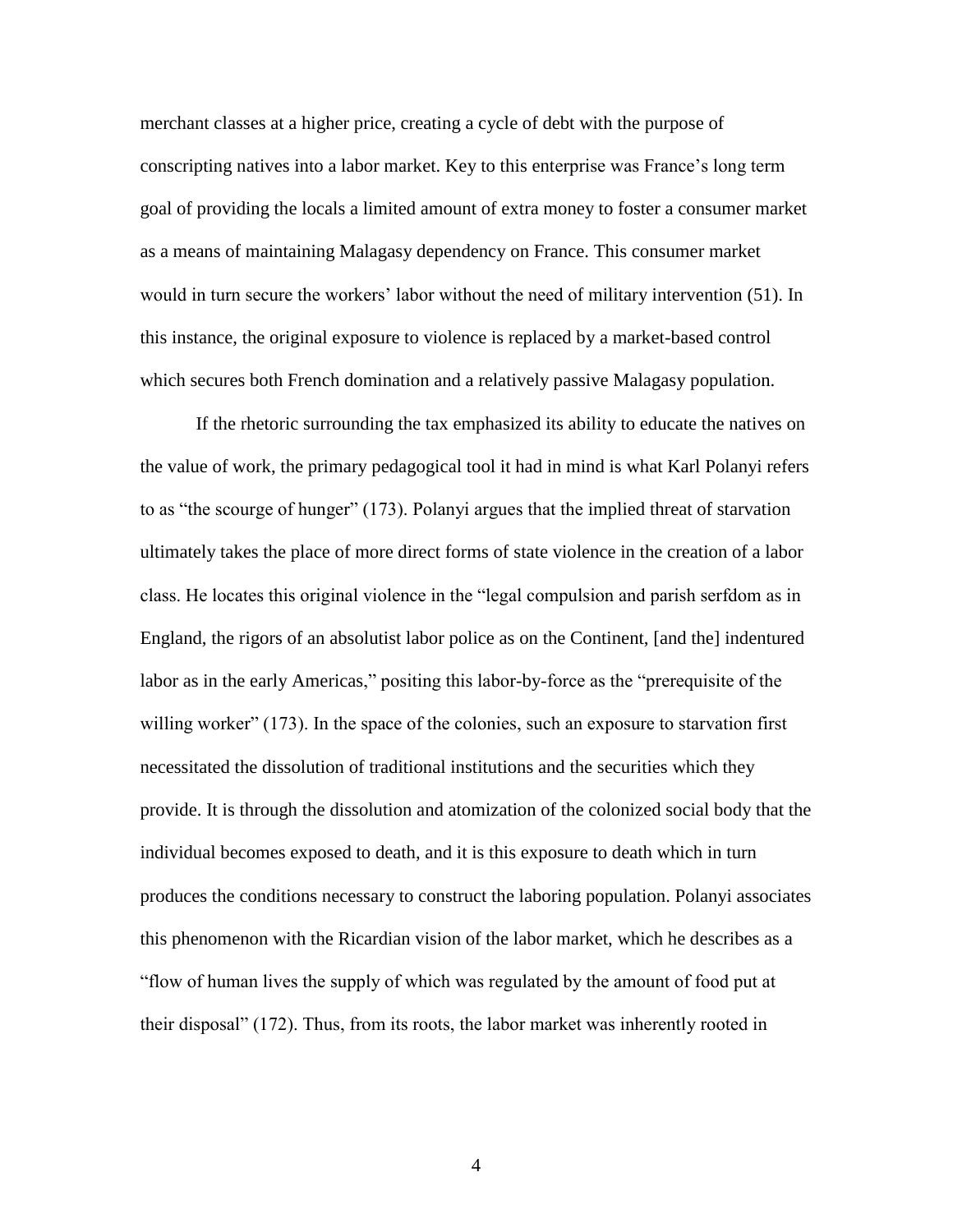necropolitics; the biological necessity of eating--the negation of which means death- becomes a tool for instrumentalizing the population into labor.

Of course, in the biopolitical state, aimed toward the optimization of life, exposure to the violence of the market must be mitigated, and safeguards must be put in place. After all, the notion of a self-regulating market requires that all aspects of production be for sale, and that "neither price, nor supply, nor demand … be fixed or regulated" (Polanyi 72). Because land and labor are essential elements of industry, under a self-regulating market they must be treated as commodities. But these are fictitious commodities, to borrow the phrase from Polanyi. Labor (which is human life) and land cannot sustainably be treated as commodities to be administered by a "self-regulating" market; the result would be wholesale destruction.

Thus, the biopolitical state must ultimately step in to install a secondary apparatus of security around the artificial milieu produced through the regulatory power of the market. This is the domain of labor laws, minimum wages, and environmental regulations. In this way, regulation is layered; markets seek to regulate bodies into labor while the security apparatus of state power seeks to regulate the milieu produced by such regulation in a cost-benefit analysis which is always balancing the demands of production with the maintenance of the life and well-being of the labor force. It is the very dissolution of this state security apparatus, the unleashing of the market's necropolitical function, which marks the neoliberal turn, in which free market fundamentalism and an attack on the "welfare state" come together to form a new biopolitical landscape.

However, here the myth of market-state opposition obscures the element of collusion. Indeed, as the case of the "Moralizing Tax" illustrates, state power is just as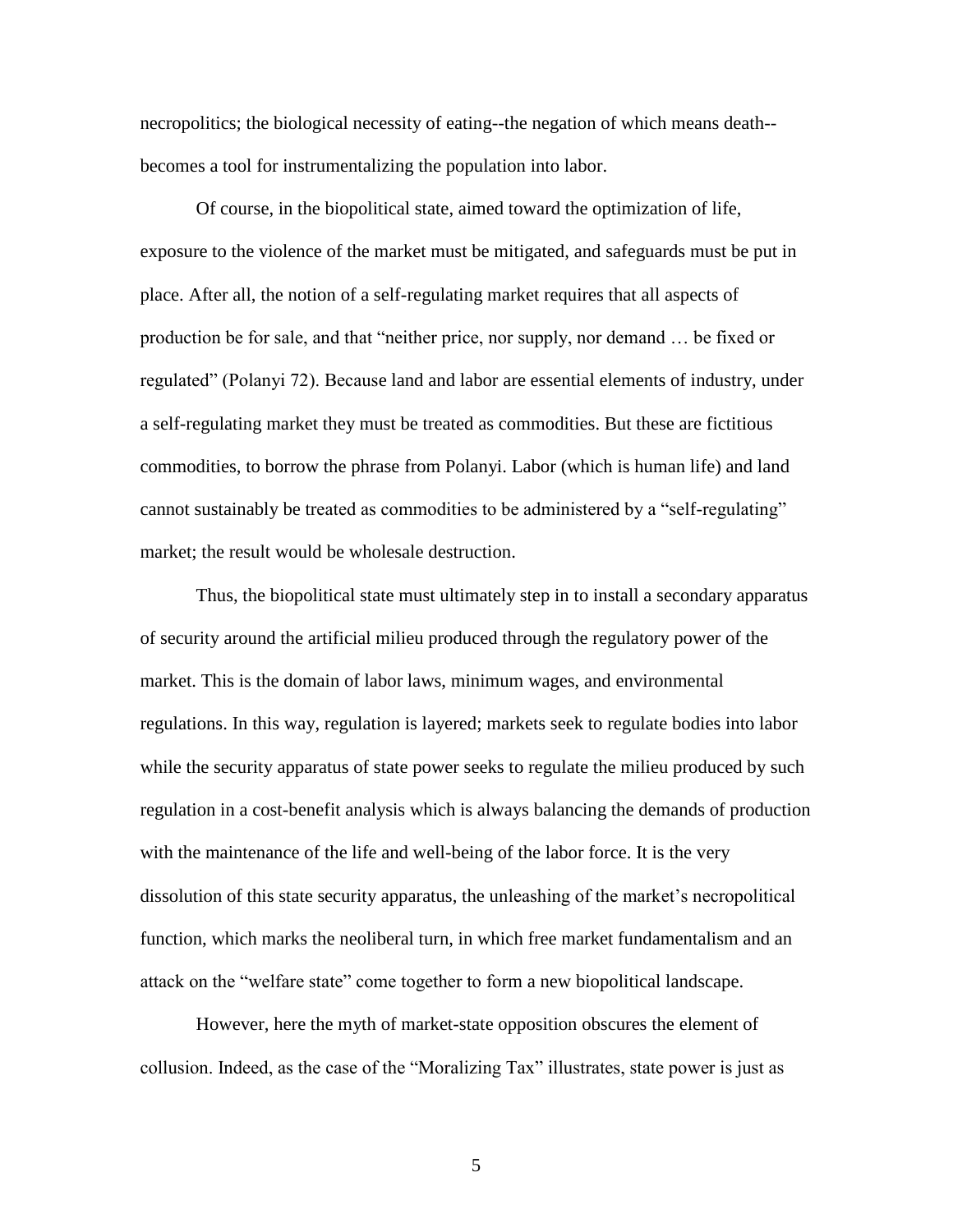responsible for the construction and maintenance of markets as it is for the protection of the laboring population. Through the interplay between the necropower of the market and the biopower of the state, a laboring population is developed and kept. The optimization of life turns out to mean the optimization of extractable labor. Foucault explicitly ties the management of endemics to the maintenance economic production. Such endemics, he argues, "sapped the population's strength, shortened the working week, wasted energy, and cost money, both because they led to a fall in production and because treating them was expensive" (246). Likewise, David Harvey has asserted that within a capitalist system illness becomes defined as the "inability to go to work [and the] inability to perform adequately within the circulation of variable capital (to produce surplus value) or to abide by its disciplinary rules" (106). Conversely, the inability to produce becomes not only what defines illness but an illness in itself.

The conception of the economically healthy subject takes on an added dimension in the neoliberal world order that began taking hold at the end of the 20th century with the Thatcher and Reagan revolutions. Under the neoliberal paradigm of self-management, in which debt and credit have become ubiquitous, it is not only the inability to produce but the inability to properly manage one's finances that constitutes a pathology. Max Haiven equates this cultural shift to a financialization of culture in which debt takes on new meanings: "Whereas debt before this time was seen as a moral and social ill and the mark of bad character, by the 1970s, with the rise of new forms of student debt, mortgages, credit cards, and car loans, debt became a normal and expected part of mature economic subjectivity" (116). For Haiven, in this financialized paradigm, the normative economic subject is one who can creatively manage risk through utilizing "his or her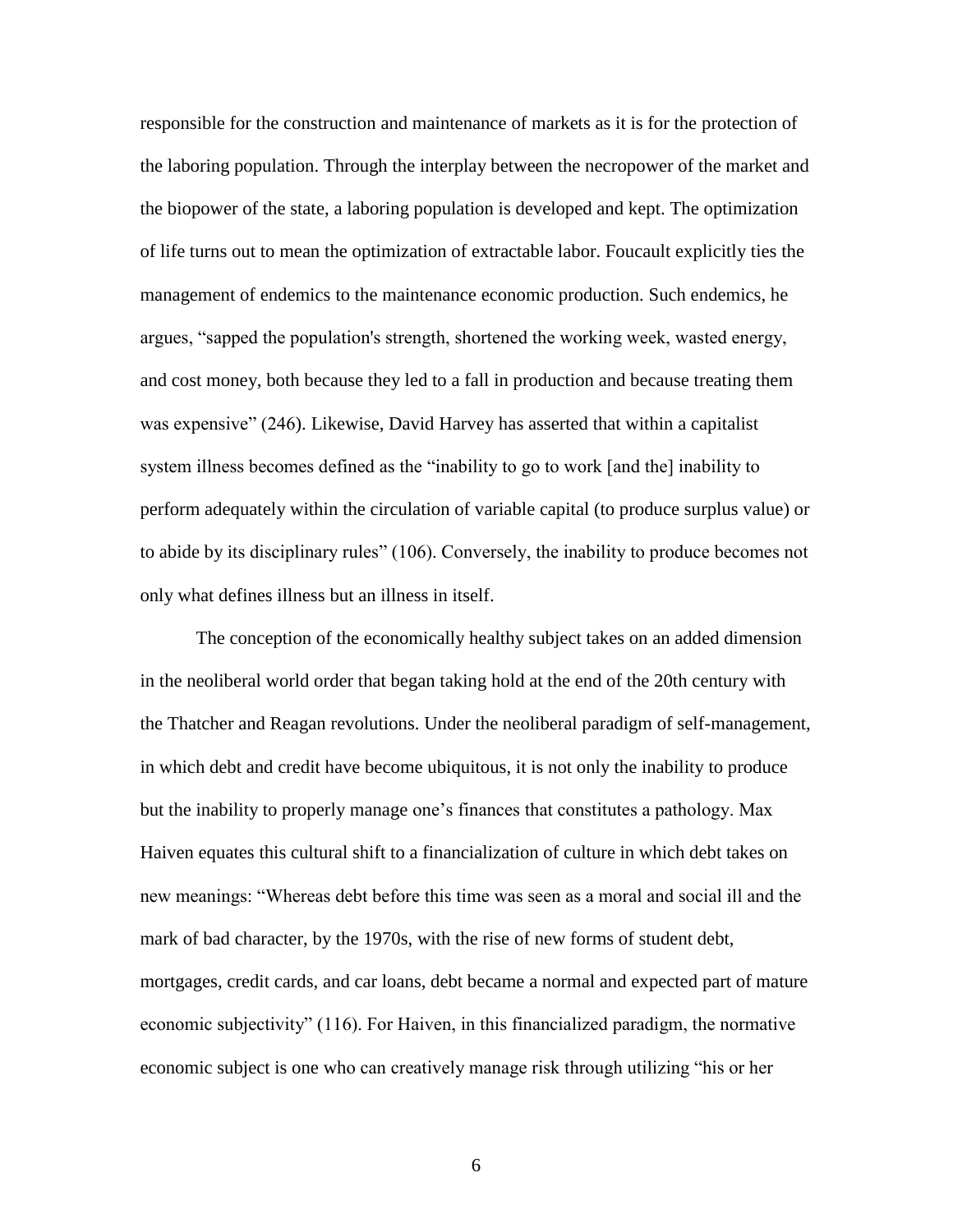social location, skills, and creative energies into opportunities for success and fulfillment" (117). Conversely, an inability to manage debt and facilitate repayment becomes an individual malady, an abnormality the fault of which, in an increasingly individualizing paradigm, lies not in a systemic injustice but in a personal defect.

It is in this light that the harsh austerity of Structural Adjustment Programs enforced upon the developing world by the World Bank and the International Monetary Fund becomes more intelligible as a willful assertion of necropower. Within technologies of neoliberal governance, the inability to manage debt becomes the new condition of the acceptability of putting to death. Debt, as an endemic inseparable from the subject which bears it, is regulated by the material destruction of those debtors who cannot creatively manage risk. In this way, state racism is enacted through the application of these policies to the otherness of the post-colonial space. The racial logic which underlies this exclusion from biopolitical protection, unpalatable to the modern liberal imagination, is masked in discourses on the morality of debt repayment.

Such a phenomenon of debt-collection and austerity can be understood as a financialization of the biopolitical technologies of power. When the aleatory elements of a population are regulated so that the objective is not the preservation and maintenance of life but rather the protection of a return on investment, and when the elements of risk to be secured against are not only those concerning human existence, but also the risks which are inherent to financial speculation, and when the latter supersedes the former, the technologies of biopower are converted into a financialized necropower in which a population is sapped of its vitality in order to prioritize debt repayment.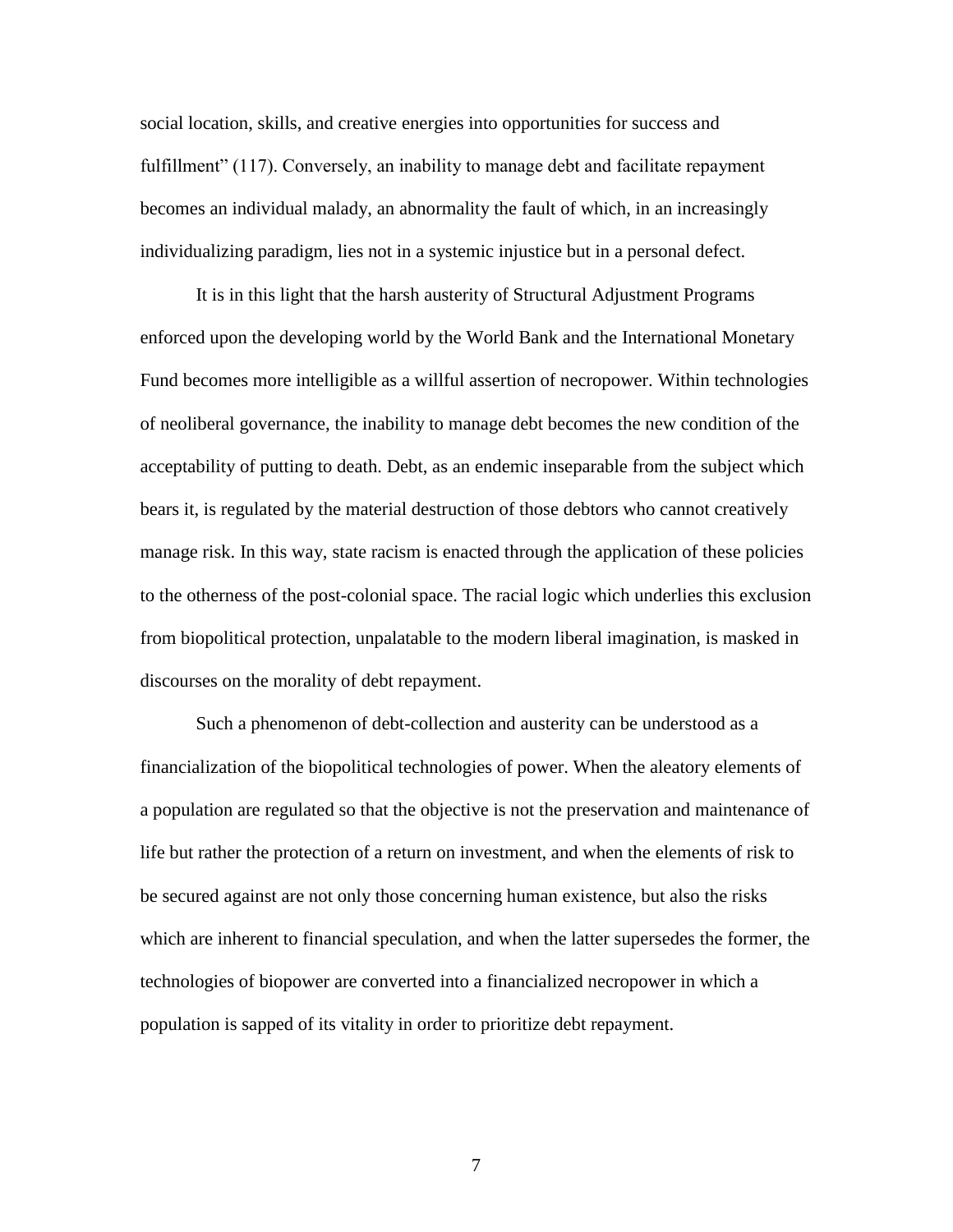In what follows I trace this dynamic interplay of necropolitics, neoliberalism, and debt in Chris Abani's 2004 novel, *Graceland*. Taking as its subject the corrupt postcolonial regimes at the height of Nigeria's debt crisis, and concerned directly with the place of Nigeria in global economies of debt and death, *Graceland* offers a profound diagnosis of these financialized necropolitical structures and of lived experience within them, even as it suggests avenues of creatively engaging—perhaps even resisting—the madness of this necropolitical violence. To demonstrate this, my argument has three parts. First, I look to the novel's representation of collusion between the military state and transnational capital interests. Through the figure of the death-dealing Colonel, the entwinement of state repression and markets figures a relationship in which the production of Nigeria debt is closely allied with the production of Nigerian death, that in fact the repressive state apparatus is an extension of the neoliberal governance of transnational capital. Second, I turn to the biopolitical, aesthetic, and market logics which underwrite the novel's representation of the necropolitical project, while considering the ways in which exposure to death creates its own unwieldy illogic, a madness and violence which permeate the text. Here, I look to the reproduction of the necropolitical order of the state within the family structure and traditional masculinity, as figured by Joseph, Elvis's uncle and rapist. Finally, I turn to performance as one way in which the novel imagines resisting necropolitical negation and invisibility. *Graceland* registers the rich complexity of these relationships through Elvis's narrative: one of initiation into necropolitical logic while struggling to understand his own position in the economy of death within which he becomes increasingly entangled.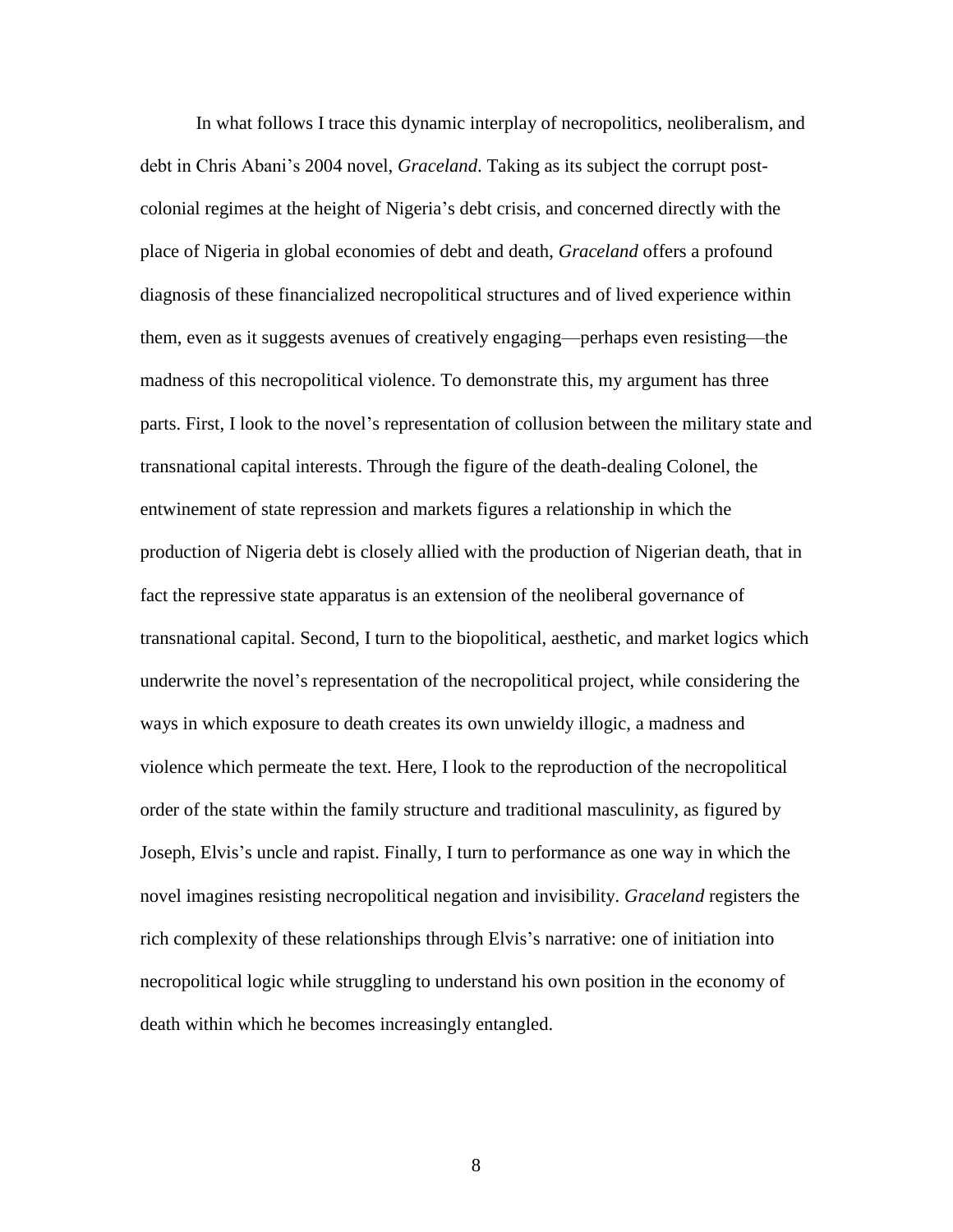#### CHAPTER 2

#### THE NECROPOLITICS OF *GRACELAND*

In Chris Abani's *Graceland*, the streets of Lagos become a space where violence always threatens to burst forth and where precarity is infused into the very marrow of daily life. This is—in the first instance—a sort of generalized violence which is primarily characterized by the spontaneity of its eruption. This disorganized violence takes the form of a mob vigilantism and represents an organic and exceedingly brutal means of discouraging theft through public execution. This vigilantism is most vibrantly figured through the "necklace of fire," a gasoline-soaked rubber tire hung on the neck of the thief and set aflame. The necklace of fire makes the punishment of theft a spectacular public event, a display of violence which acts not only as retribution but as demonstration of consequence. In this way, these public executions act as an unsanctioned and irregular imposition of order upon the disorderly streets of Lagos, even as the police look on with "bored expressions" (227).

This violence takes on an air of almost mechanistic inevitably. When we finally see the necklace of fire put to use, it is at the hands of a crowd seemingly unmovable by pity or logic. Jeremiah, a carpenter accused of theft, begs for mercy to no effect. He tries to plead his case: "I no be thief. I came to collect my money from dat man who owes me!" (224). But the mob is unmoved. The distinction between lender and thief is elided, and his guilt is considered self-evident. Soon the violence escalates, taking on a life of its own. Jeremiah begins "spinning around in a circle like a broken sprocket, pleading with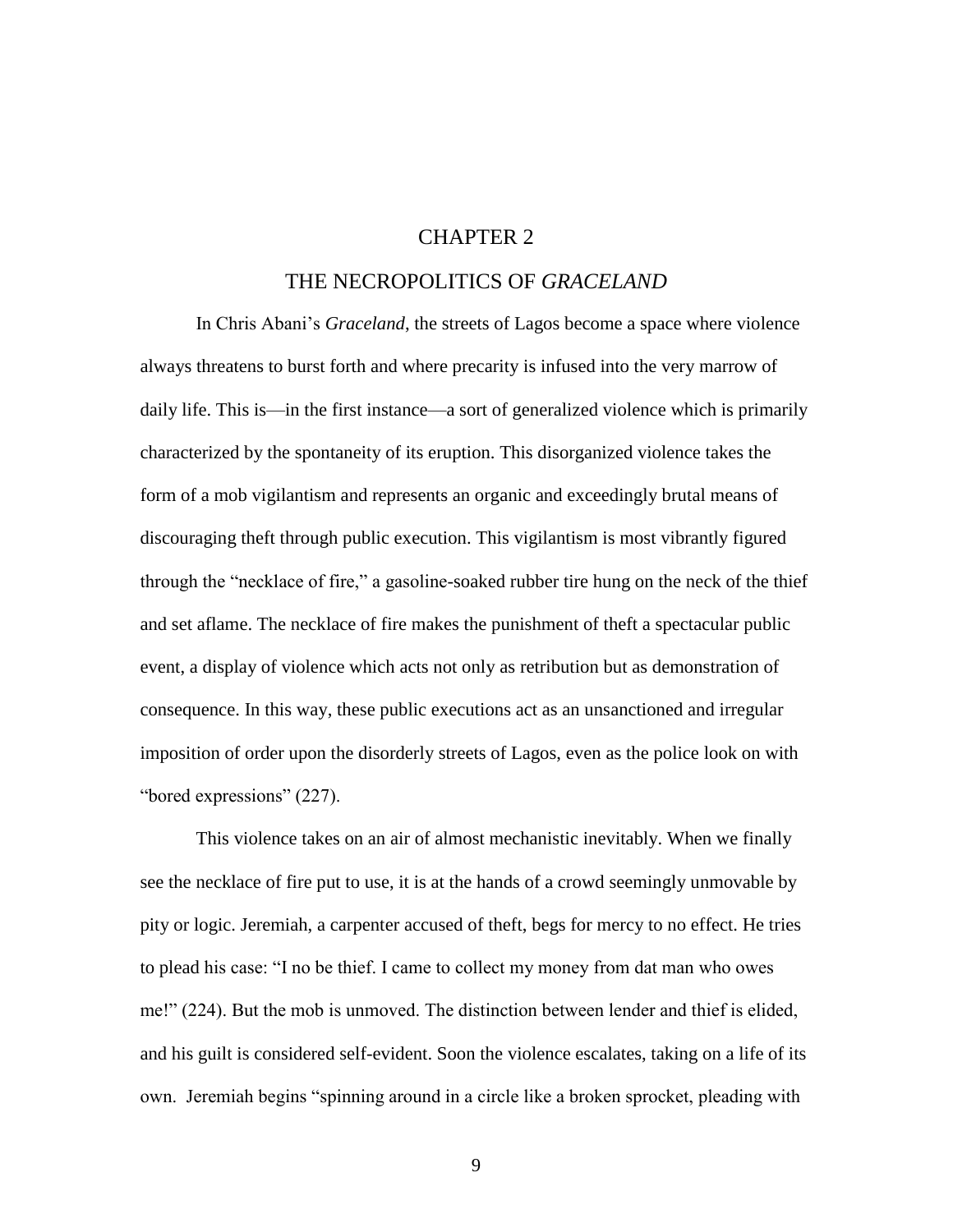each face, repeating his name over and over. Instead of loosening the edge of tension by humanizing him, the mantra of his name, with every circle he spun, seemed to wind the threat of violence tighter, drawing the crowd closer in" (225). The mechanical image of a sprocket winding and tightening emphasizes a sense of unavoidability in the violence. It is a kind of agentless violence which once set in motion will run its course.

What, then, is the function of this violence? The answer may be found in the chants of the crowd as Jeremiah is soaked in petrol. The shouts of "Baptize him! Baptize him!" seem to point to the violence as an act of purification, a washing away of sin. Indeed, the biblical tones of this scene make Jeremiah into a grotesque Christ-like sacrificial lamb. Much of this is overt enough. The carpenter, denied by his friend (the debtor, tellingly named Peter) is stoned, humiliated, and violently killed. But as Jeremiah runs flaming into the lumber yard, Elvis's statement that "the fire will spread," counters the idea of regenerative violence. As the police and the crowd scatter and leave the lumber yard to burn, the scene suggests not an imposition of order but a spread of violence and disorder. The mob and the "justice" which it performs only serve to compound violence upon violence. This image speaks to the unruliness of this vigilantism and the difficulty of containing the violent energies of the impoverished mob.

This unruly and spontaneous violence of the mob is, however, only a secondary violence overshadowed by the more organized repressive violence of the Nigerian military government. This corrupt post-colonial regime is embodied by the Colonel, a homicidal officer of the military. We shall see that it, too, is linked to the problem of debt and theft. Yet the Colonel's violence is distinguished from that of the mob by its systemic reach and its institutionally sanctioned right to kill. Through Redemption, Elvis learns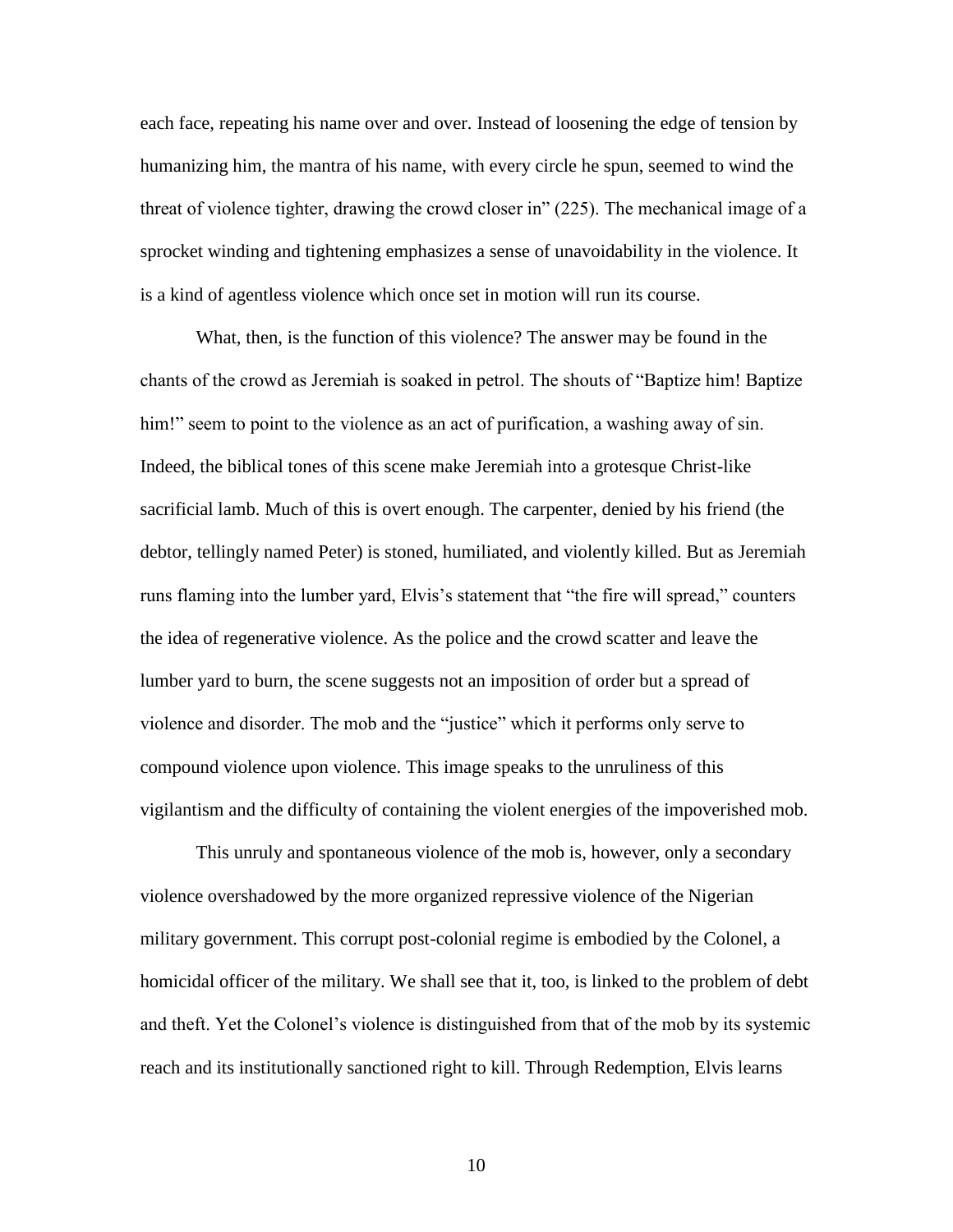that the Colonel heads "the state security forces and that all other security agencies were under him, including the police" (121). The Colonel, as an agent of the military state, is granted an absolute power over who lives and who dies in Nigeria. The novel illustrates this in a moment which proves formative for Elvis's impression of Lagos. After accidently bumping into the Colonel in the nightclub where Elvis works as an escort, he is surrounded by soldiers and nearly executed, spared only by Redemption's intervention. After this harrowing encounter, Elvis is taken outside and debriefed by Redemption and a soldier. They explain to Elvis that the Colonel and the military operate outside the rule of law, that "dere is no right or wrong with soldier. Just what we want" (121). In this way, the Colonel and the state security apparatus which he operates can be understood as embodying Mbembe's definition of the necropolitical, possessing the "power and . . . capacity to dictate who may live and who must die" (11). The Nigerian military at once comprises the law and exists fully outside of it.

Importantly, this right to kill is diffused into every soldier in what must be seen as a state of domestic occupation. Through the tentacular arms of the military and security forces, every Nigerian is exposed to the threat of death. This reflects what Michel Foucault, in a discussion of Nazi Germany, calls the "suicidal state." Foucault understands the suicidal state as the state in which "the power to take life, the power of life and death, was granted not only to the State but to a whole series of individuals, to a considerable number of people (such as the SA, the SS, and so on)" (259). The result is a generalized right to kill, a right to kill which is embodied in every soldier—unrestrained by law and governed only by the whims of the individual soldier's desire. In the suicidal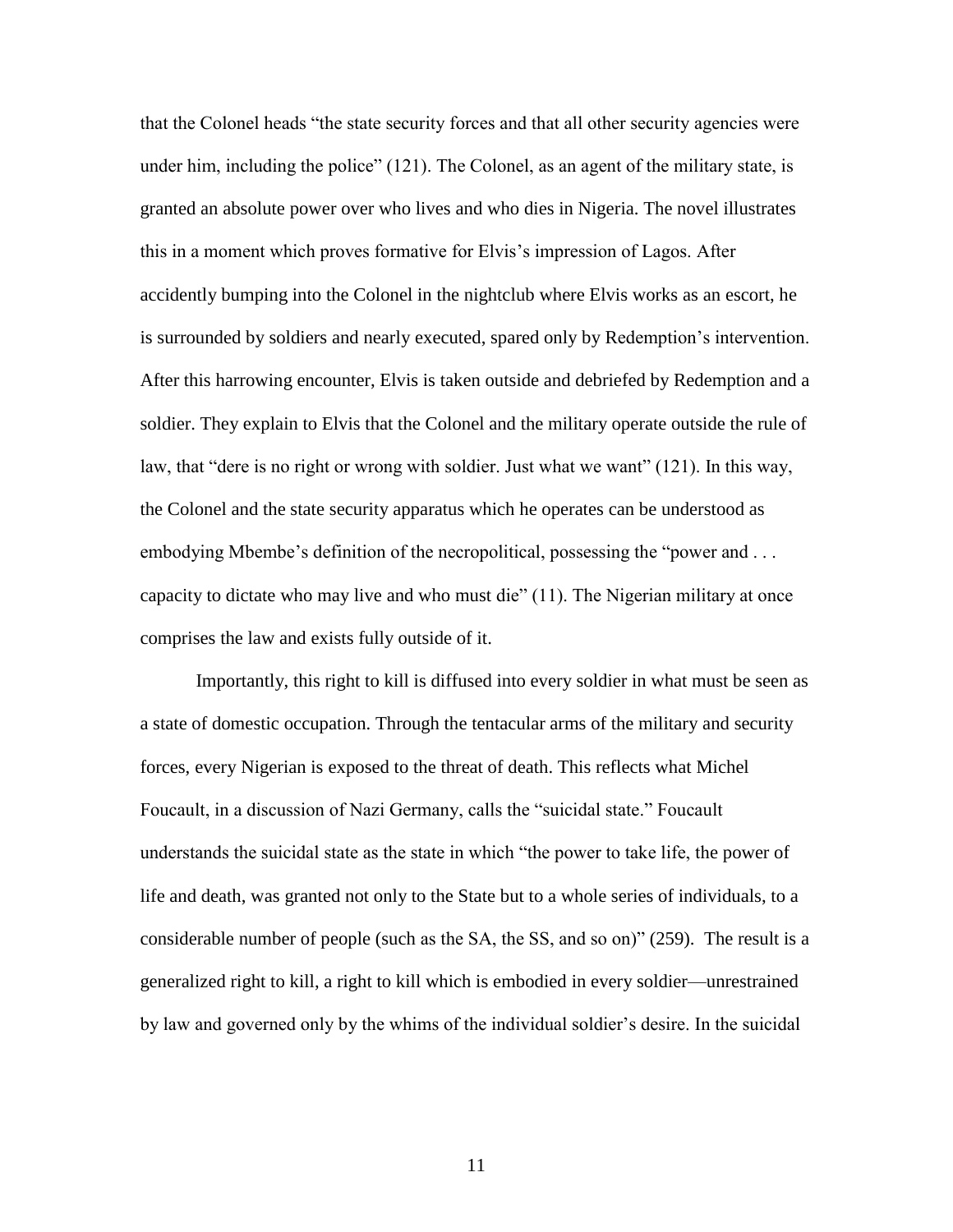state, death itself takes on an omni-present quality. Wherever the agents of the state are, so is the possibility of death.

For a state to be truly "suicidal," the power and right to kill must extend beyond state operatives. As Foucault notes "Ultimately, everyone in the Nazi State had the power of life and death over his or her neighbors, if only because of the practice of informing, which effectively meant doing away with the people next door, or having them done away with" (259). And indeed, the Colonel exercises his power through an expansive network of informants. The Colonel is said to "hear everything [and] see everything" (162). Within this surveillance state, there is an indistinguishability between who is and is not an agent of the Colonel. Within this suicidal state, paranoia reigns: as Redemption tells Elvis, "As far as I concern, you can be working for him" (163).

As the novel progresses, it is revealed that the Colonel's authority to kill does indeed have its limits. As the King of Beggars leads a pro-democratic march against the military government, the Colonel trains him in the crosshairs of his sniper rifle. But the presence of the Western press causes him to hold his fire. He concedes "It would not do to have an assassination taped, especially by the BBC. It would affect foreign investments, and his bosses wouldn't take kindly to that" (300). In this moment, the Colonel's violence is shown to be governed ultimately by the imperatives of transnational capital. It is the need to protect the flow of capital into the Nigerian state that keeps the Colonel from exercising the state's power to kill in full view of the eyes of the West. Through the shadowy figures of the Colonel's bosses (never revealed but always offstage), the novel reveals that the Nigerian military government's power to kill is subordinate to the needs of capital, not an autonomous force but rather an instrument in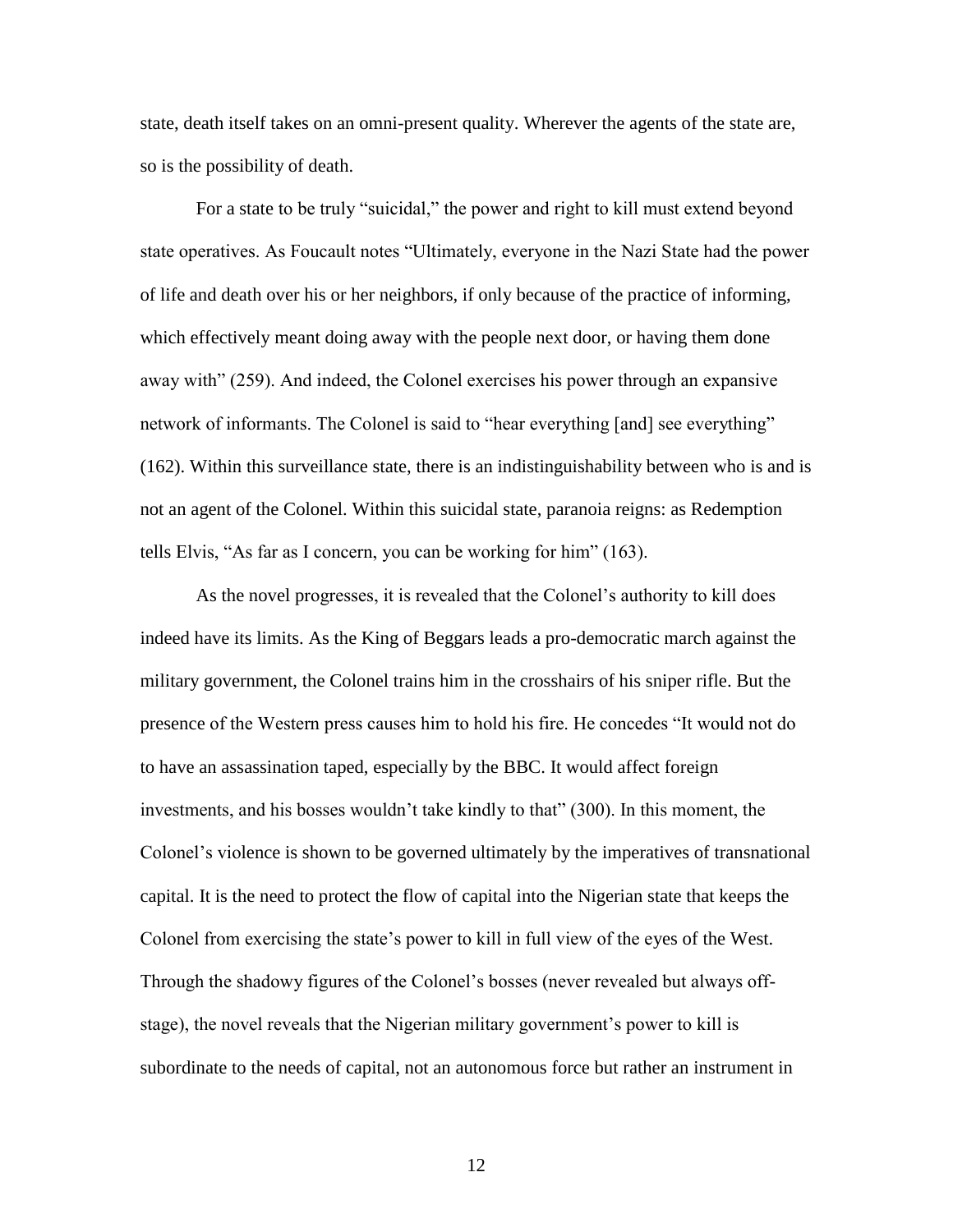the service of securing investment. Moreover, this scene points to the military government's need to manage and maintain an image, a point which I will return to shortly.

Ashley Dawson has rightly noted that the King's march on the capital reflects the anti-austerity riots which tore through Nigeria in the wake of the adoption of Structural Adjustment Programs in the 1980s and 1990s (31). These policies, propagated by such international lending institutions as the IMF and the World Bank, ultimately reflect an ideology and praxis of what David Harvey calls a "market fundamentalism and neoliberal orthodoxy." Under structural adjustment, policies were forced upon the client states as a condition to receiving loans necessary for modernization and development. Harvey explains: "In return for debt rescheduling, indebted countries were required to implement institutional reforms, such as cuts in welfare expenditures, more flexible labor market laws, and privatization" (31). Moreover, under these debt repayment schemes, the citizens of the client state take on the full responsibility of repayment "no matter what the consequences for the livelihood and well-being of the local population" (31). In this way, Structural Adjustment Programs represent a three-fold gutting of state protections: first, through the gutting of state social safety-nets and labor laws, second through the privileging of the protection of financial investment over the lives of the citizens of the client state, and third through the exposure of the client state to the vicissitudes of the global market.

Under these austere and increasingly precarious conditions, the client state creates the means of its undoing, sparking waves of popular revolt—loosely figured in the novel by the King's march. Harvey argues that under these conditions, it becomes the job of the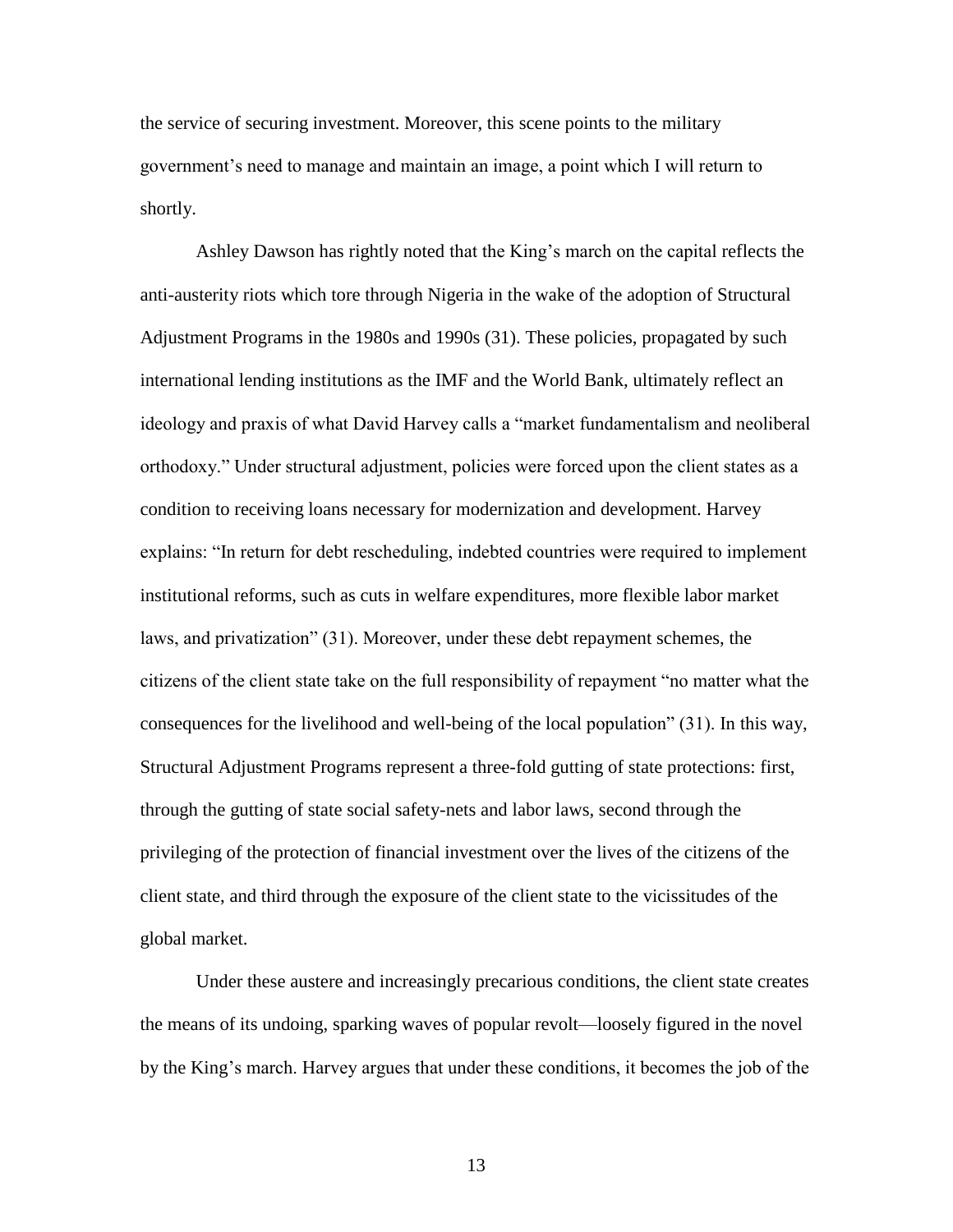"comprador state apparatus" to stifle these uprisings and insure the continued extraction of capital (164). We can thus understand the Colonel's predicament as follows: To protect the "foreign investment" of the IMF, he must at once quash the burgeoning resistance movements while maintaining an illusion of nonviolence to the transnational system of capital that supports him.

There results a scenario in which the political elite of Nigeria collude in the nurturing of national debt in the name their own material enrichment. In a long speech, the King holds forth on the collusion between the corrupt Nigerian government and transnational lenders such as the World Bank and the IMF. The speech is preceded by an earnest question from Elvis: "But how is the World Bank responsible if we mismanage the funds they give us?" The King replies:

> Funds? What funds? Let me tell you, dere are no bigger tiefs dans dose World Bank people. Let me tell you how de World Bank helps us. Say dey offer us a ten-million-dollar loan for creating potable and clean water supply in rural areas. If we accept, dis is how dey do us. First dey tell us dat we have to use de expertise of their consultants, so dey remove two million for salaries and expenses. Den dey tell us dat de consultants need equipment to work, like computer, jeeps or bulldozers, and for hotel and so on, so dey take another two million. Den dey say we cannot build new boreholes but must service existing one, so dey take another two million to buy parts. All dis money, six million of it, never leave de U.S. Den dey use two million for de project, but is not enough, so dey abandon it, and den army bosses take de remaining two million. Now we, you and I and all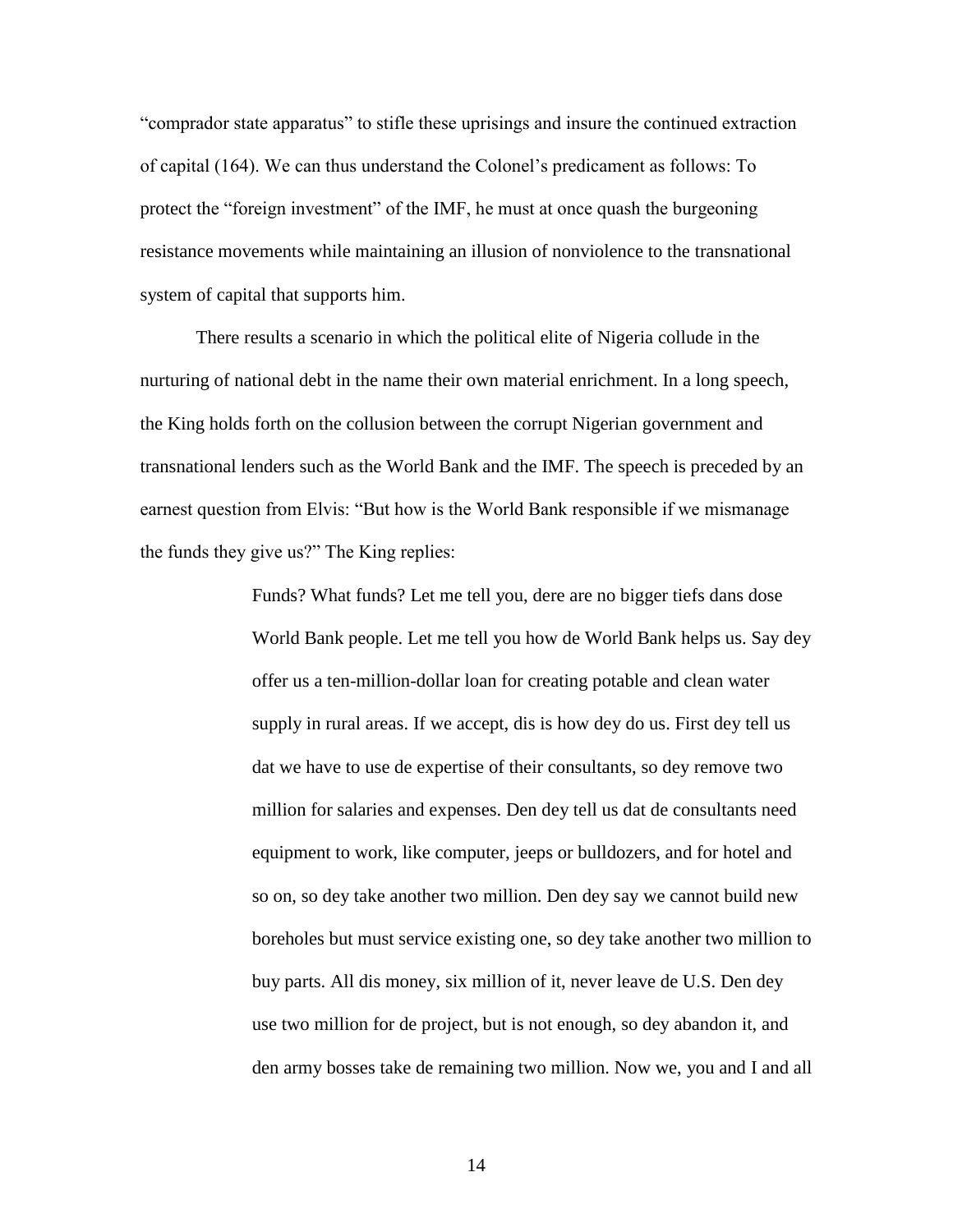dese poor people, owe de World Bank ten million dollars for nothing. Dey are all tiefs and I despise dem—our people and de World Bank people! (280)

What the King's speech reveals is an understanding that the production of international wealth is directly tied to the production of debt within Nigeria. Here, debts taken on by the state for modernization are instead used to line the pockets of both the wealthy financeers and the corrupt officials of the Nigerian army. Under the guise of development, a sort of money laundering scheme occurs. The scheme takes advantage of the needs for a "potable and clean water supply" turning it into a convenient means to generate capital through investment and interest. Importantly, the projects never see completion. Through the magical performance of speculative economy, funds set aside for improving the health of the population are transfigured into Nigerian debt and American wealth. The water remains tainted, the financiers and their military coconspirators are well paid, and the burden of Nigerian debt grows increasingly heavy for everyone else.

In these instances, the novel attempts to map the ways in which the Nigerian military government and its occupation of Lagos are in fact an extension of a different type of occupation, in which the sovereignty of the Nigerian state is overtaken by the needs and imperatives of transnational capital through the mechanism of debt. Through the collusion of the Nigerian military with neoliberal interest, the production of debt and the production of death become intimately bound and mutually reinforcing.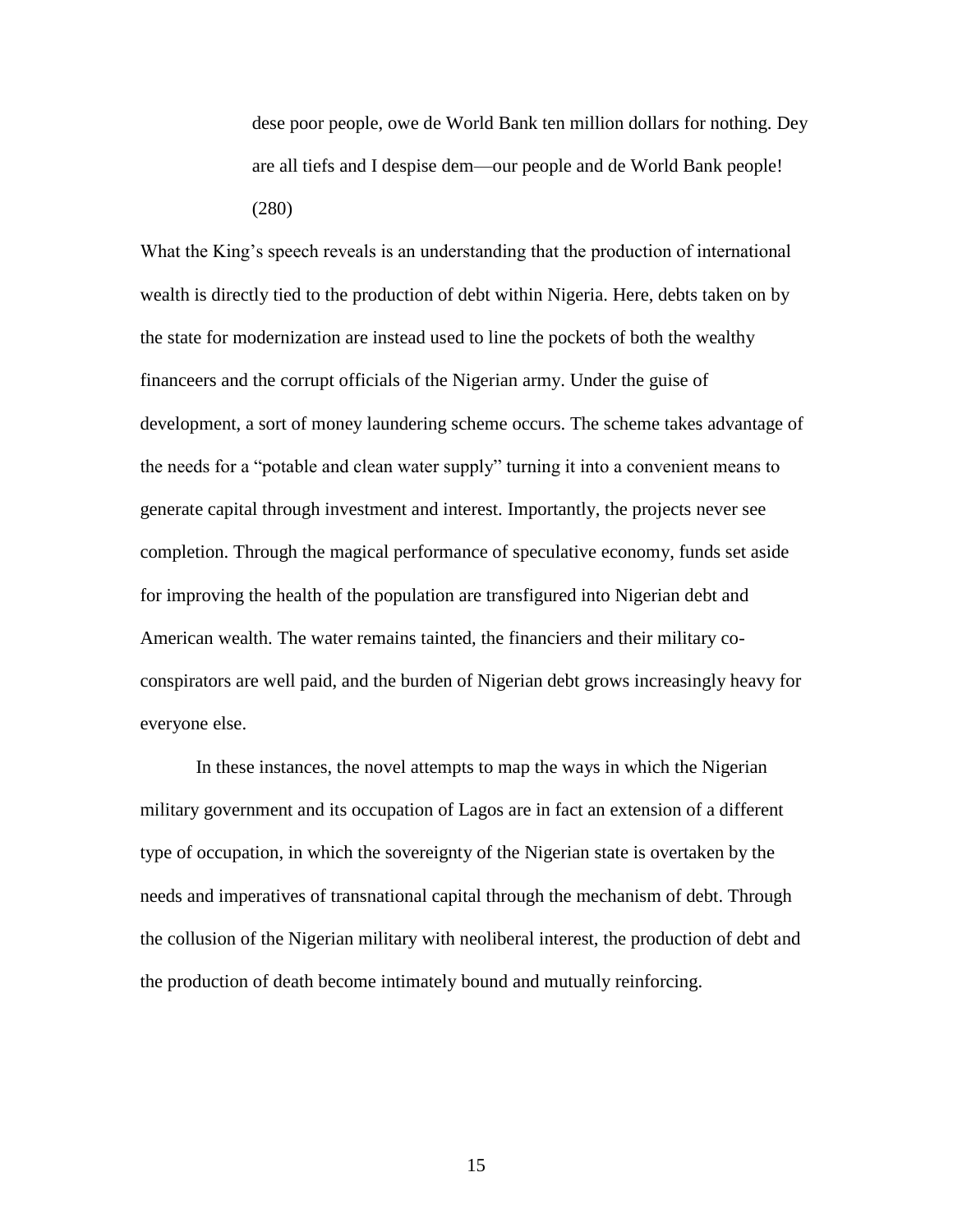#### 2.1 BIOPOLITICS, BLACK MARKETS, AND REAL ESTATE

The Colonel's violence, as we have seen, services the needs of transnational capital, and is therefore restricted (and, likewise, unleashed) by the imperatives of the market and the demands of neoliberal accumulation. But the connection between the Colonel's right to kill and market logic goes deeper still. The Colonel uses his position as the head of the security forces to operate Nigeria's profitable black market, within which Elvis and Redemption become increasingly entangled. After being let go from his job working construction, and failing to make a living by dancing and impersonating his namesake, Elvis turns to Redemption who initiates him into Lagos's informal labor market. After moving on from packaging cocaine, Elvis and Redemption find themselves escorting kidnapped children, who they first assume with horror to be sold as sex slaves overseas. Soon however, Elvis, looking for something to drink, knocks over a cooler containing human heads, which tumble onto the ground, in the ghastly likeness of "errant fruit from a grocery bag" (237). In the car, after their escape from the gathering mob, Redemption explains that they were transporting "spare human parts" to be used in for organ transplant.

This trade, the trade in spare parts, represents a nexus between Nigerian necropolitics, American biopolitics, and global circulations of capital. Here, Ashley Dawson's insight into the Colonel's criminal empire is especially helpful: "The Colonel's criminal pursuits dramatize the extent to which the truly lucrative sectors of the informal economy work not as some alluring alternative to existing power relations, but rather are a conscious construct of those who hold the reins of society and, doing so, use their authority to remove all barriers to violence, exploitation and degradation in their lust for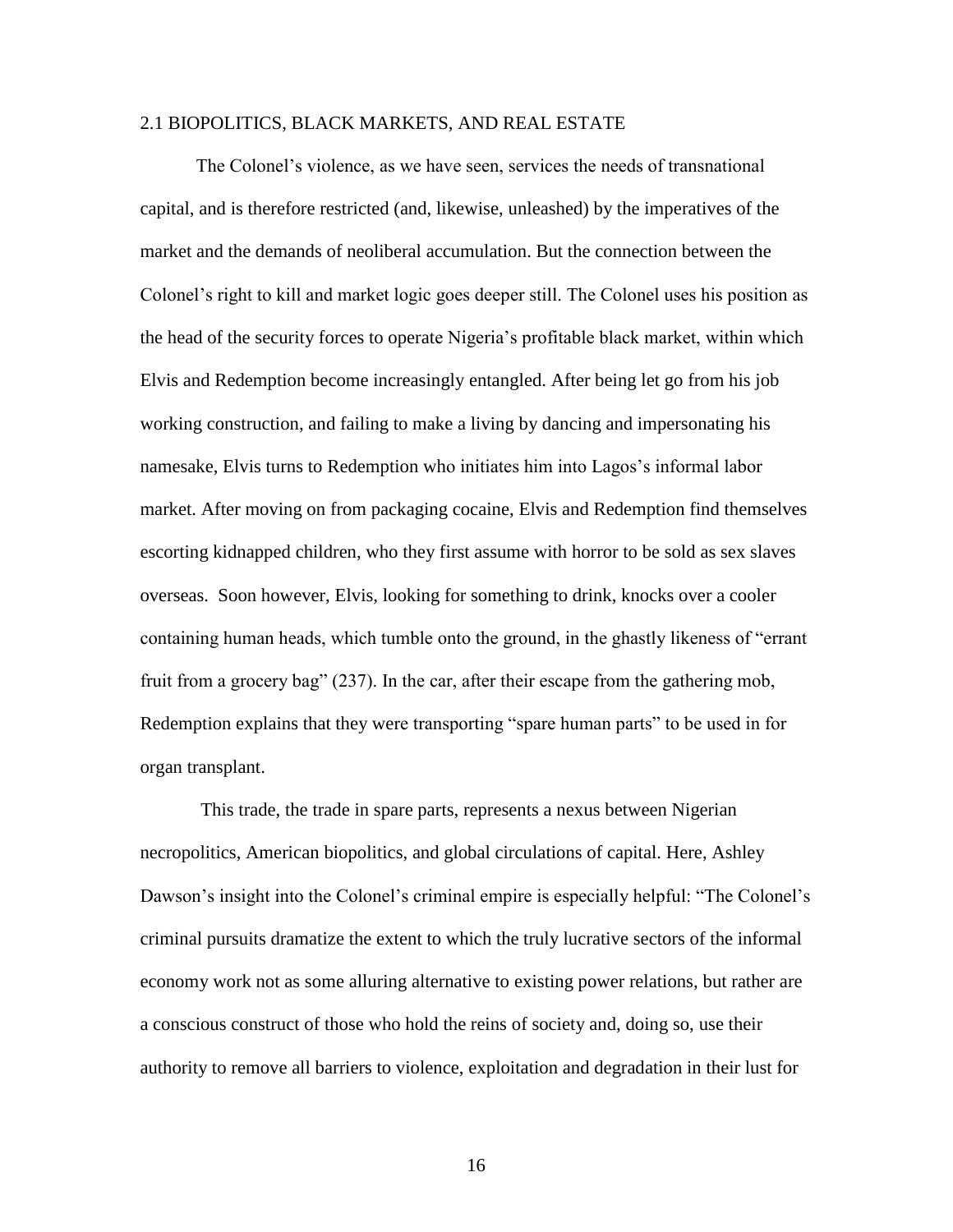material gain and power" (26). This absolute exposure to violence in the name of material gain (that is, the accumulation of capital) is central to Nigeria's post-colonial regime and the military state.

Importantly, this lucrative necro-market is global in scale. Redemption, ever mysteriously knowledgeable of the dark goings-on in the city, explains to Elvis the contours of this market: "American hospitals do plenty organ transplant. But dey are not always finding de parts on time to save people life. So certain people in Saudi Arabia and such a place used to buy organ parts and sell to rich white people so dey can save their children or wife or demselves" (242). He goes on to explain the global circulation of this market:

> Anyway, de rich whites buy de spare parts from de Arabs who buy from wherever dey can. Before dey used to buy only from Sudan and such a place, but de war and tings is make it hard, so dey expand de operation. People like de Colonel use their position to get human parts as you see and den freeze it" (242).

In this trade in spare parts, Saudi Arabia serves as middle merchant, with Lagos (and its surplus of street children) supplying raw "material" while rich Americans serve as the consumer market. As this quote suggests, the Colonel's necropower is the lynchpin of the process, as it is the Colonel's position at the head of the security forces which grant him both the power to reduce the human body to its constituent parts and the free reign to sell these body parts without intervention.

It's important to note that this necro-market operates in the dark underbelly of American biopolitics. The organs serve as a way of ultimately securing the health of, as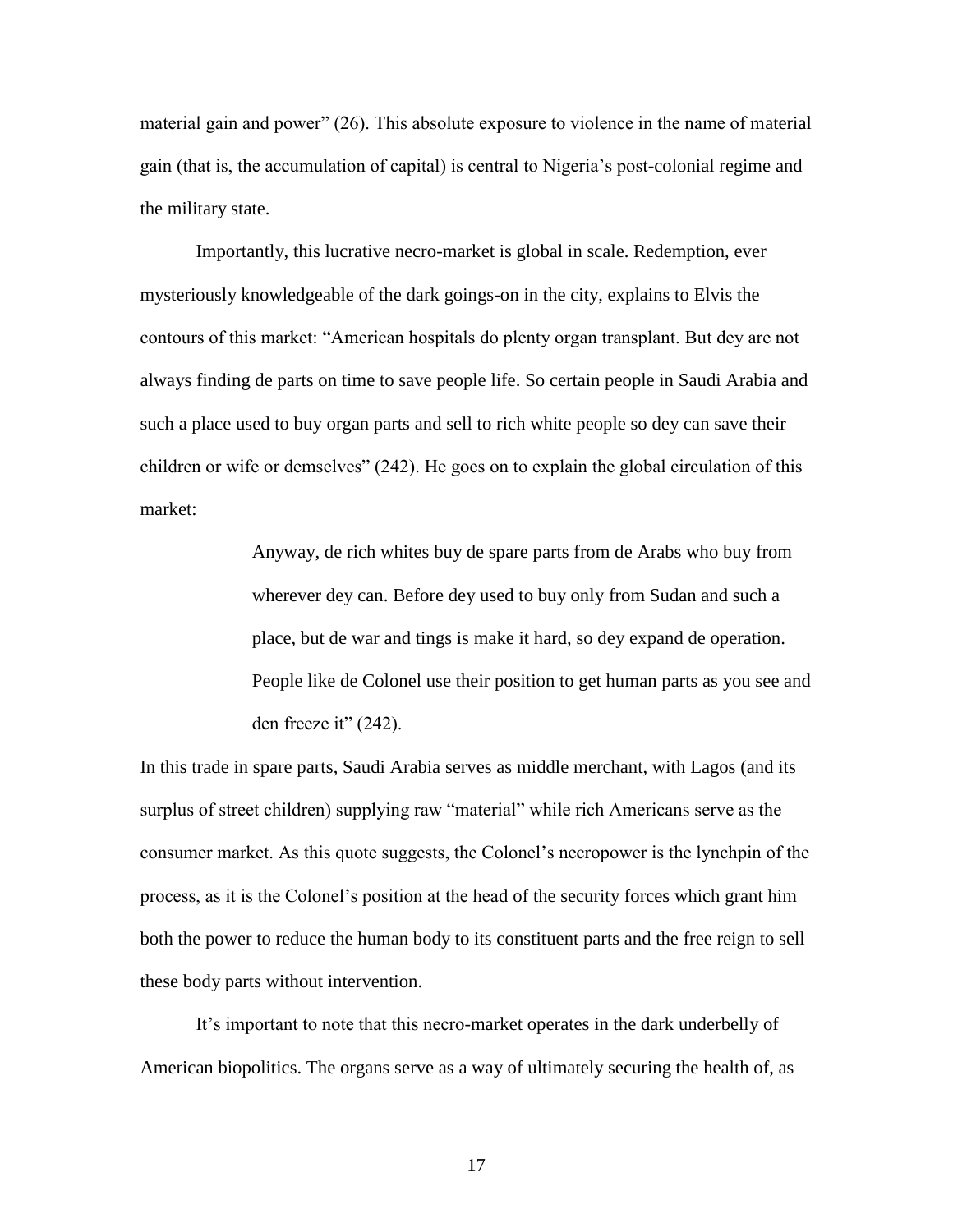Redemption puts it, "rich white people." This dynamic, in which the death of one is directly related to the life of the other, is precisely Foucault's definition of state racism. Redemption states "This world operates differently for different people," and this difference precisely marks the biological caesura which sections off which populations must die so that others may live more fully. But here, this relationship takes on a market and class logic. Indeed, if the rise of biopolitics brought about the conception of man as a biological mass, the trade in spare parts represents the logical endpoint of the convergence of biopolitics with neoliberal market logic: the transfiguration of biological life—and its raw materials—into commodity. In this commodified state of biopolitics, the material destruction of human bodies takes on the calculating logic of supply and demand, dissolving agency into the invisible hand of the market.

The harvesting of Nigerian organs can be read as homologous to the moneylaundering schemes of the IMF which the King describes. In the case of the IMF, international wealth is developed through a sort of harvesting of interest on Nigerian debt—at the expense of the lives and livelihood of Nigeria's poorest citizens. Through the trade in spare parts, the biopolitical and necropolitical underside of this logic emerges. Here, it is not that American wealth is predicated upon Nigerian debt, but rather that American health is predicated upon Nigerian death.

The same interweaving of necropolitics, biopolitics, and market logic which underpins the Colonel's trade in spare parts can be seen at play in the demolition of the Maroko slums. The demolition opens on a scene of mass displacement. As the "dozers leveled everything in their path—houses, shanties, even the swamps" (285), Sunday watches as the residents are driven from their homes. He sees a "rush of people,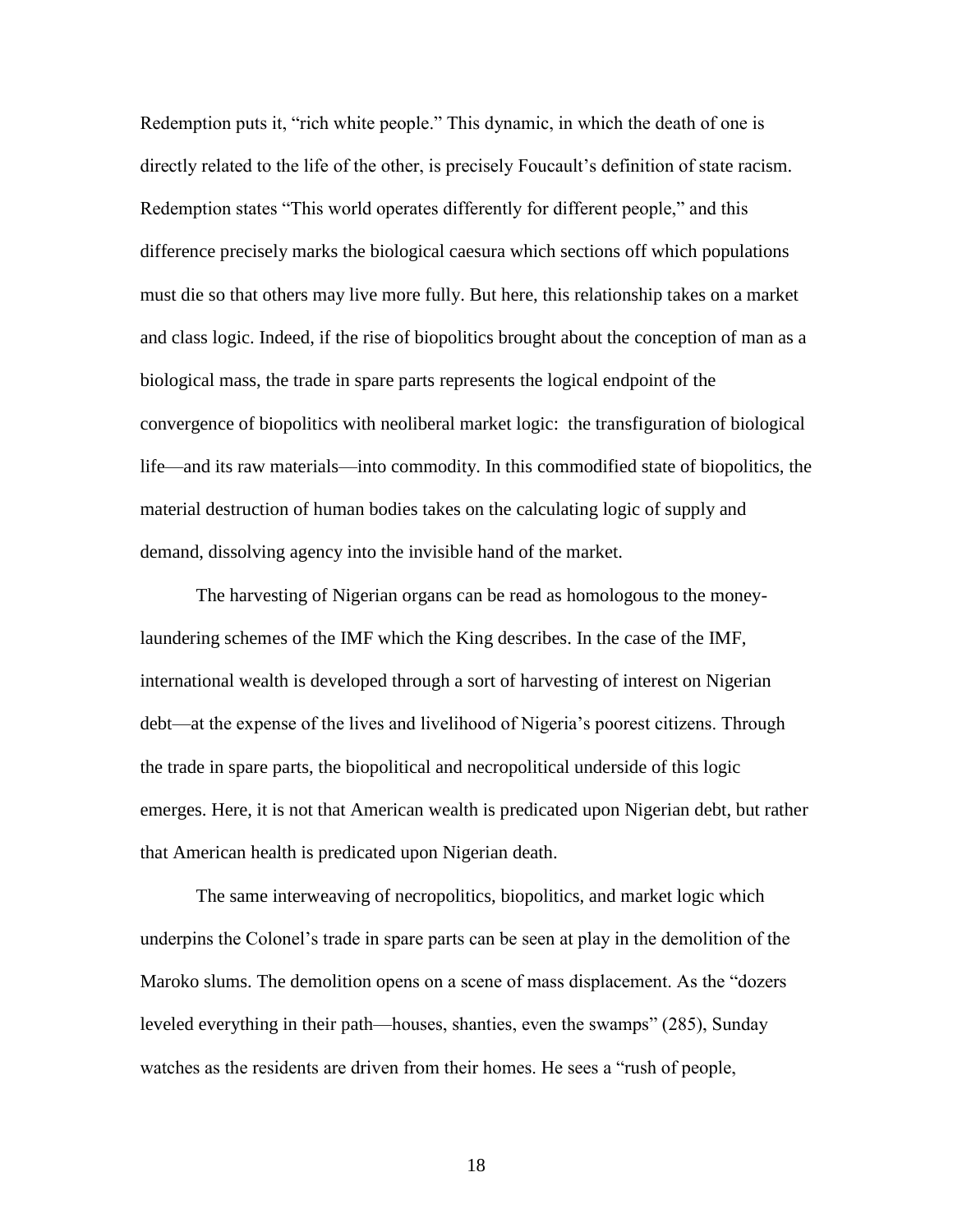screaming and shouting," a "sea of bodies" rendered refugee. But this traumatic and deadly expulsion from their homes is only the final push of a much grander expulsion. The citizens of the Maroko slums, already living on the fringes of biopolitical protection, are further excised from its diminishing sphere of security. With the bulldozing of their houses, the precarity experienced by the people of Maroko crosses into full and unmitigated exposure to death.

Beyond the material destruction of bodies, the demolition robs death of all dignity or ceremony. As a drunken Sunday urinates from his balcony, he nearly hits "a small group running past with an open coffin packed tight with belongings" (286). Here, the coffin is transformed from a ceremonial object to a mere container for what little material wealth the refugees can bring them with. This lack of ceremony is extended to Sunday himself. In the aftermath of the demolition, Elvis comes upon the scene to discover his father's corpse beneath the rubble. In his poverty, he realizes he cannot give his father a proper funeral with "cows or dogs slaughtered to ease his passage into the next world" (305). But even a simple funeral is denied to him. As he tries to take his father's corpse, a soldier tells him he must pay him for the body. Elvis, in the face of "blind unreasoning power," must leave his father to the gathering scavengers. This total indignity in death amounts to the refusal of the rituals of mourning to those unable to pay.

The government's official discourse surrounding the demolition—"Operation Clean de Nation"—reveals the biopolitical logic used to justify this exposure of the population of Maroko to death. The demolition of the slums, and the death of its residents, is framed in dual discourses of crime and hygiene. It's referred to in the newspaper as both "an attack on de centers of poverty and crime," and the removal of an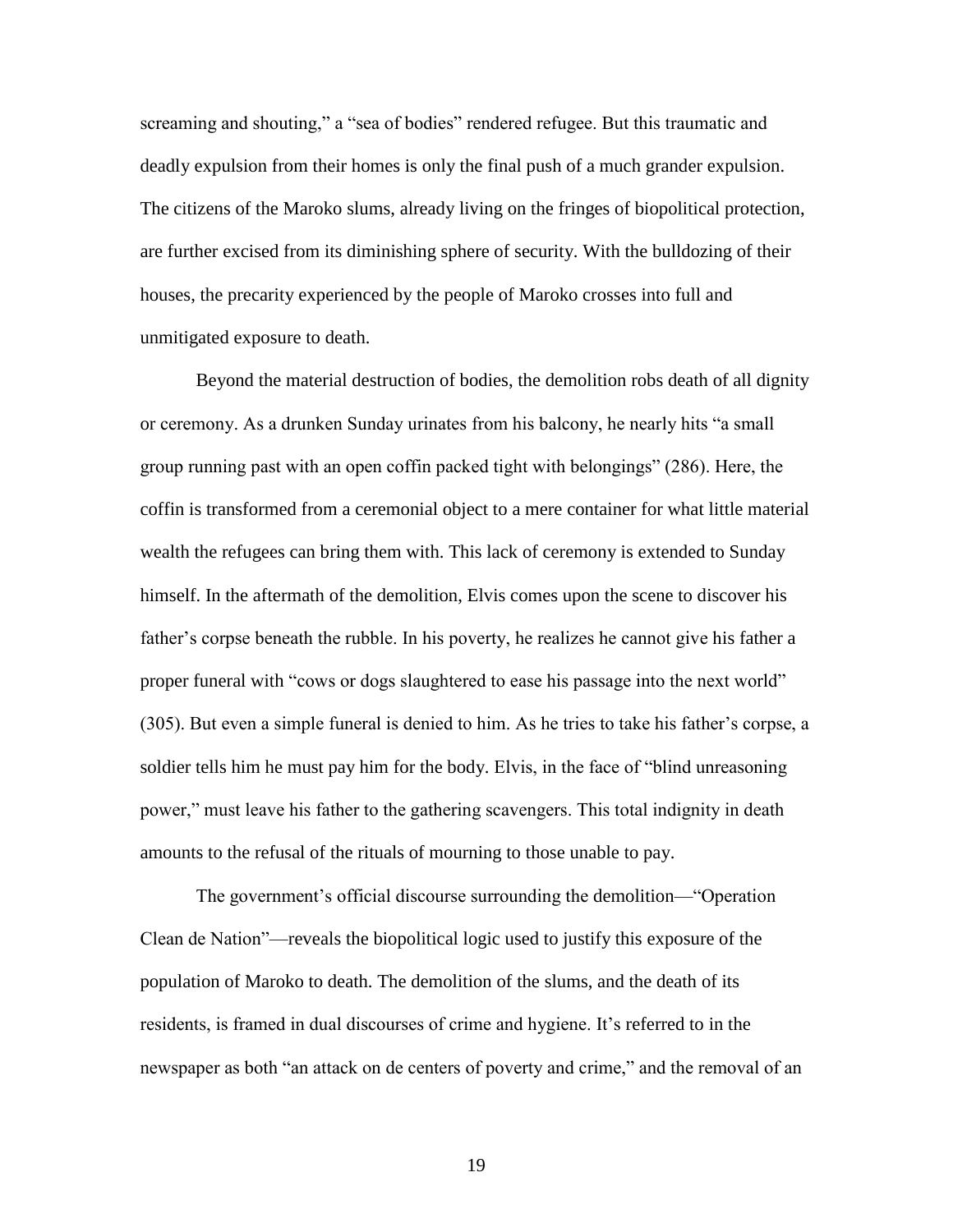infectious wound from "de face of de nation's capital." Through these statements, Lagos is discursively rendered into a body, and the Maroko slums a disease. Here again, we see an enactment of the logic of state racism which allows the biopolitical state to exercise the sovereign right to kill. The death and destruction of the Maroko slums, of the criminals and the poor who are said to inhabit it, is figured as the very condition for improving the health of the city as a whole.

But this justification is ultimately shown to be a mask for more base concerns. Like the necropower of the Colonel and the state security forces, the massacring and mass dispersal of the residents of Maroko is shown to be primarily in the service of the accumulation of capital. The demolition—justified through the language of hygiene serves as an extension of a market logic which seeks to organize space not for maximizing the health of the demos, but rather for maximizing profit. Long before the demolition, Sunday recognizes this. He states that "the architecture in Lagos never made any sense; maximizing rent seemed to be the main design consideration" (202). Of course, what Sunday notes but rather tellingly disavows is that the architecture of Lagos is not senseless at all but rather driven by a logic which places profit over the preservation of human life, or rather makes the first of these coextensive with the negation of the second. From here it's a short distance to recognizing the demolition as an act of creative destruction: the levelling of the slums allows for the repurposing of the space into a "beachside millionaire's paradise" (248).

#### 2.2 THE AESTHETICS OF THE NECROPOLITICAL

Through these demonstrations of the Nigerian state's necropower, there is a recurring thread: the urgent need to manage optics. *Graceland* reveals the politics of the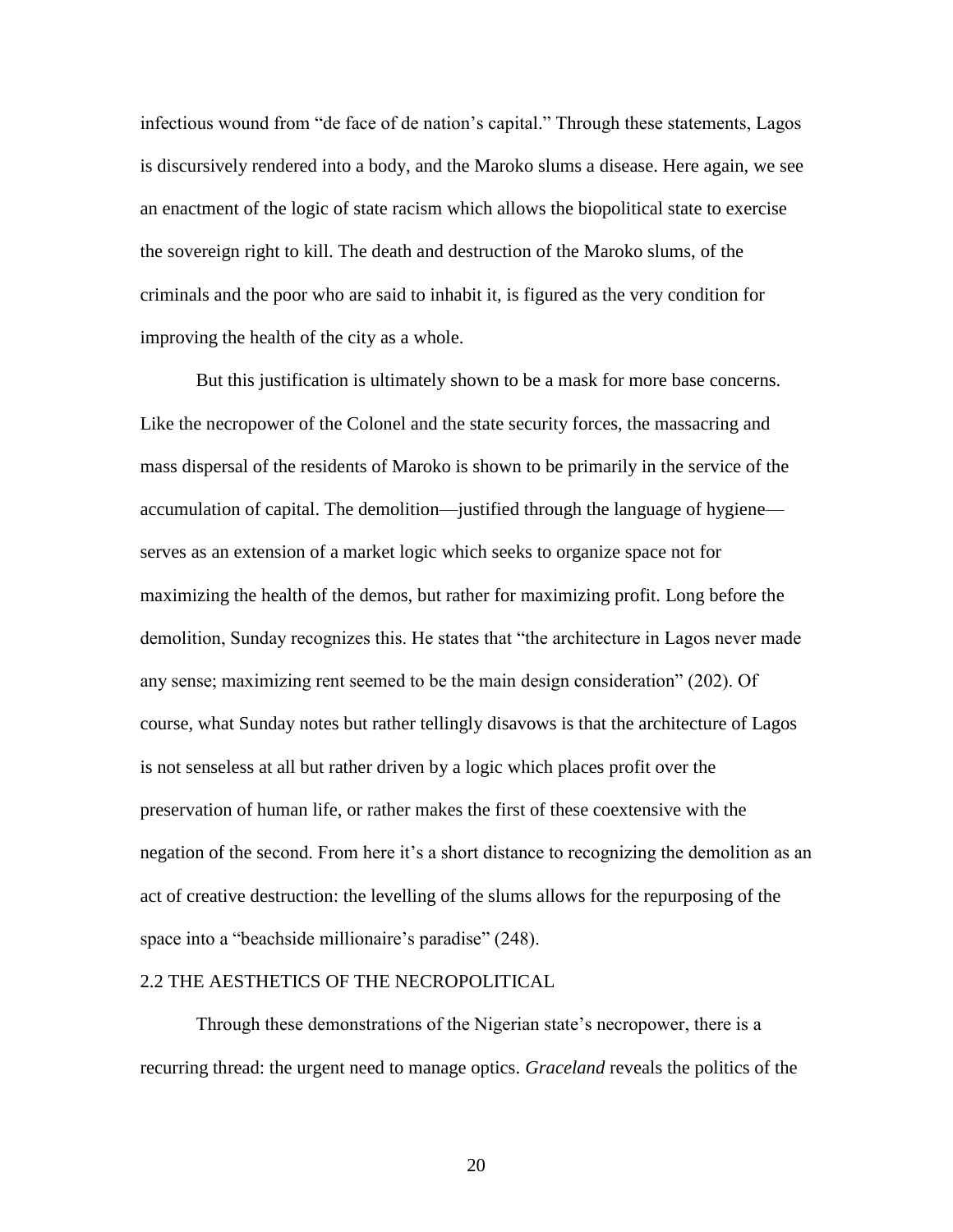image to be a vital aspect of both the market logic and the biopolitical logic which underwrite the state's necropolitical project. In this way, it resembles Henry Giroux's argument that "Biopower in its current shape has produced a new form of biopolitics marked by a cleansed visual and social landscape in which the poor, the elderly, the infirm, and criminalized populations all share a common fate of disappearing from public view" (186). Indeed, the novel reveals Lagos as a carefully wrought performance which masks the stark reality of poverty beneath. At the novel's opening, this management of image is shown to be largely successful. Upon arriving in Lagos, Elvis is shocked after discovering the poverty and violence which permeate the city: "It was as if people conspired with the city to weave a web of silence around its unsavory parts. People who didn't live in Lagos only saw postcards of skyscrapers, sweepings flyovers, beaches and hotels" (7). Such an obsession with the image-repertoire of neoliberal triumph reflects the state of Nigeria's speculative economy—just as a taped assassination is bad for foreign investment, so too is the appearance of a failing economy.

But the invisibility of slum-life in Lagos is, the novel suggests, at least in part maintained by the slum-dwellers themselves, who return to their home villages with a false performance of wealth: "They breezed in, lived an expensive whirlwind life, and then left after a couple of weeks, to go back to their ghetto lives" (7). Indeed, in the absence of real financial security, the appearance of wealth takes on a hyperbolic significance, and the "web of silence" surrounding poverty becomes, at least in part, selfperpetuating. This relationship is taken to an extreme in the figure of the beggar Okon. When Elvis runs into Okon for the second time, the beggar is "dressed like Superfly," and Elvis is struck by the stark contrast from the last time they had met, when Okon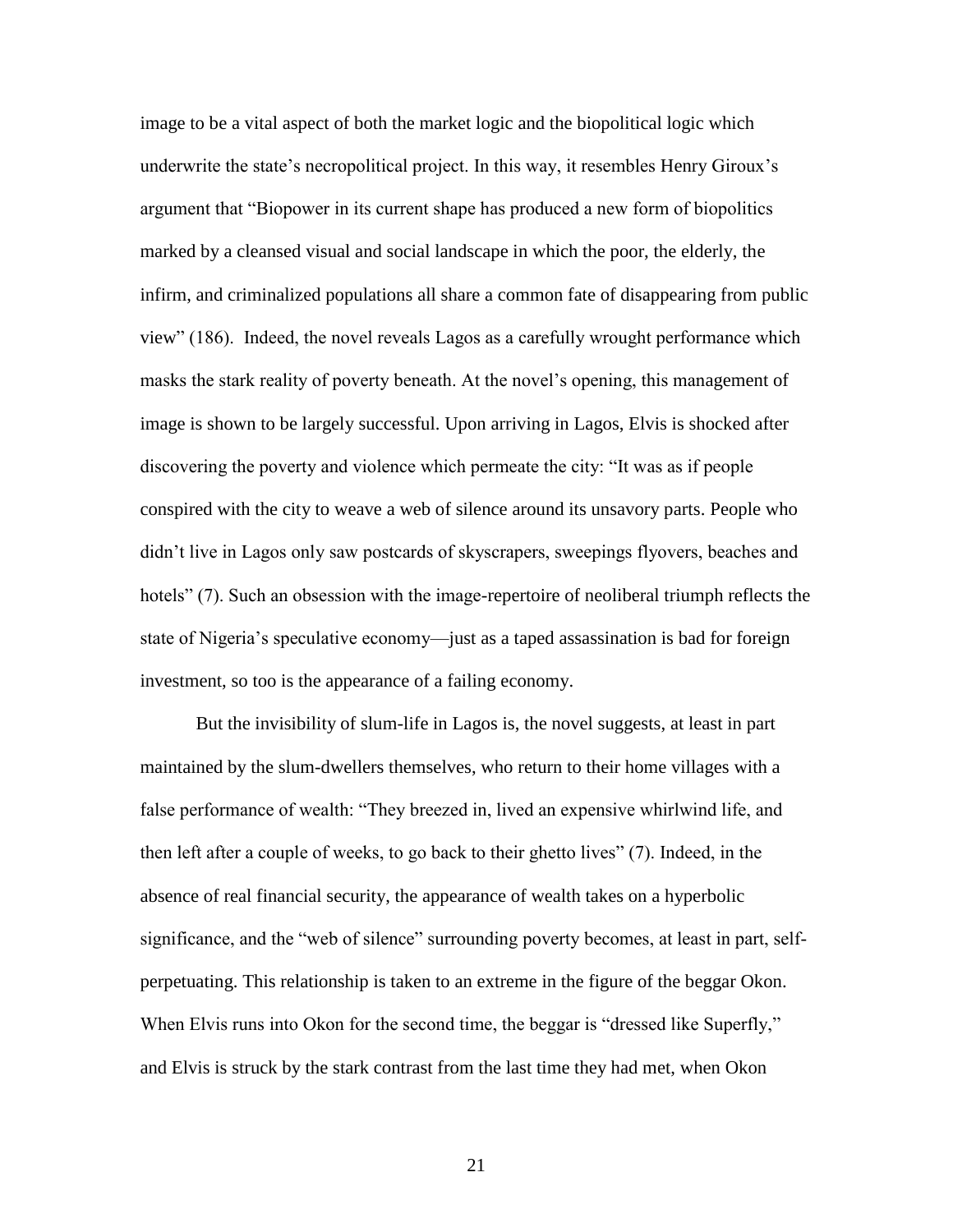desperately "scrabbled in the dirt for rice." Okon explains that he gained his money from selling his blood to the local hospitals. He tells Elvis "If you eat well, you can give four pints in four different hospitals, all in one day" (76). In this instance, we see a more moderate form of the colonization of life in the name of (state) power. In the absence of a strong formal labor sector, Okon is forced to sell his very life-force. Importantly, the act of "eating well," as a life-sustaining action, serves only to facilitate further transactions (and indeed, transfusions). The result of this vampirical enterprise is the reproduction of a self-image, one resembling the Blaxploitation anti-hero Superfly. Okon's affectation of affluence, his appearance of wealth, is a performance paid for in blood. This performance is inherently precarious, and might at any point dissipate to once again reveal Okon the beggar scrambling to scoop a fallen plate of rice out of the dirt.

What the case of Okon reveals is an internalization of the state's emphasis on the performance of wealth. This need to appear wealthy is almost compulsive in the poorest citizens of Lagos, and indeed it is this compulsion to appear wealthy which serves as a mechanism for keeping the poor trapped in poverty. Underlying this is a desire by the poor to be seen, and a recognition that, like those disappeared dissidents, they are being made increasingly invisible, pushed to the margins of not only society, not only economy, but visibility itself. The fear of invisibility runs through the text, but perhaps finds its most startling expression in the image of the man who has his business inventory seized and burned by the Nigerian police. In a fit of despair, he tells the crowd "Every day I go walk up and down, ringing one small bell to make people see me" (74). But this invisibility soon erupts into primal spectacle as "the man screamed again and tore his clothes off, dancing around the fire naked, emitting piercing calls, bloodcurdling in their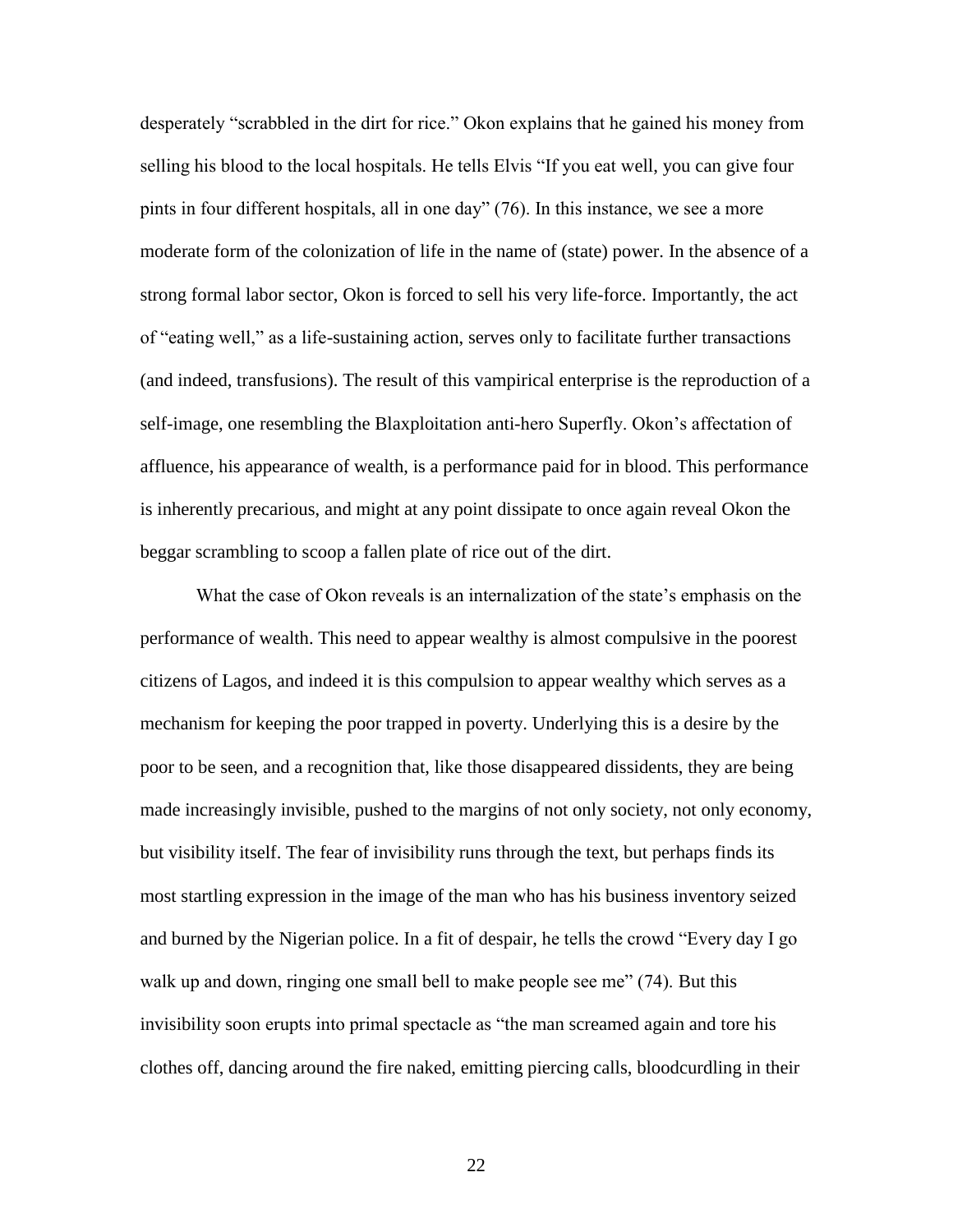intensity" before casting himself in the fire. And yet even this image, startling as it is, soon fades in Elvis's consciousness, as the "practical pressures of living . . . usurped the image of the burning man" (74). Here, even in the sympathetic Elvis, the market induces a tunnel-vision or amnesia, an erasure of suffering as the laboring subject is forced to focus on his own material well-being.

The need to manage the image of Lagos also underpins the demolition of the Maroko slums. Coextensive with the official biopolitical account of the demolition is an aesthetic argument: the slums are not merely diseased, but an "eyesore" which disrupts the image of wealth that the city works tirelessly to present. In the rich neighborhoods of Lagos there are "beautiful brownstones set in well-landscaped yards, sprawling Spanishstyle haciendas in brilliant white and ochre, [and] elegant Frank Lloyd Wright-styled buildings," which contrast starkly with the filthy and ramshackle makeshift houses of the slums. It is the visibility of the slums which inspires in Redemption—arguably the most wealth-obsessed character in the novel—an abiding love for Lagos. Staring at the rich neighborhood of Ikoyi from across the lagoon, Redemption remarks that "though dey hate us, de rich still have to look at us. Try as dey might, we don't go away" (137). With the demolition of the Maroko slums, however, this sentiment is shown to be naïve. That the slums are not merely destroyed but "leveled" suggests the creation of a blank slate, a rewriting of space which extends even to the miasmic geography of the swampland. It is an act of erasure, an attempt to make poverty and crime invisible by eradicating its victims rather than addressing its root causes. As Sunday notes: "Instead of dem to address de unemployment and real cause of poverty and crime, dey want to cover it all under one pile of rubbish" (248).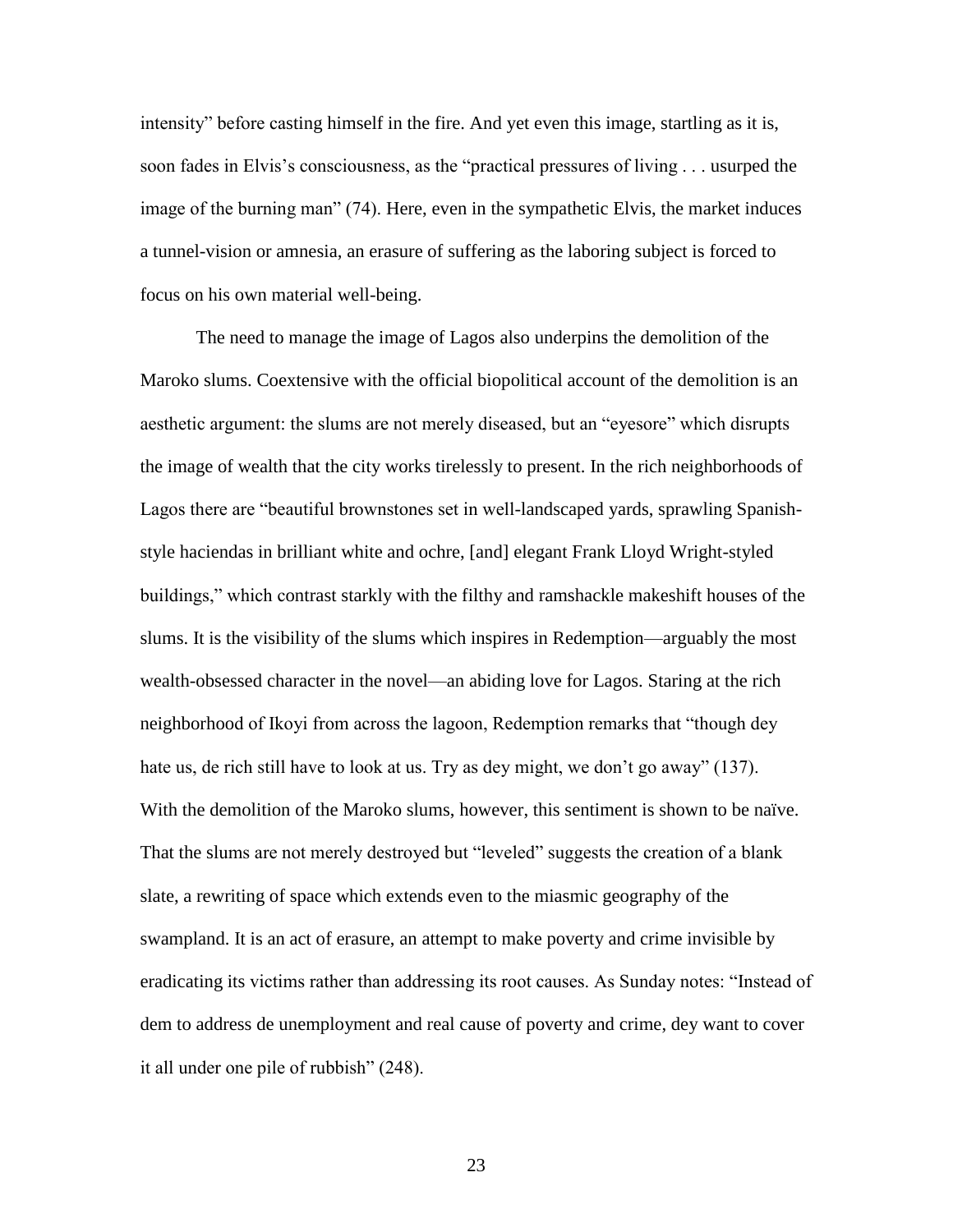This is a cosmetic biopolitics, one more concerned with the city's face than with its diseased innards. This need to maintain the image of Lagos is in keeping with the very nature of speculative economy. In an economy which needs foreign investment to thrive, the appearance of wealth becomes more important to economic "life" than is the reality of the health of the population, most of which exist far outside the city's centers of wealth and power.

It is important to note that this management of the image of Nigeria is bound up with the figure of the Colonel. As the head of the security forces, the Colonel exercises rigorous control over the narrative of the state. The Colonel, through his expansive spy network, sees and hears all. But more to the point, he strictly enforces what information is seen and heard. He is responsible for causing the "disappearances of famous dissident writers, journalists, lawyers, musicians and thousands of nameless, faceless Nigerians" (163). This suppression of information is, of course, in keeping with the military state, the power of which is always under threat by uncontrolled and resistant ideologies. Through the exercise of his necropower, the Colonel creates a generalized atmosphere of fear in which dissident speech is disciplined and eradicated. But while the Colonel's power is rooted in a type of spectacle, it is, paradoxically, a power which operates in the shadows, known primarily through rumor. Indeed, prior to his run-in with the Colonel, Elvis is totally unaware of the activities of these state security forces. This is central to the Colonel's power: he must maintain a phantom presence, at once always present and ever invisible, haunting those most vulnerable in Lagos while shielding himself from the external eyes of the foreign press.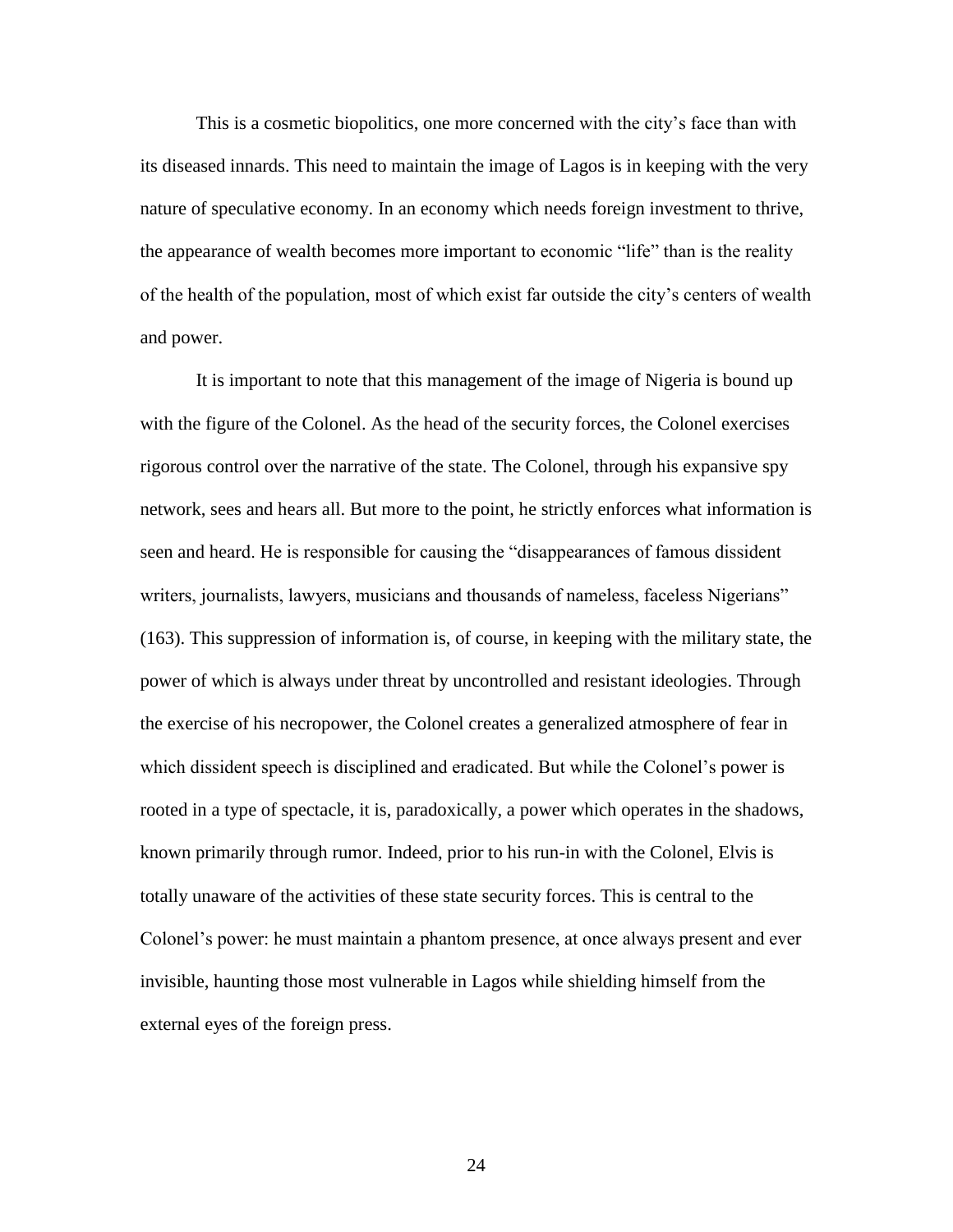But beyond this cruel maintenance of what is seen and heard in Lagos, the Colonel is more explicitly linked to an aesthetics of death—that is, to the production of images that instantiate rather than dissemble the logic of the necropolitical. The Colonel is rumored not only to oversee the tortures conducted by his security forces, but to photograph them as well. Indeed, through this practice the Colonel has developed a reputation as an artist "looking to find de beauty of death" through the medium of photography (164). The Colonel's is an aesthetic project which seeks at once to capture what is essential in its subject, its "spirit," the "ghost on the film," and to elevate that subject through grizzly composition. As the artist, the Colonel seeks a kind of mastery over death, the ability to fix the instance of death within the frame and in doing so to render its essence knowable and to capture the beauty of its order.

The Colonel's act of framing death parallel's Elvis's own aesthetic project. As he walks around the slums, Elvis attempts to aestheticize the streets: "he often wondered how he would frame moments like this if he were a director making a film. What shots would he line up? Which wouldn't make the final edit, ending up on the cutting roomfloor?" While the Colonel seeks to use the art of photography to capture the essence of death, Elvis imagines doing the same for the untidy streets of Lagos. But Elvis registers the fact that this filmographic imagination comes at a price, the loss of the "magic" of the movies is traded for the mastery of artifice. Likewise, as the Colonel seeks to find what is essential in death, the very artifice of his medium continually puts him at a distance to his goal. Redemption explains that the Colonel "is never satisfy, so he arrange de dead body many ways, sometime he cuts de leg or head off." Importantly, this act of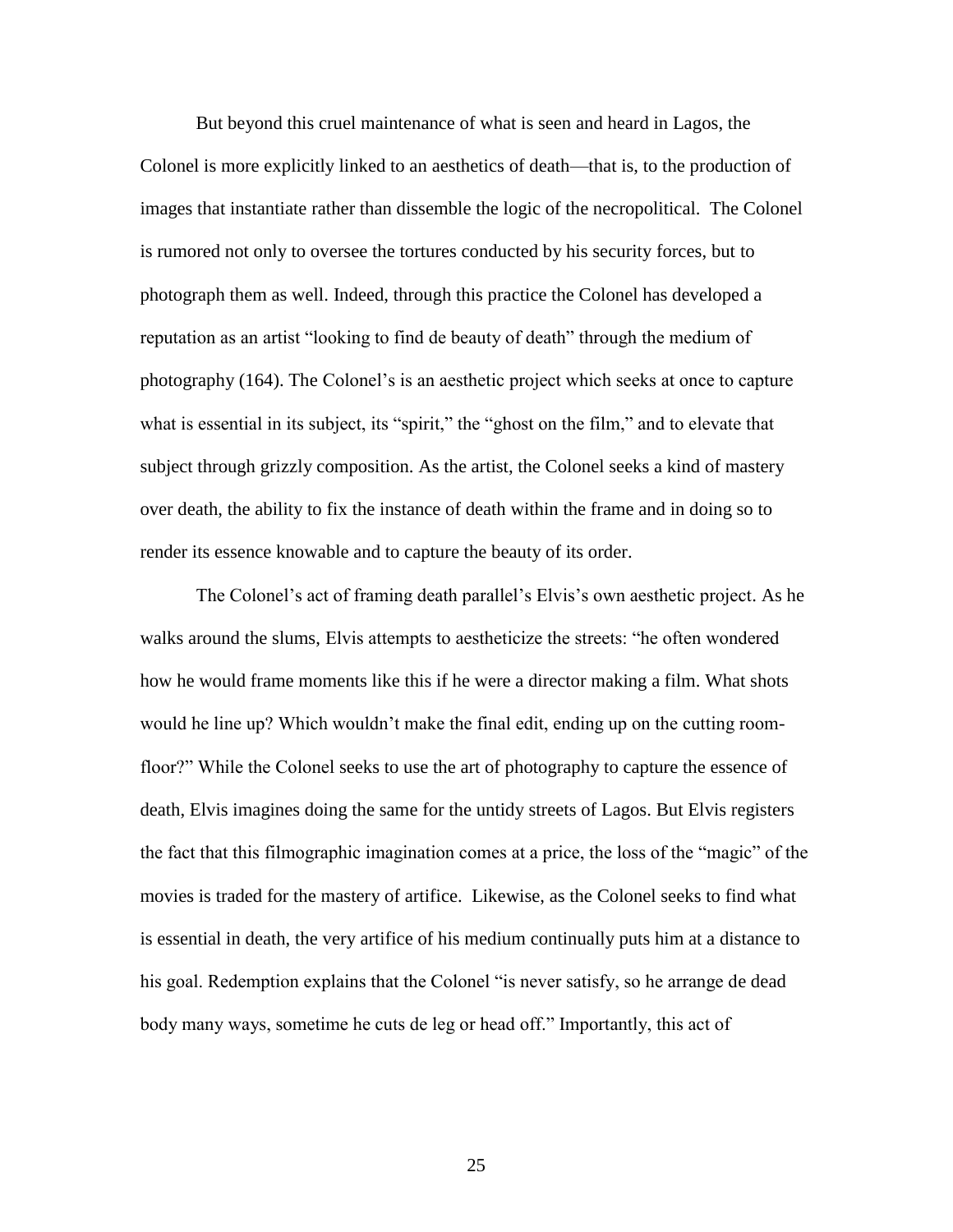arrangement inevitably fails. Redemption notes that the Colonel never finds this spirit or beauty of death: "How could he, when he don't know what to look for?" (164).

This haunting moment works to link aesthetic creation to the material destruction of bodies. In this way, it resonates with other moments in the text which underline how the politics of the image are harnessed by necropolitical regimes. But beyond this, the Colonel's failure as an artist highlights an inability to render death fully knowable. This represents, then, the limits of the Colonel's power. As an object of knowledge, death remains ever elusive, its properties too grand to capture, always extending beyond the camera's frame. Despite the Colonel's power to administer death, his mastery over his subject is always fraught. The failure of the arrangement of bodies to capture death's beauty is not just an indictment of the effort to redeem death aesthetically. It goes further to reveal a divide from mastery over the body, that is to say, the application of necropower, and a mastery over death itself. Like the fires sparked by the mob, here death is shown to be uncontainable. The application of an ordered system to death, the harnessing of death by the Colonel's necropolitical regime, does not make death any less unruly. Instead, death exceeds logic, and transforms it in ways which cannot be mastered, contained, or made uniform.

#### 2.3 NECROPOLITICS AND THE FAMILY

The violence of the Colonel and the Nigerian military finds its analog in *Graceland*'s depiction of interpersonal violence within the family structure. If the Colonel deals in death on the national scale, it is Joseph, Elvis's uncle, who represents the murderous impulse within the family structure. This is true in the first instance of Joseph's rape of both his daughter Efua and later Elvis himself. This latter violation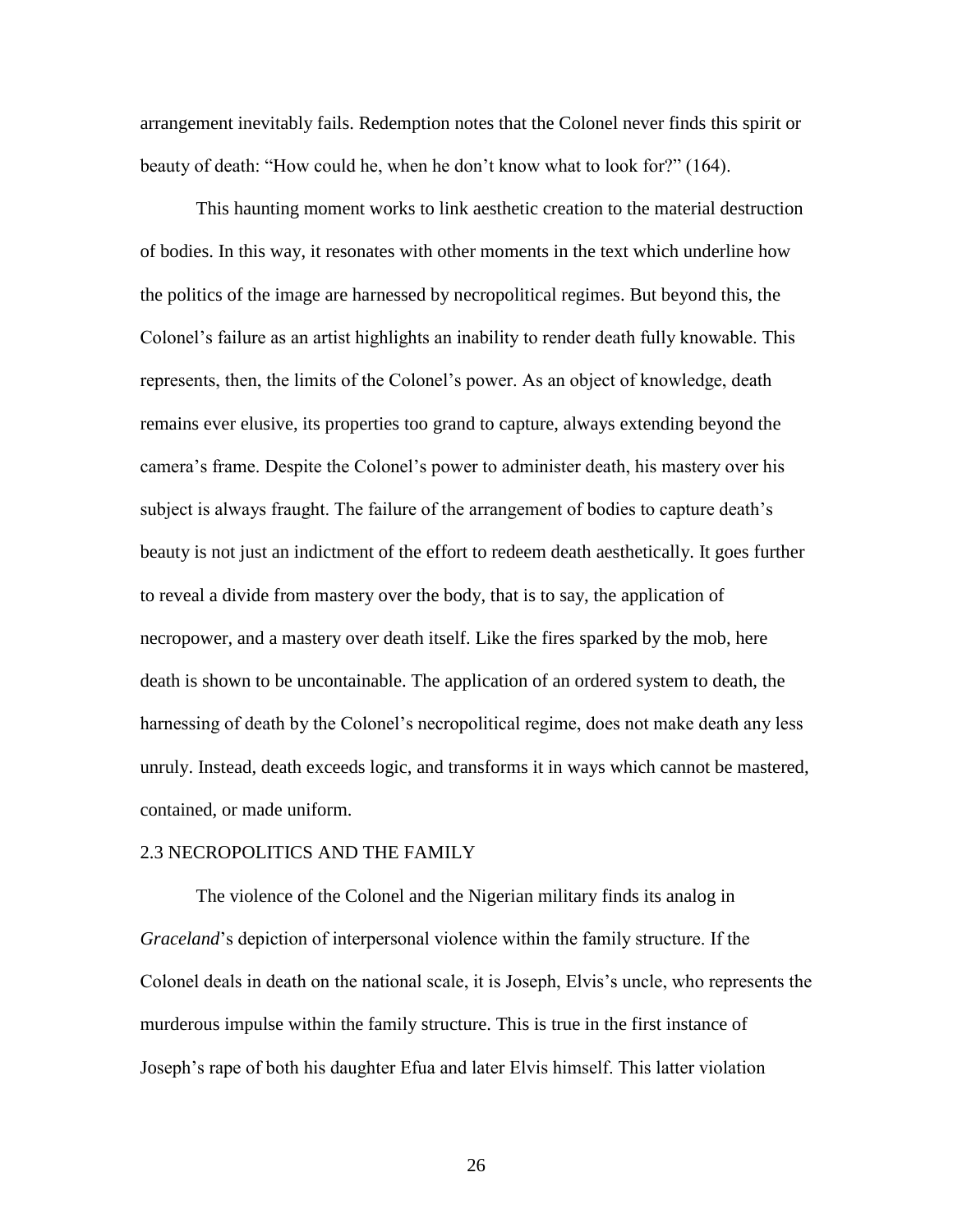occurs when Joseph catches Elvis sexually experimenting in the Anglican chapel with the other young boys of Afikpo village. Joseph forces himself onto Elvis, and in the process renders Elvis a specimen of the undead. Abani indicates that he becomes "zombielike" as Joseph rapes him. Moreover, inspired by superstitious tales, Elvis is afraid that by having oral sex with Joseph, he will suck out his uncle's soul. The fear that this sexual act would make him a "vampire," frightens Elvis (198). As Joseph continues to rape Elvis, the image turns once again to fire: "Elvis felt the man hard against his buttocks, and then a burst of fire ripped him into two" (198). In this image, Joseph's violation is linked to the Colonel's later torture of Elvis during which Elvis "could feel his body—but as a single sheet of flaming pain" (293).

The second key instance of Joseph's violence is the facilitation of the murder of Godfrey by his cousin, Innocent. This murder is particularly significant in that it takes place in the context of monetary exchange: Joseph and Sunday pay off Innocent, an exchild-soldier in the Biafran war, to kill his cousin. Years later, when Elvis confronts Sunday about his role in the killing, Sunday justifies his actions with an appeal to credit and masculine honor, and in doing so reveals that the two concepts have become deeply interwoven. He tells Elvis "In dis place, it used to be dat all you had was your name before dis new madness with money started. De measure of a man was his name. It will be again" (187). For Sunday, the murder of Godfrey was a "mercy killing" of a thief before the police or mob got to him first. It was an act of preservation of honor. But Sunday reveals an understanding that this masculine honor system has been usurped by one based on money: credit is no longer based on one's name, but rather one's ability to pay. And indeed, the two become indistinguishable from one another.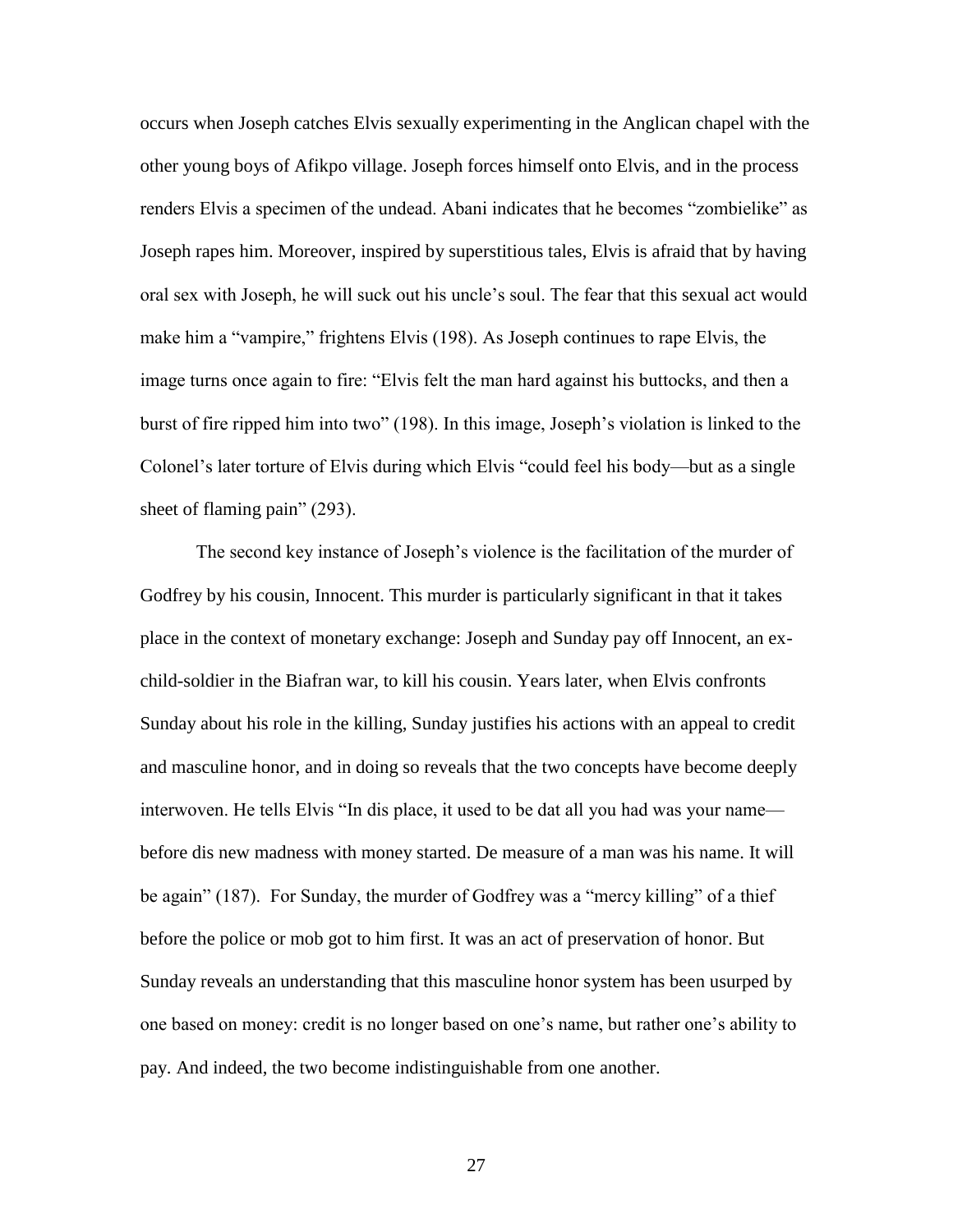Sunday's emphasis on his name is more easily understood when considered in the light of the credit economy of the slums. This informal micro-economy is structured around vast webs of informal credit relations. Within the local market, one's name is one's credit, and in the absence of liquid money, this credit is essential to survival. This is figured in the novel primarily through Madame Cairo, the proprietor of the local bar:

> She was very ready to extend credit to all her customers, who were mostly poor and unemployed anyway. But even her generosity had its limits, though she understood that they had come to drown their sorrows in her watered-down alcohol. They needed her and she needed them; they drank, she sold. If she was owed, she owed the palm wine supplier, who owed someone else; everyone owed someone these days, it was the vogue. (52)

As Madame Cairo shows, the life of the slum economy is built on rickety foundations, a chain of credit which, like the Ricardian chain of labor, constitutes an economic body. While this body is ultimately precarious, it constitutes and binds the community together. But underwriting this community is the threat of expulsion from this social body of credit. Madame Cairo must occasionally threaten this expulsion, must "crack the whip from time to time" to maintain this tenuous web of relations. And indeed, it is through this precarity that we can both understand Godfrey's murder and even the necklace of fire: the thief, breaking the social compact which underwrites the social and economic life of Maroko, is expelled from its body and is already as good as dead. As Sunday implies, it was only a matter of time before Godfrey was caught and publicly executed. He was already a dead man walking.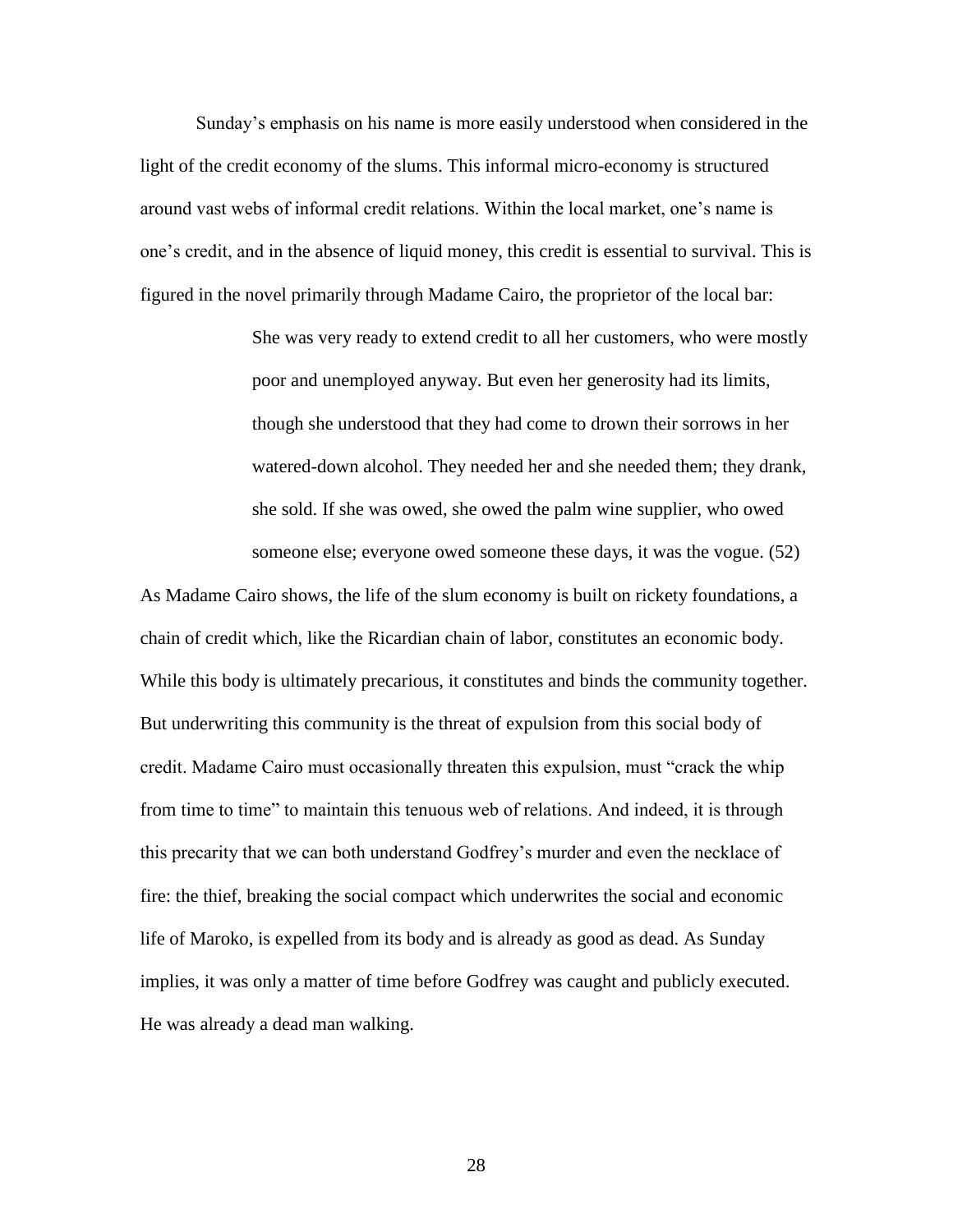#### 2.4 MADNESS AND SIGHT IN THE NECROPOLITICAL STATE

As I hope to have shown, *Graceland* works to unravel how biopolitics, aesthetics and market fundamentalism combine to inform the necropolitics of the military government of Lagos. Moreover, this national repressive apparatus is made analogous with a type of violent and repressive masculinity, one which is also bound up with the concerns of the market and the spectacular and speculative issue of credit. But the making of death, as the Colonel's failed aesthetic project suggests, produces effects which go far beyond the mastery of either the state or the patriarch. The constant exposure to death produces its own distinct logics and subjectivities which resist order and control. These everyday resistances to necro-logic are, for Elvis, indistinguishable from madness, though such madness turns out to be the condition of understanding the "madness" of the necropolitical state. Resistance, then, is first a matter of confronting necropower in and as madness and, through this confrontation, gaining a clearer understanding of the city and its inhabitants. It is only through this understanding that Elvis gains a communal-knowledge, a means of seeing Nigeria as a body worthy of redemption.

*Graceland* is thus intensely concerned with a style of vision or way of seeing that exposes and disrupts the precarious line between madness and sense. An example of this concern can be found in one of the many entries on the medicinal uses of plants interspersed throughout the text: "The right words spoken over the juice before it is dropped into the eyes will open one's psychic sight. This is to be used with care, for if one sees things others do not and speaks carelessly, or without the office of the dibia, he or she may be considered insane" (127). Psychic sight—to see what is hidden to others—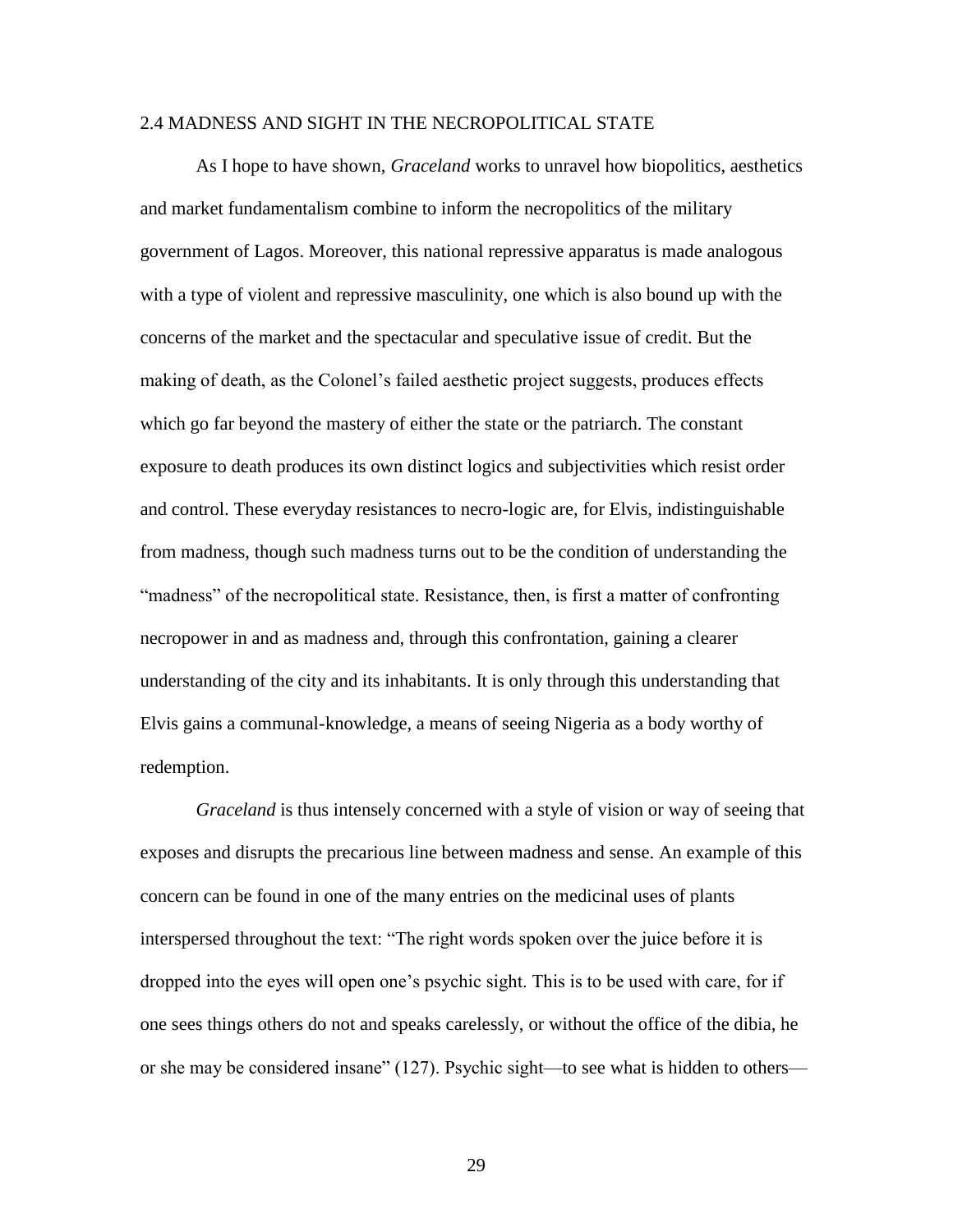is closely bound up here with madness. And this connection is, in turn, developed more fully in the "body" of the novel.

Early in the narrative, Elvis is overcome by the senselessness of the pedestrians who cross the freeway without using the overhead bridges. As the bus that he is riding on strikes a pedestrian, a baffled Elvis points out the simple logic that "if you cross the road without using the overhead bridges, you increase the chances of being hit by a car." Unable to fathom such an unnecessary gamble, he cannot help but see the road, "littered with dead bodies at regular intervals," as a sign of personal and national defect, irrefutable evidence that, as Elvis states, "We are crazy, you know" (56-7).

But the man next to Elvis on the bus sees things differently. With a certain numbness to the sight, he explains to Elvis that "life in Lagos is a gamble, crossing or no crossing" (57). Here, Elvis is confronted with a fact of life in Lagos which he had before only been marginally aware: the ubiquitous presence of precarity. Indeed, it is in light of this precarity that the man's philosophy surrounding death is more readily understandable. He tells Elvis "We all have to die sometimes, you know. If it is your time, it is your time. You can be in your bed and die. If it is not your time, you can't die even if you cross de busiest road. After all, you can fall from de bridge into de road and die. Now isn't dat double foolishness" (57). This view of death is one that, paradoxically, negates risk by invoking life itself as a generalized state of risk. The "double foolishness," then, is the state of the man who takes no risks and dies anyway.

The spectacle of bodies on the road, spaced in "regular intervals," can be understood not only as the result of this madness, but a reinforcement of it as well. Indeed, the madness of the Lagosians is a sane response to the madness of the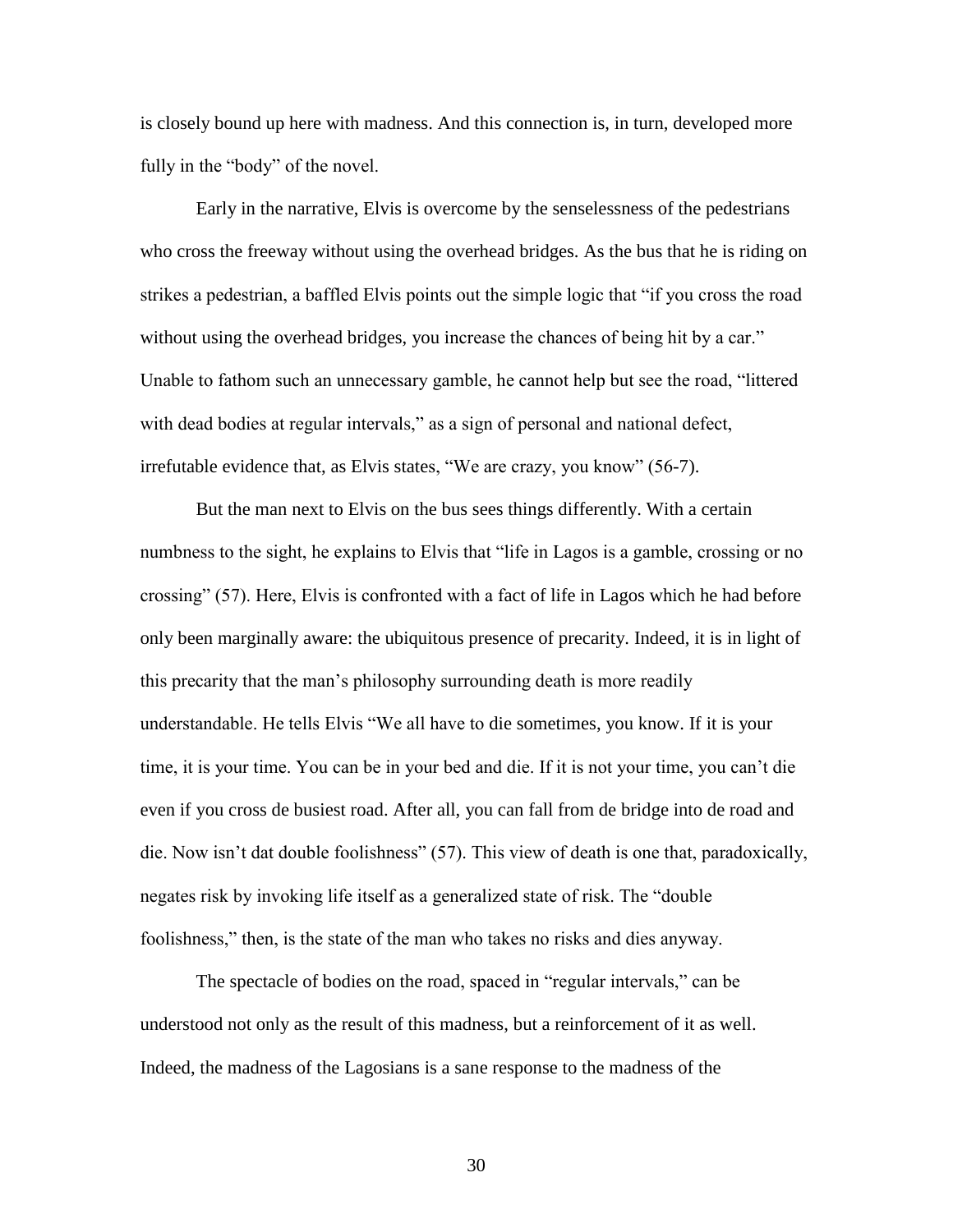necropolitical. It is the regularity of precarity which, the novel seems to suggest, constructs a subject who gambles and who risks. Or, to put it slightly differently, it is the ubiquity of death, ever visible on the streets of Lagos, which constructs the precarious subject. This visibility of death, and the surreal logic which it inspires, is a direct product of the corrupt and necropolitical state, which levies fees for "dying by crossing [the] road illegally" (57). Elvis learns from his fellow passenger that the reason the bodies are not removed from the roadway is because the relatives of the deceased "can only take de body when dey pay de fine" (57). Importantly, this financial sanction serves as a form of terror against the impoverished of Lagos. The dead bodies on the road become a spectacle which links the inability to pay with the corpse. As in the demolition of the slums, the poverty of the family strips them of the right for dignity in death. Moreover, the fees compound the state of precarity, further constructing the very psychological condition which promotes the surreal "madness" of the street crossers.

The dead bodies on the road further reveal the necropolitical madness of Lagos, figured by a different money-making venture in which death is central. Elvis learns that the striking workers of the State Sanitation Department took to "using de government ambulances as hearses in deir private business" (57). The man on the bus tells Elvis the story of an American journalist in Lagos who became sick and called an ambulance. The ambulance driver tells the journalist he must book in advance, and that "dey only carry dead people for a fee as part of funeral processions. If de man was alive, dey suggest make de hotel rush him to de hospital by taxi" (57). What's notable about this example is that the State Sanitation Department is ultimately intended as a functionary of state biopower. The conversion of the ambulances into a means of private business represents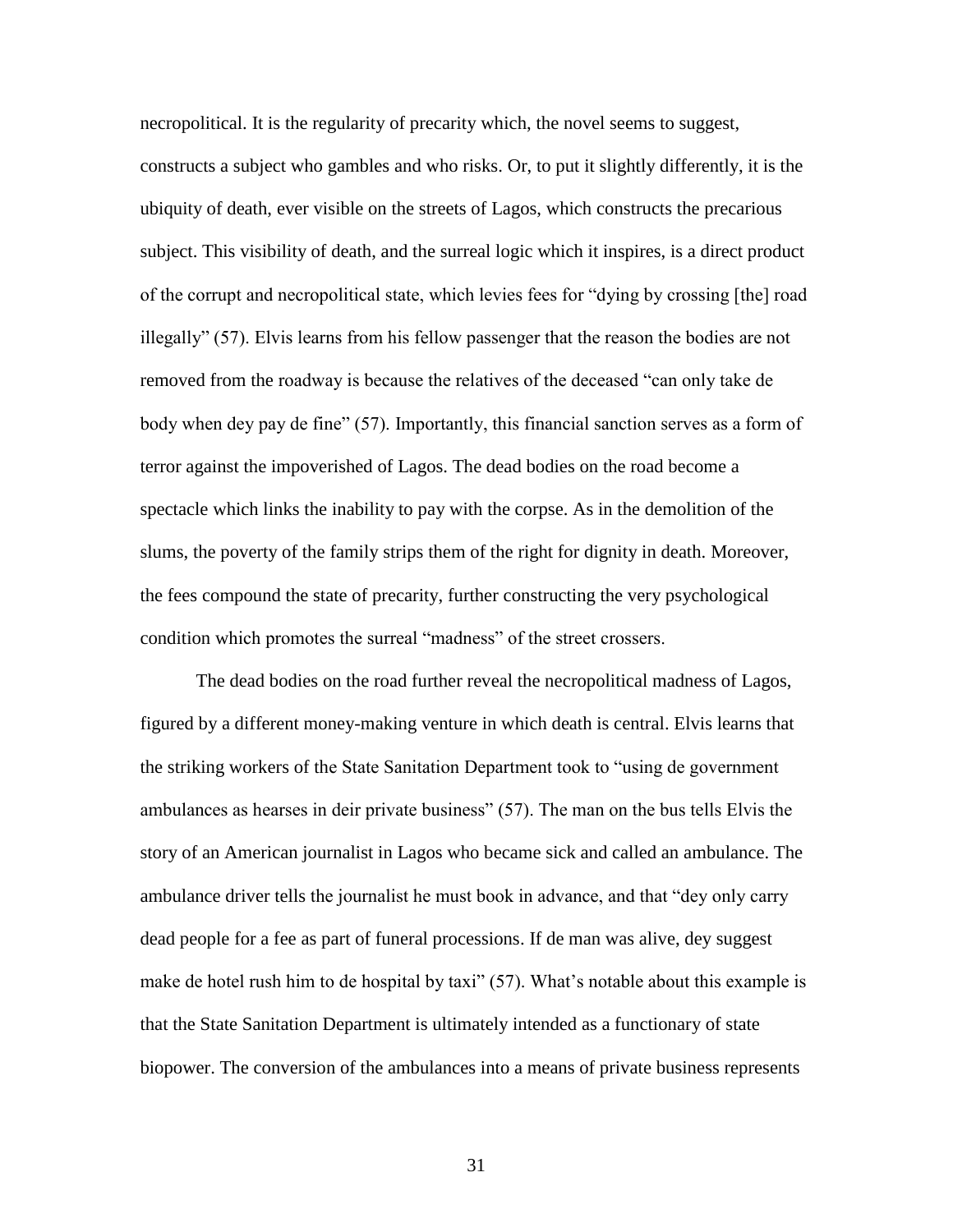a liberalizing of the relationship between the state and the market; the state's protective function is dissolved into private enterprise, the overriding logic of which is the maximization of profit. But curiously, it is neither the state nor foreign pressures which dissolves the Sanitation Department, but rather the workers themselves. Abani presents a situation in which, ironically, it is the very mechanism of organized labor that is repurposed for liberalizing the market, replacing state biopower with a necromarket which profits directly from the failure of biopower that the striking workers have facilitated.

To come to an understanding of the people of Lagos, to make sense of this senselessness, Elvis must first confront and recognize the madness of the necropolitical. In order to see Lagos, he must first admit his implication in madness and death. This initiation is first figured in spatial terms, in the moment after Elvis's first near-death experience with the Colonel. Walking back to Redemption's apartment through the back alleys of the city, Elvis sees a new side of Lagos:

> Their route showed the city to be as untidy as the remnants on a half-eaten plate of food. Elvis mused at how personal it seemed, specifically adapting itself to meet each circumstance. On his way to the club, the streets he had traveled singed straight and proud, like a rope burn or a cane's welt. Now every alley with its crumbling walls, wrought iron gates, puddles of putrefying water and piss and garlands of dead rats seemed just as unique. (122)

In this moment, exposed to death, Elvis is permitted to see the "putrefying" innards of the city, contrasted with the "straight and proud" streets of its outward appearance. But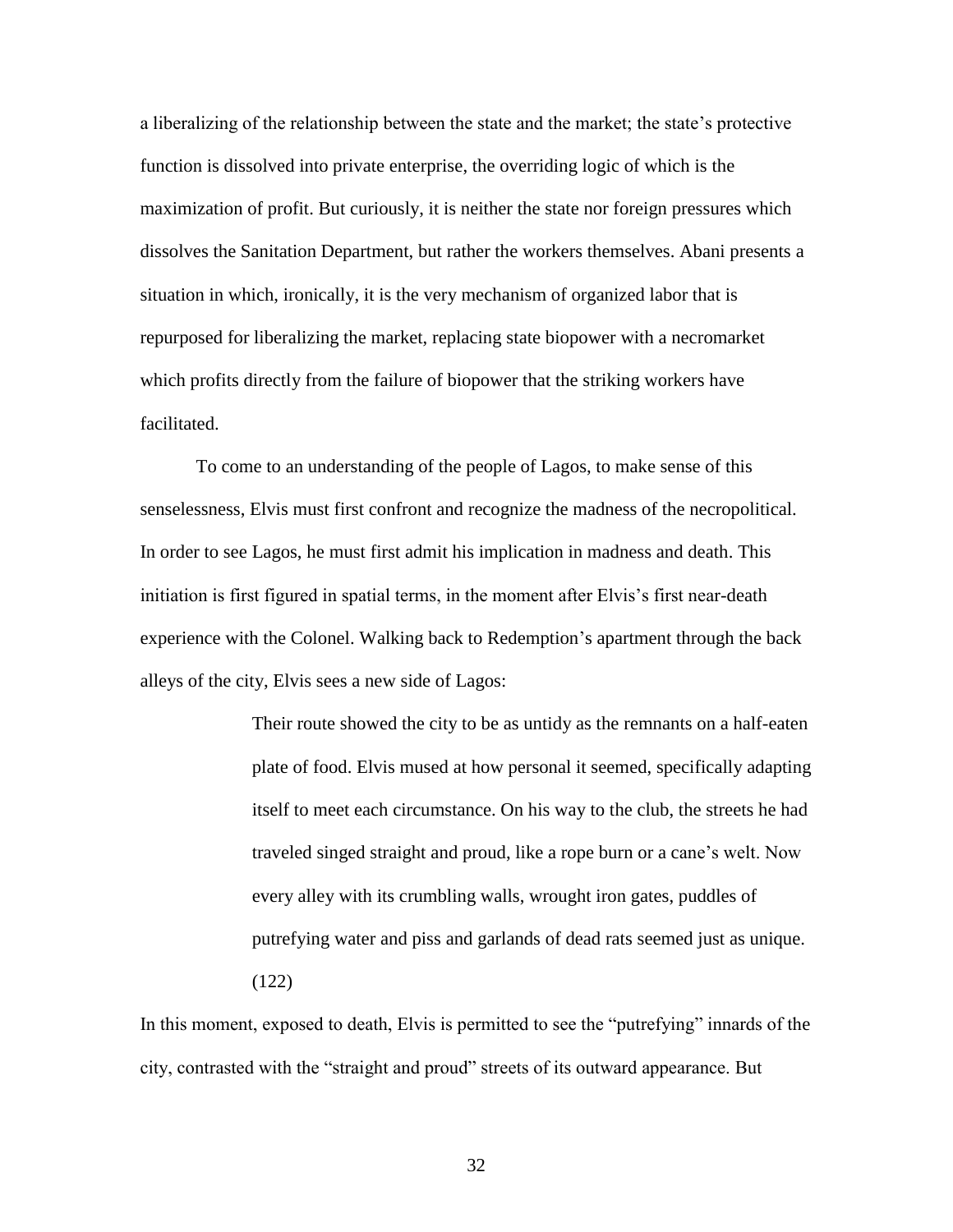beyond this, Elvis recognizes that the orderliness of the city is itself the product of violence—the singing streets are like a "rope burn or a cane's welt": disciplined into order, beaten into submission.

This first exposure to death scrambles Elvis's sense, as he at once feels and disavows his mortality: "And though he had felt the sharp edge of danger, the full enormity of how close he had come to being shot eluded him. It seemed too surreal" (122). But this initial exposure to the necropolitics of Lagos is eventually succeeded by a more complete confrontation with death, one which, for its intensity, cannot be disavowed. After soldiers break up the performance of the King's troupe of musicians and dancers in Freedom Square, Elvis is captured and undergoes horrific torture. In a scene which recalls Elvis's rape by his homophobic Uncle Joseph, his tormentor sexually assaults Elvis with a burning chemical agent: "Then, whistling softly under his breath, he began rubbing a cool white paste all over Elvis's body. It felt good, soothing almost . . . Still smiling, he took Elvis's penis in one hand and gently smoothed the paste over it, working it up and down. Elvis felt himself swell" (295). After Elvis ejaculates, his skin begins to burn, and his torturer proceeds to flay him for his homosexuality. This torture, like Elvis's rape, links the necropolitical with a repressive masculinity and homophobia, and underscores the violence through which such masculinity is structured and maintained.

After he is released from his torture, Elvis, stumbling through the streets of the city, is himself taken for a "madman," as he wanders into the road and is nearly hit by the oncoming traffic (297). As such, at the novel's end he comes to embody the very madness which he rejects at the novel's opening. His own personal exposure to death is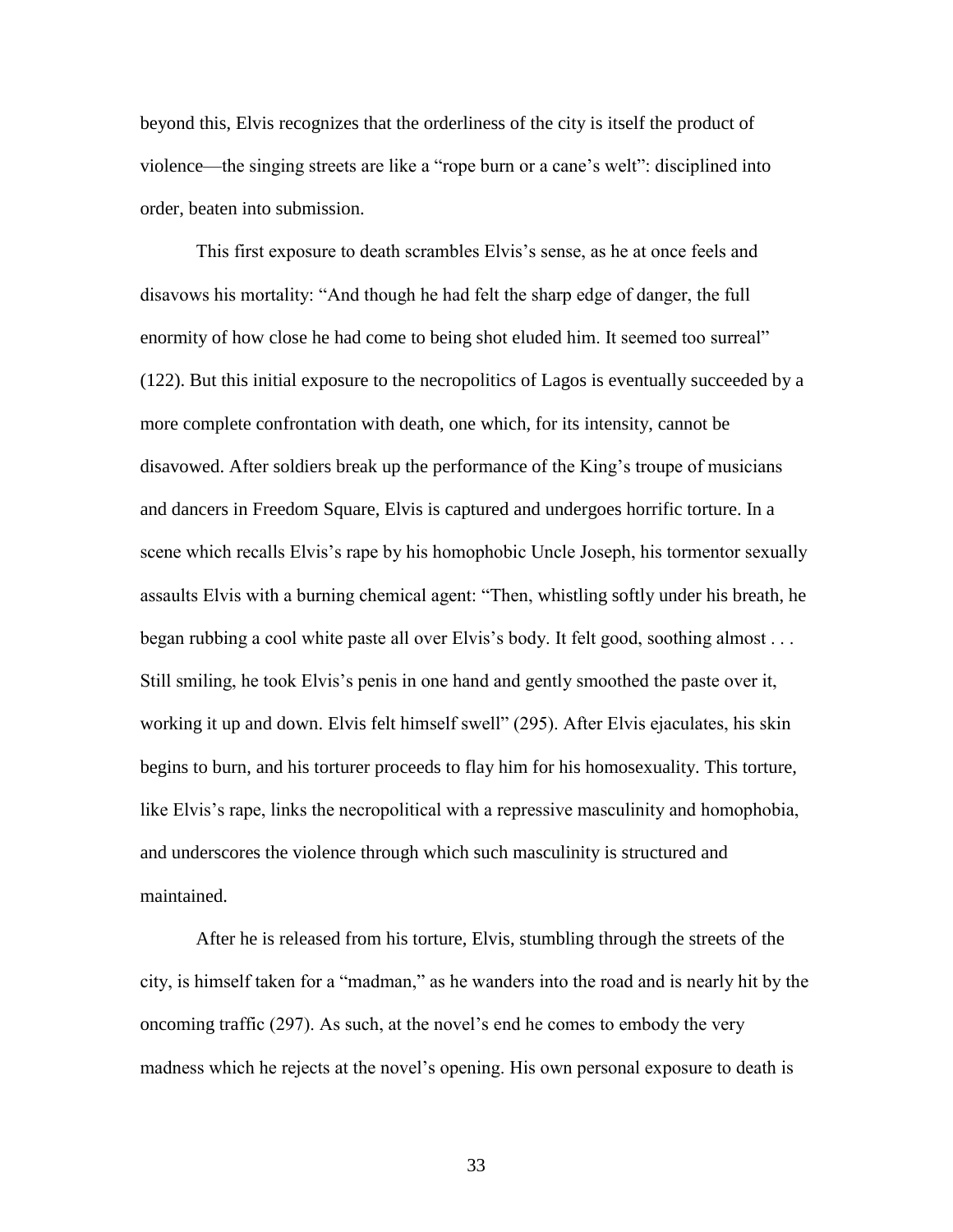compounded as he comes upon the demolition of his home and the corpse of his father. His body beaten and permanently scarred, his home destroyed and his community dispersed, Elvis wanders the slums, "seeing signs not normally visible" (306). What Elvis sees is what he had previously disavowed: the pervasive madness of the necropolitical state, the severe economic violence and the exposed death-world of the Lagosian ghettos, swollen with the impoverished "as the influx from Maroko brought more life flooding into it" (306). As Elvis surveys "Bridge City," he sees a man "deep in conversation with a hallucination." But, Elvis is now able to grasp the relationship between exposure to death and madness: "It did not seem strange to Elvis that the spirit world became more visible and tangible the nearer one was to starvation" (307). Elvis recognizes the man's hallucination as a way of piercing the veil: the spirit world which evades the Colonel's photographs is revealed to the man by his experience with death.

But this recognition ultimately fails to produce meaning for Elvis: "There is a message in it all somewhere, he mused, a point to the chaos. But no matter how hard he tried, the meaning always seemed to be out there somewhere beyond reach, mocking him" (307). And here again we see the relationship between sight and madness, between the ability to see and the inability to make sense of what is seen. While Elvis can see and make peace with the madness of the citizens of Lagos as a rational response to the madness of the necropolitical state, he cannot see a point to the physical and psychological violence which permeate his life in Lagos. The madness of the necropolitical remains insensible, even as reactions to it become increasingly intelligible.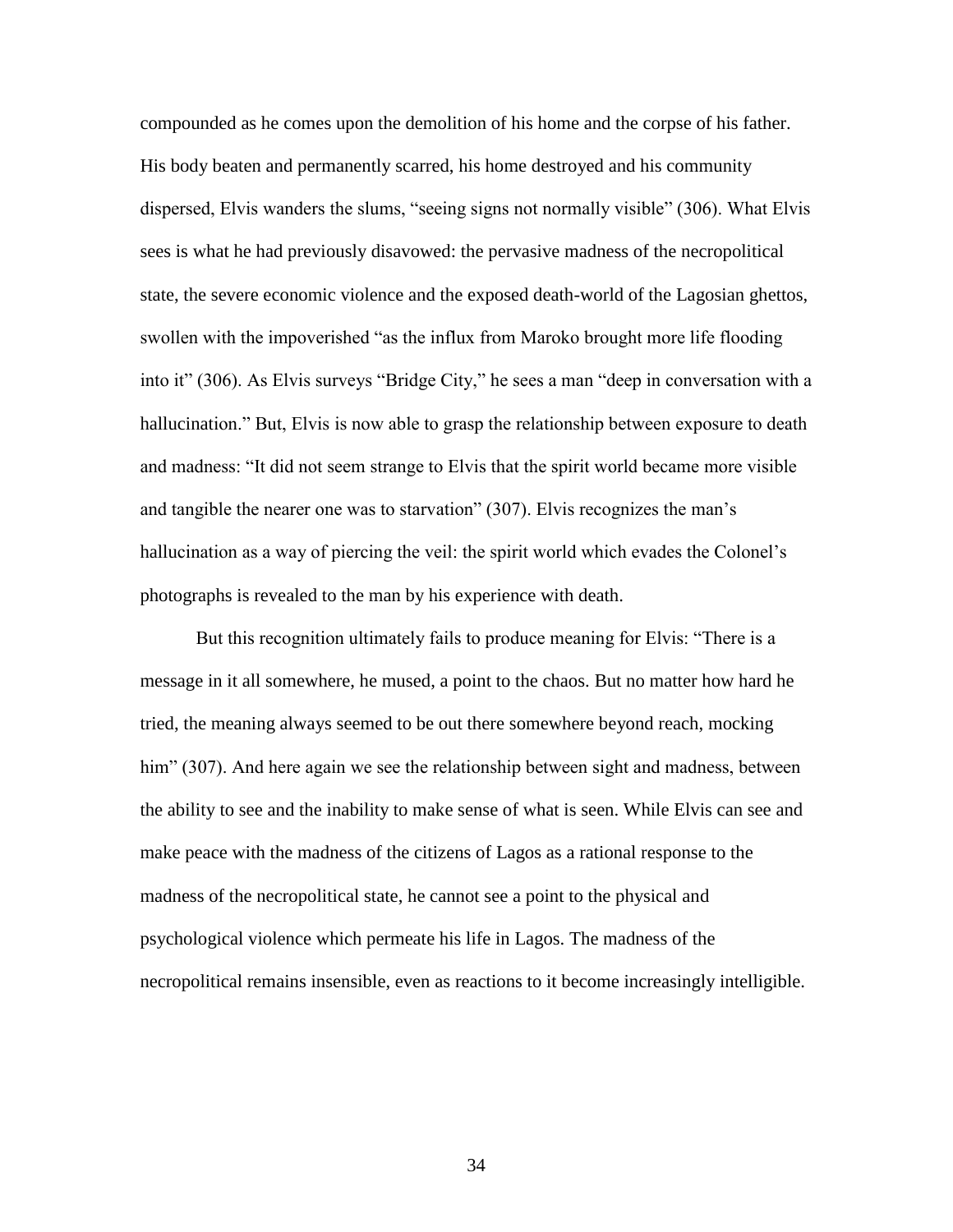## CHAPTER 3

#### RESISTANCE AND TRANSCULTURAL PERFORMANCE

The recognition of the madness of the necropolitical state allows Elvis to accept the madness of the people of Lagos as a symptomatic response to the terror of both the state and a market system within which they are made increasingly disposable. Likewise, the novel itself offers its readers ways of seeing the necropolitics of the corrupt postcolonial state by revealing the aesthetic and market logics which underpin its project. But the novel resists offering a clear solution for overcoming or resisting the necropolitical. The early success of the resistance to the demolition of the Maroko slums is followed by a more profound defeat, and the end result of the King's march is his martyrdom, a circumstance which Elvis finds deeply troubling. Moreover, it must be noted that the novel ends with Elvis, assuming Redemption's passport and identity, boarding a plane and leaving for America, a flight which Ashley Dawson views as an indictment against meaningful resistance in the neoliberal world order, a recognition that "social and economic transformation on both an individual and collective level . . . cannot be found within the fictional mega-city represented in the novel" (20).

Indeed, much of the critical response surrounding *Graceland* focuses on the novel's representation of resistance and agency within the stifling socio-economic conditions of Lagos. For Dawson, *Graceland* dramatizes the impossibility of selfformation in the brutally oppressive conditions of slum-life in the politically and economically corrupt megacity; but Dawson does note the avenues for self-fashioning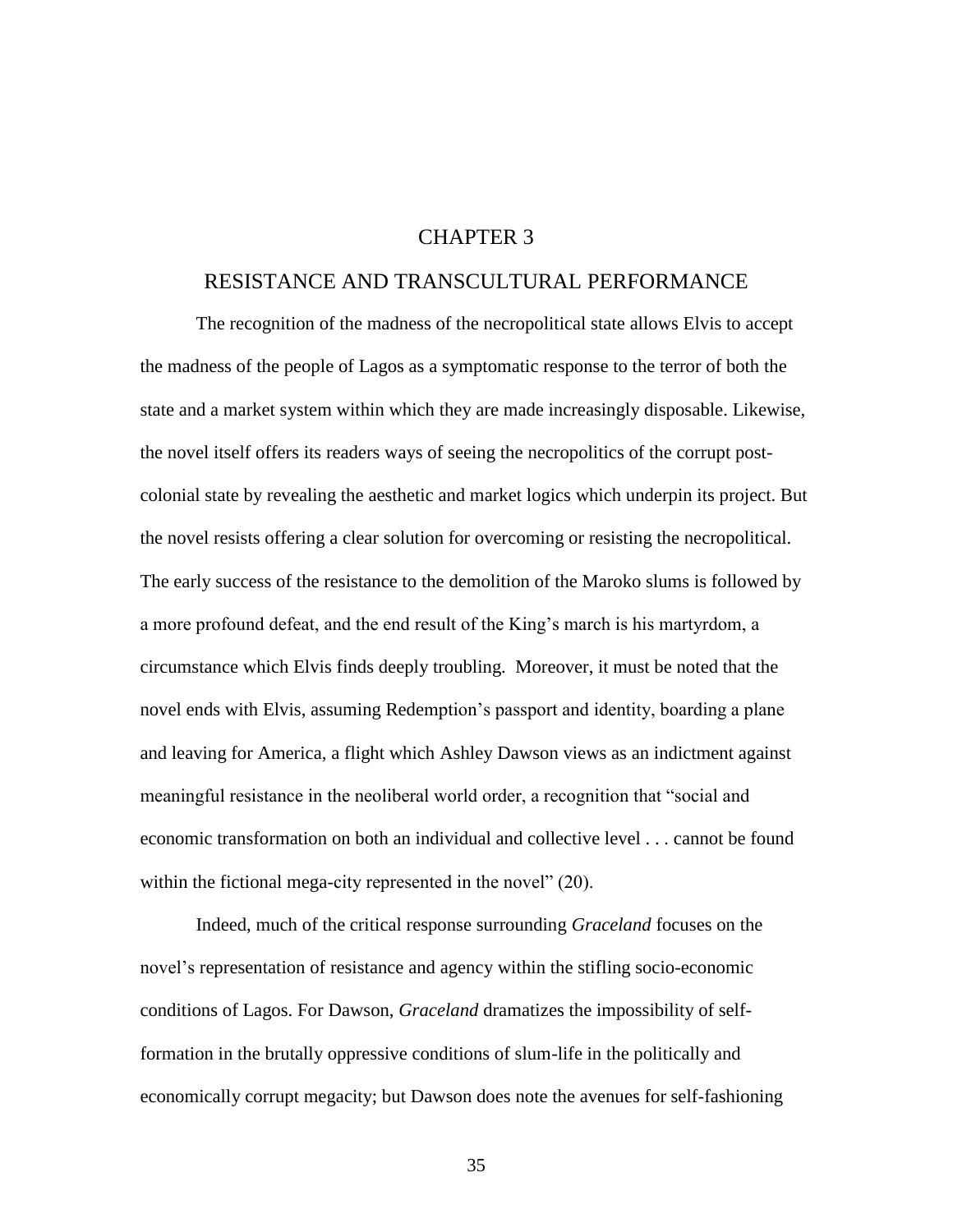that the cosmopolitan world of Lagos grants Elvis, particularly through his performative vocation as a dancer and Elvis Presley impersonator. Matthew Omelsky has similarly argued that *Graceland* problematizes the possibilities of resistance by presenting an ambiguous image of youth rebellion, one which oscillates between the difficulty of agency within the city and the problematic agency of escape into "non-African spaces and their cultural capital" (87). While he notes that this engagement with non-African spaces allows the young men of the novel the means to transgress hegemonic cultural norms, it fails to produce a real change in social conditions. Taken together, these critiques seem to privilege a resistance which is rooted in a demonstrable shift in social and economic relations. While these critics concede that the use of non-African cultures offers some means for self-formation and agency, they ultimately locate this agency as a means of escape from, rather than a meaningful confrontation with, their position within the social and economic order.

However, in *Graceland,* transcultural expression offers much more than escapism; rather, it provides new possibilities for constructing identity. If we return to Giroux's understanding of a neoliberal biopolitics which asserts the invisibility and disposability of entire groups of people along class and race lines, the act of performance becomes one way in which the novel theorizes potential resistance to the necropolitical. Chris Dunton has argued that the contemporary Lagosian novel, *Graceland* as example, is distinguished from its predecessors by its recognition of the potential of expressive acts to combat the chaotic breakdown of order and meaning of the megacity space (73). In Graceland, Dunton locates this expression primarily in Elvis's role as a professional dancer and Elvis impersonator. Through performance, Dunton argues, Elvis negotiates a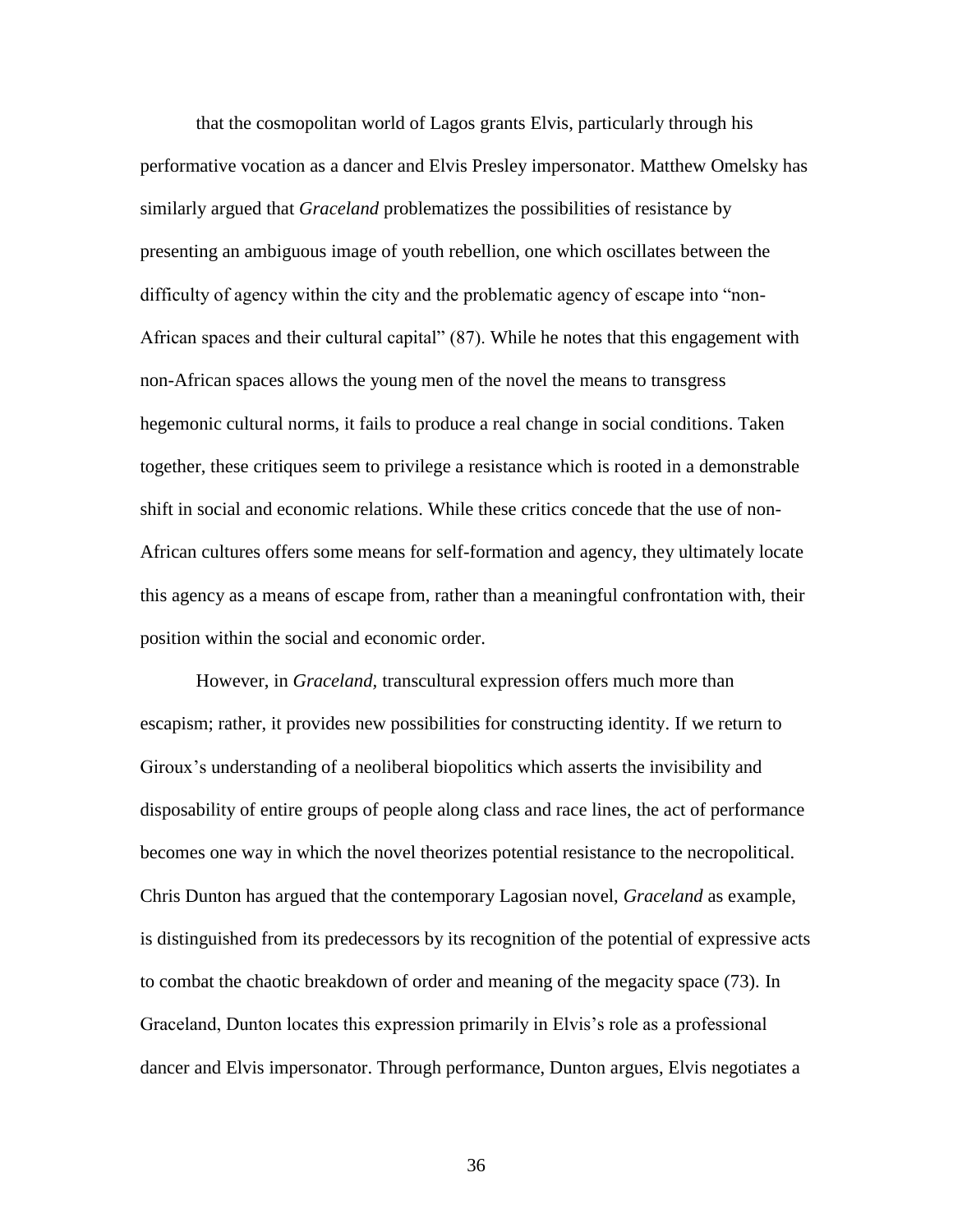stable sense of self and sexuality in the increasingly indecipherable streets of Lagos. This negotiation constitutes a way of performing resistance to the disordered madness of the necropolitical state. As I have previously noted, the performance of wealth by the poorest citizens of Lagos works to reinforce the necropolitical. But beyond this, the novel offers up alternative performances which hold the potential to undermine the state's aesthetic white-washing and make the necropolitics of the state visible. Sunday's mocking question, "how will staging plays defeat a military government?" thus becomes a line of inquiry which the novel itself asks more earnestly.

Indeed, as a dancer and Elvis impersonator, performance is at the very heart of Elvis's identity. But just as Elvis's performative identity is adapted from a commercialized image of white America, performance in the novel is not a category which transcends the global market, whose necropolitical underpinnings have been the subject of this analysis thus far; rather, performance in *Graceland* is deeply rooted in commodity circulation and inseparable from the market of Western images and identities which permeate the cosmopolitan culture of the city. His performance, therefore, is not only expressive but, as Chielozona Eze argues, *transcultural.* For Eze, transculturality is an ultimately positive and generative interaction with Otherness, through which "it is possible to weave new affinities that transcend those prescribed by blood or tradition" (109).

In the case of Elvis's performance of Elvis Presley, the narrative underscores, on the one hand, a desire to escape Nigerian identity into a white, American identity. Elvis, applying his white-face, asks "What if he had been born white, or even just American?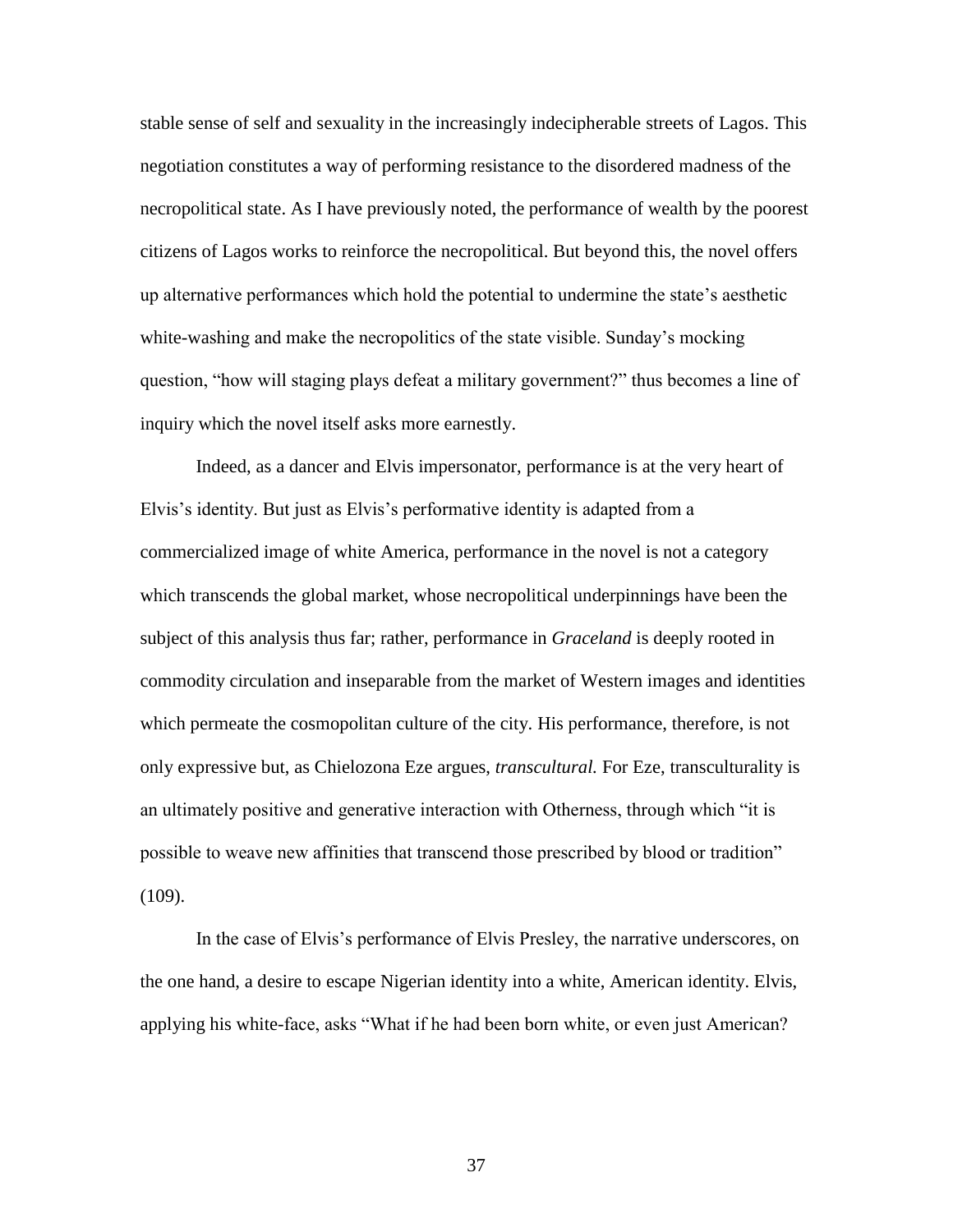Would his life have been different?" But this musing is interrupted by a selfconsciousness recognition that he is "suffering from colonial mentality" (78).

On the other hand, *Graceland* resists simply parroting anti-colonial discourse which would view the proliferation of American culture as an erosion of Nigerian national identity. Responding to a speech in which the King calls for the renouncement of the "vice and depravity" of American capitalism and a return to traditional culture, Elvis recognizes such discourse as an antiquated oversimplification which does not "account for the inherent complications he knew were native to this culture, or the American. As naïve as Elvis was, he knew there was no way of going back to the 'good old days,' and wondered why the King didn't speak about how to cope with these new and confusing times" (155) What Elvis intuits in these "new and confusing times" is a globalized world in which identity is delocalized. Neither nationalism nor a return to "traditional identity" can undo the complex webs of cultural exchange which are the legacy of colonialism and the new global market of identity.

Indeed, it is through his exposure to this globalized culture—interactions which are primarily facilitated through film and literature—that Elvis resists asserting a binary between America (as all evil) and Nigeria (as all good). Elvis intuitively resists adopting what itself can be thought of as an inverted necropolitical logic which constructs the west as an absolute enemy whose destruction is prerequisite for the liberation of Nigeria. Instead, Elvis understands both Nigeria and America as possessing "complications."

Indeed, we must consider the repressive masculinity of Sunday, Joseph, and Elvis's torturer as one of these complications with which the novel is particularly concerned. Elvis's performance allows him a means of stepping outside of this repressive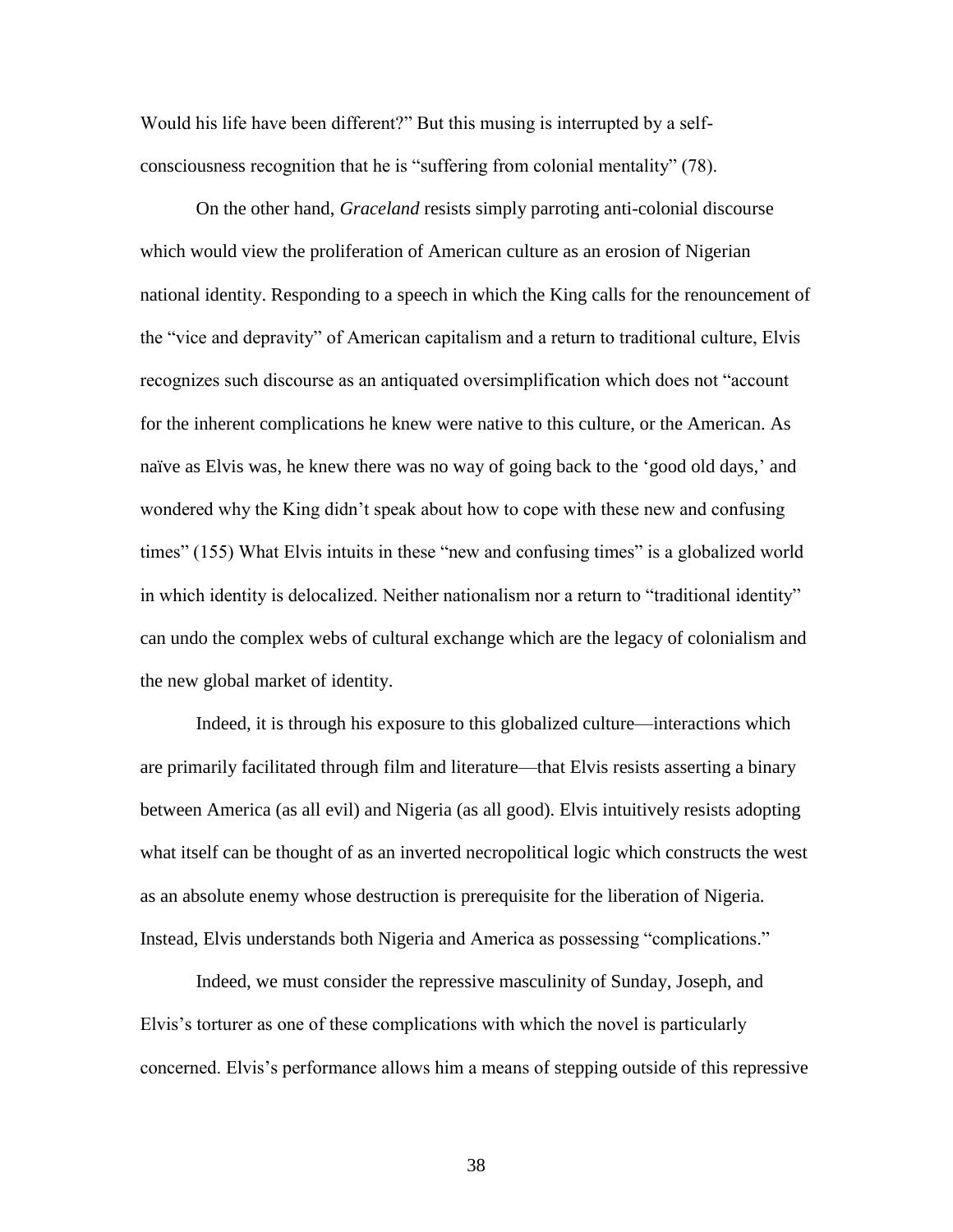masculinity, and reconnecting with both his own (culturally-coded) "femininity" and the memories of the women of his childhood. This is most evident as Elvis applies his Elvis makeup, a scene which parallels the feminine beauty rituals he recalls from his early childhood.

> The lumpy powder crumbled in cakes of beige, reminding him of the henna cakes Oye ground to make the dye she used to paint designs all over her body. Satisfied with the mix, he began to apply it to his face with soft, almost sensual strokes of the sponge. As he concentrated on getting an even tone, his earlier worries slipped away. Finishing, he ran his fingertips along his cheek. Smooth, like the silk of Aunt Felicia's stockings. (77)

Here, the application of his makeup allows Elvis to express an identity which is "soft," "sensual," and "smooth," and moreover connects him with his Aunt and his Grandmother. But the application of the makeup also represents a stepping out of himself—a performative donning of "selfhood" rather than an expression of self as inner essence. This is made evident in a scene from Elvis's youth. Watching Aunt Felicia apply her makeup, Elvis becomes "amazed" at "how much he wanted to wear that mask." In this scene, the application of makeup represents for Elvis the possibility of fluid identity: "He envied her this ability to prepare a face for the world. To change it any time she like. Be different people just by a gentle hint of shadow here, a dash of color there" (173). If traditional masculinity represents a fixing of identity in one's name, honor, and credit, in the performance of femininity, Elvis seeks to achieve a fluid, adaptable, and expressive self.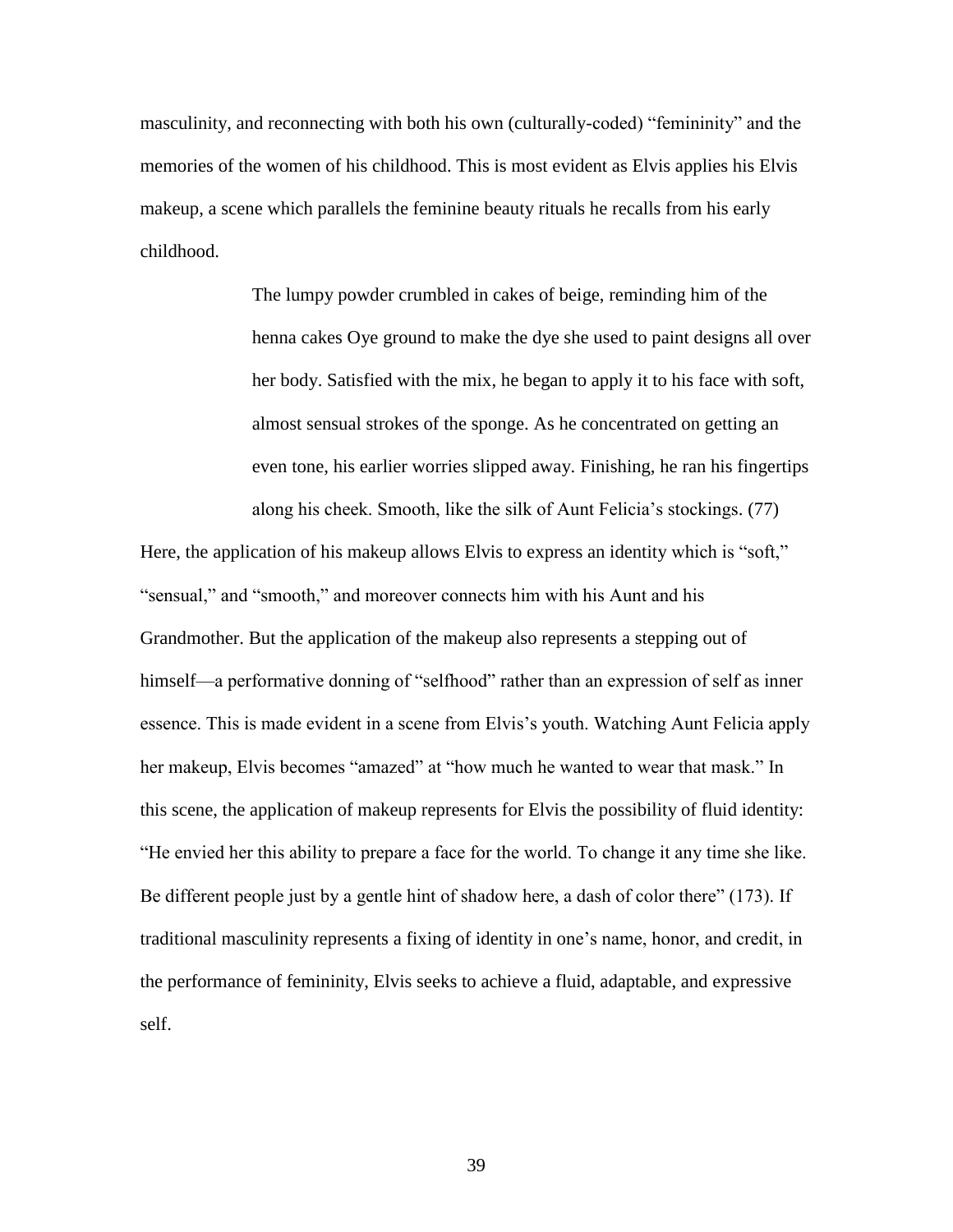Importantly, however, Elvis only applies full makeup in the privacy of his bedroom, for fear of violent attack:

> Admiring himself from many angles, he thought it was a shame he couldn't wear makeup in public. That's not true, he mentally corrected himself. He could, like the transvestites that haunted the car parks of hotels favored by rich locals and visiting whites. But like them, he would be a target of some insult, or worse, physical beating, many of which were meted out by the police, who then took turns with their victims in the back of their vans (77).

Again here, we see the recurring theme of a violent masculinity enforced by state violence and, paradoxically, male on male rape. That the transvestites "haunt" the hotels of the rich and white emphasizes the ghostly half-life of those deviating from gendered norms, while at the same time pointing to an underground market of sexual tourism operating in the shadows of the repressive government.

The "transvestites" who haunt the margins find their visible counterpart in Esau, the oldest of the young boys who play the female roles in the King's all-male acting troupe. Elvis finds himself "fascinated by the conviction" that Esau brings to his female roles, contrasting his performance with the "caricature" of the other boys' performances which he describes as an "exaggerated femininity that was no more than a reassurance of their masculinity. Esau, on the other hand, brought a simple understanding, something of a shared commonality; nothing more" (278). Of course, not only is Esau not attacked, despite wearing "full drag," but his performance creates a space in which the homophobic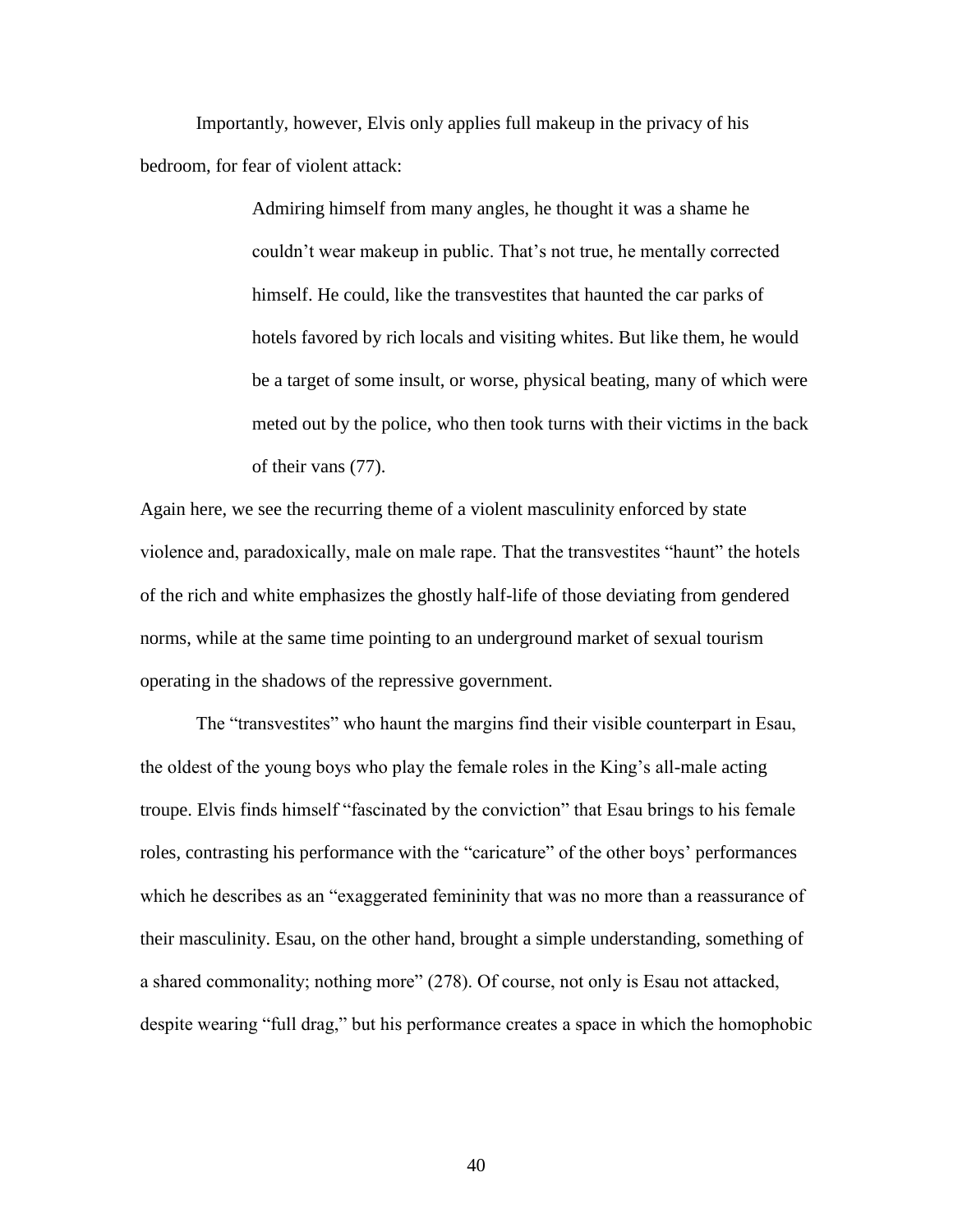gender dynamic is temporarily suspended, as "he made more than a few heads turn longingly, including some of the musicians who knew he was a man."

The space of performance thus offers a reprieve from the necropolitical masculinity of the novel. Moreover, it operates as a space in which "shared commonality" can be more generally explored. But, the spaces of these performances are, throughout the novel, constantly policed. From Elvis being chased off the beach by a security guard to the shutting down of the performance at Freedom Square, private and state security forces are continually imposing order upon the public spaces in which fluid identity and shared experience offer potential resistance to the necropolitical state. So, to answer Sunday's question, in so far as the state has the power to police the public sphere, staging a play cannot defeat the military government. No. But what it can do, and where resistance does exist in the novel, is in creating new ways of seeing oneself--indeed, of "being" oneself—even as the state pursues a biopolitics of invisibility.

As George of the Joking Jaguars explains, it is through the act of expressive performance that you experience the "knife-edge beauty of seeing yourself as you are" (276). Far from a romantic notion, George associates this beauty with "the insanity of de muse" which he hopes Elvis is not cursed by (276). Here again, the material conditions of society present themselves as ultimately at odds with the creative impulse. As George states "in dis time and place, being a musician is not a bless. It is a curse" (276). Performance and the consequent self-knowledge is presented as inherently rooted in violence, but it is violence which provides clarity, self-sight, and finally the transcendence of an imposed invisibility.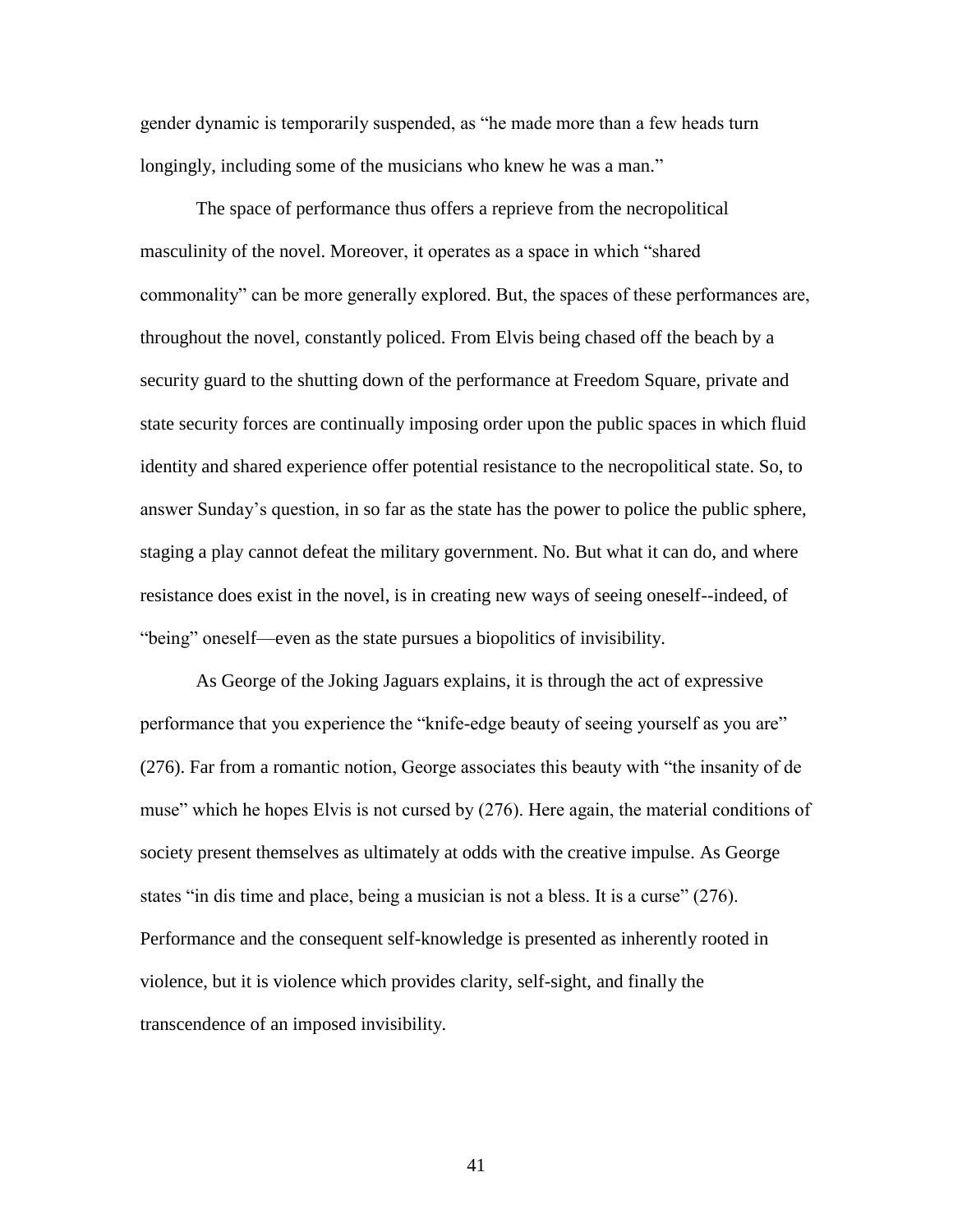To conclude this exploration of necropolitics in *Graceland*, I'd like to turn to the novel's close, as Elvis, boarding the plane for America, reads an old copy of James Baldwin's "Going to Meet the Man." If *Graceland* is a novel of learning how to see in oneself the "knife-edge beauty," then this passage marks the profound closing of this theme. It comes at a moment where, even as Elvis, now called Redemption, leaves Nigeria, his traumatic experience with the Colonel retains a ghostly presence occasioned by the ubiquitous presence of the necropolitical state: "Soldiers, armed for battle, crawled everywhere like an ant infestation, and Elvis watched them nervously, still haunted by the specter of the Colonel" (319).

Reading the scene in Baldwin's story describing the lynching of a black man, Elvis sees himself. At the passage where the "unnamed white man in the story cut off the lynched black man's genitalia," he closes the book to imagine "what kind of scar that would leave":

> It would be a thing alive that reached up to the sky in supplication, descending to root itself in the lowest chakra, our basest nature. Until the dead man became the sky, the tree, the earth, and the full immeasurable sorrow of it all. He knew that scar, that pain, that shame, that degradation that no metaphor could contain, inscribing it on his body. And yet beyond that, he was that scar, carved by hate and smallness and fear onto the world's face. He and everyone like him, until the earth was aflame with scarred black men dying in trees of fire. (320)

The passage registers a parallel between Elvis' torture and rape and the necropolitical legacy of slavery and racism in America. As such, his pain is no longer localized but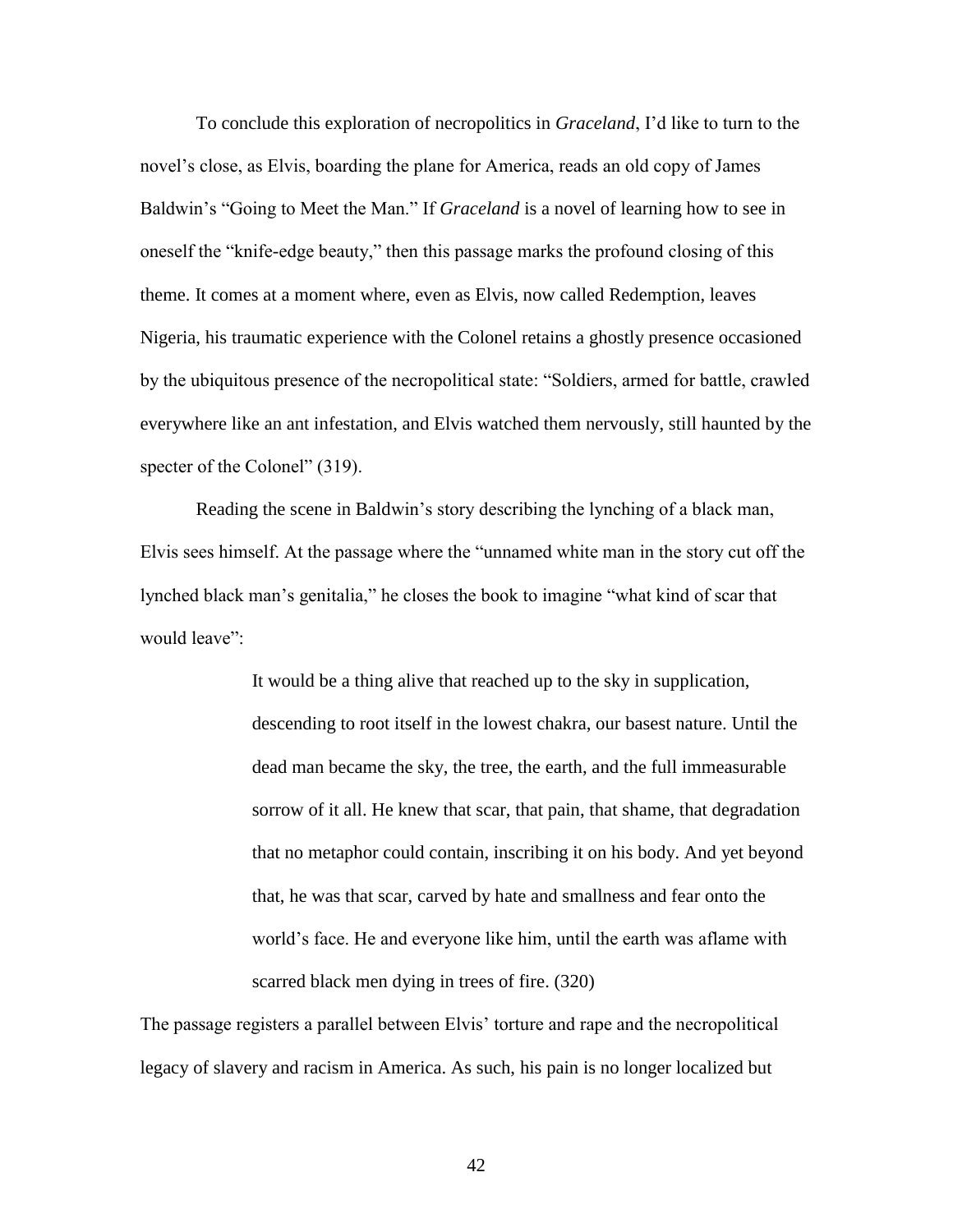enters him into a transnational community of the pained body—a delocalization which parallels his flight to America, and which reminds the reader that Elvis flies from one necropolitical state to another, from a neoliberal austerity imposed through structural adjustment, to one implemented by the Reagan administration. But, besides all of this, the figure of lynching is an apt one for Abani to end on. In it, biopolitics and spectacle combine in a performance which, like the dead bodies scattered through Lagos, serves as a psychological affront, a binding of the black body and the corpse in the cultural imagination. Like the wildfire violence of Lagos, the scar which Elvis imagines eludes containment by metaphor or representation, spilling out into the world and setting it "aflame with scarred black men dying in trees of fire" (320).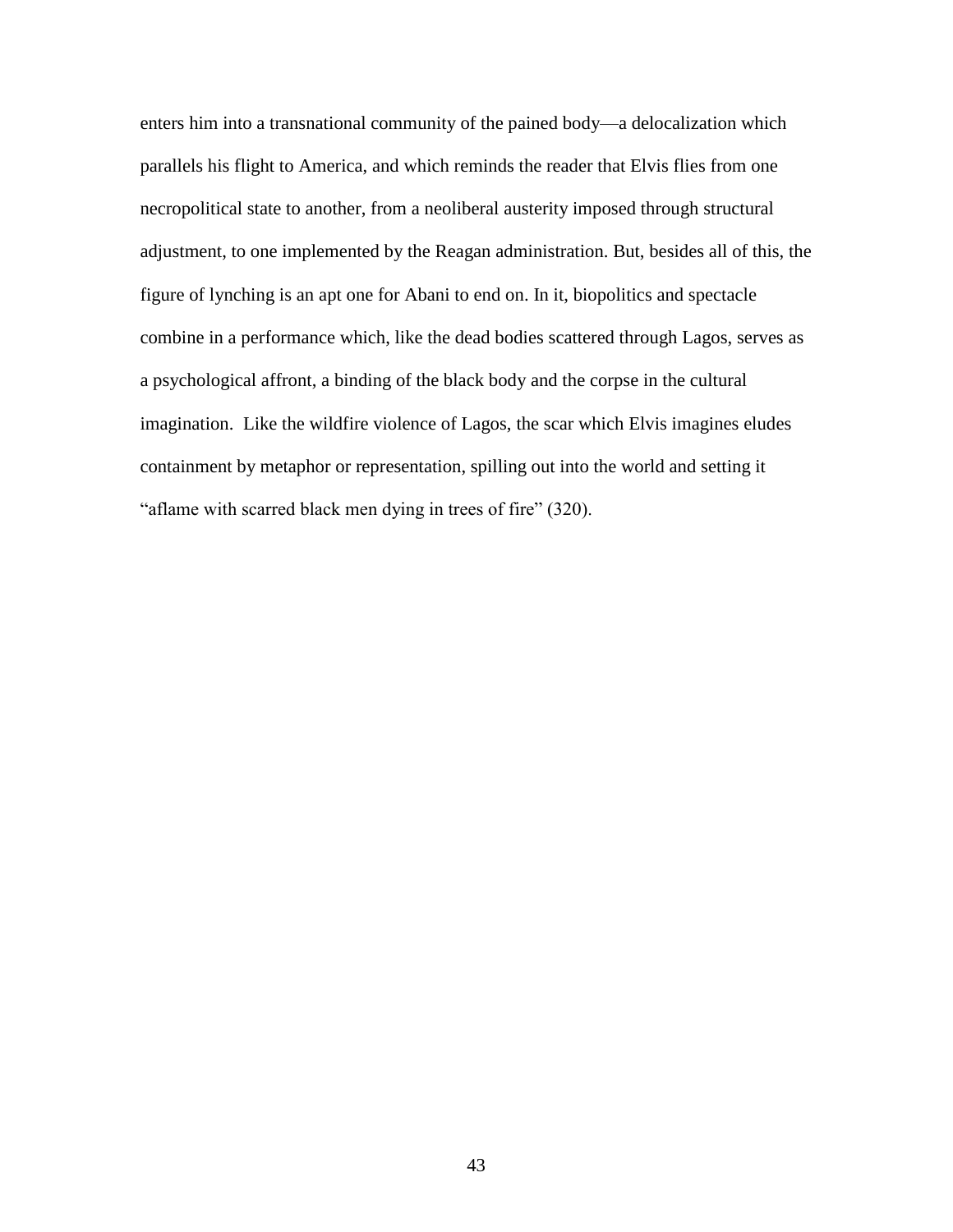### WORKS CITED

Abani, Chris. *Graceland*. Picador, 2004.

Davis, Mike. *Planet of Slums.* Verso, 2006.

- Dawson, Ashley. "Surplus City: Structural Adjustment, Self-Fashioning and Urban Insurrection in Chris Abani's *Graceland.*" *Interventions*, Vol. 11, No. 1, 2009, pp. 16-34.
- Dunton, Chris. "Entropy and Energy: Lagos as City of Words." *Research in African Literatures,* Vol. 39, No. 2, 2008, pp. 68-78.
- Eze, Chielozona. "Cosmopolitan Solidarity: Negotiating Transculturality in Contemporary Nigerian Novels." *English in Africa.* Vol. 32, No. 1, 2005, pp. 99- 112.
- Foucault, Michel. *Society Must Be Defended.* Translated by David Macey, Edited by Mauro Bertani and Alessandro Fantana. Picador, 2003.

Giroux, Henry. "Reading Hurricane Katrina: Race, Class, and the Biopolitics of Disposability." *College Literature*, Vol. 33, No. 3, 2006, pp. 171-96

Graeber, David. *Debt: The First 5000 Years.* Melville House, 2011.

Haiven, Max. "The Creative and the Derivative: Historicizing Creativity Under Post-Bretton-Woods Financialization." *Radical History Review,* No. 118, 2014.

Harvey, David. *A Brief History of Neoliberalism.* Oxford UP, 2007.

———*Spaces of Hope.* California UP, 2000.

Mbembe, Achille. "Necropolitics." *Public Culture,* Vol. 15, No. 1, 2003, pp. 11-40.